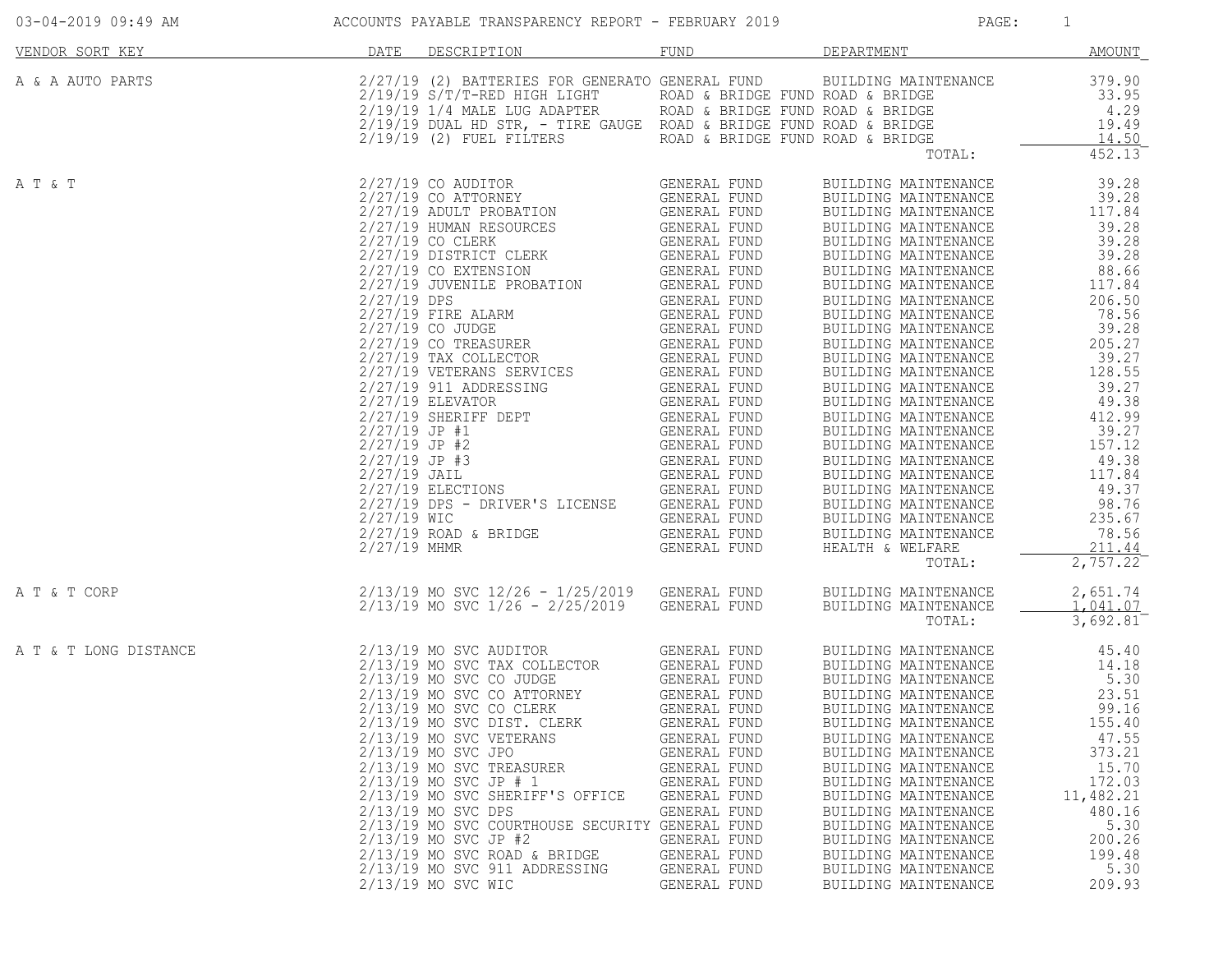| 03-04-2019 09:49 AM   | ACCOUNTS PAYABLE TRANSPARENCY REPORT - FEBRUARY 2019                                                                                                                                                                                                                                                                                                                                                                                                                                                                                                                                                                                                                                                                                                                                                                                                                                                                                                                                                                                                                                                                                                                                                                                                                                                                                                                                                                        |                                                                                                                                                              | PAGE:                                                                                                                                                                                                                                                                                                                                                                                                                                                                                                                                                                                                                                                                                                                                                                                      | 2                                                                                                                                                                                                                                                                               |
|-----------------------|-----------------------------------------------------------------------------------------------------------------------------------------------------------------------------------------------------------------------------------------------------------------------------------------------------------------------------------------------------------------------------------------------------------------------------------------------------------------------------------------------------------------------------------------------------------------------------------------------------------------------------------------------------------------------------------------------------------------------------------------------------------------------------------------------------------------------------------------------------------------------------------------------------------------------------------------------------------------------------------------------------------------------------------------------------------------------------------------------------------------------------------------------------------------------------------------------------------------------------------------------------------------------------------------------------------------------------------------------------------------------------------------------------------------------------|--------------------------------------------------------------------------------------------------------------------------------------------------------------|--------------------------------------------------------------------------------------------------------------------------------------------------------------------------------------------------------------------------------------------------------------------------------------------------------------------------------------------------------------------------------------------------------------------------------------------------------------------------------------------------------------------------------------------------------------------------------------------------------------------------------------------------------------------------------------------------------------------------------------------------------------------------------------------|---------------------------------------------------------------------------------------------------------------------------------------------------------------------------------------------------------------------------------------------------------------------------------|
| VENDOR SORT KEY       | DATE<br>DESCRIPTION                                                                                                                                                                                                                                                                                                                                                                                                                                                                                                                                                                                                                                                                                                                                                                                                                                                                                                                                                                                                                                                                                                                                                                                                                                                                                                                                                                                                         | FUND                                                                                                                                                         | DEPARTMENT                                                                                                                                                                                                                                                                                                                                                                                                                                                                                                                                                                                                                                                                                                                                                                                 | AMOUNT                                                                                                                                                                                                                                                                          |
|                       | GENERAL FUND<br>2/13/19 MO SVC CO EXTENSION GENERAL FUND<br>2/13/19 MO SVC DRIVER'S ITORYST GENERAL FUND<br>2/13/19 MO SVC DRIVER'S ITORYST<br>2/13/19 MO SVC CO EXTENSION<br>2/13/19 MO SVC ELECTIONS<br>2/13/19 MO SVC DRIVER'S LICENSE OF GENERAL FUND<br>2/13/19 MO SVC MHMR<br>2/13/19 MO SVC MHMR<br>GENERAL FUND                                                                                                                                                                                                                                                                                                                                                                                                                                                                                                                                                                                                                                                                                                                                                                                                                                                                                                                                                                                                                                                                                                     | GENERAL FUND                                                                                                                                                 | BUILDING MAINTENANCE<br>BUILDING MAINTENANCE<br>BUILDING MAINTENANCE<br>BUILDING MAINTENANCE<br>HEALTH & WELFARE<br>TOTAL:                                                                                                                                                                                                                                                                                                                                                                                                                                                                                                                                                                                                                                                                 | 5.30<br>626.09<br>18.63<br>5.30<br>305.89<br>14,495.29                                                                                                                                                                                                                          |
| A T & T MOBILITY      |                                                                                                                                                                                                                                                                                                                                                                                                                                                                                                                                                                                                                                                                                                                                                                                                                                                                                                                                                                                                                                                                                                                                                                                                                                                                                                                                                                                                                             |                                                                                                                                                              | COMMISSIONERS COURT<br>BUILDING MAINTENANCE<br>CONSTABLE PCT # 1<br>CONSTABLE PCT # 2<br>CONSTABLE PCT # 3<br>CONSTABLE PCT "<br>CONSTABLE PCT # 4<br>JUVENILE CORRECTIONS<br>NON-DEPARTMENTAL<br>TOTAL:                                                                                                                                                                                                                                                                                                                                                                                                                                                                                                                                                                                   | 58.58<br>92.60<br>39.24<br>41.04<br>39.24<br>39.24<br>581.62<br>39.35<br>199.10<br>39.24<br>1,169.25                                                                                                                                                                            |
| AAA AUGER             | 2/13/19 RAN HYDRO JET TO CLEAN OUT GENERAL FUND                                                                                                                                                                                                                                                                                                                                                                                                                                                                                                                                                                                                                                                                                                                                                                                                                                                                                                                                                                                                                                                                                                                                                                                                                                                                                                                                                                             |                                                                                                                                                              | BUILDING MAINTENANCE<br>TOTAL:                                                                                                                                                                                                                                                                                                                                                                                                                                                                                                                                                                                                                                                                                                                                                             | 2,587.50<br>2,587.50                                                                                                                                                                                                                                                            |
| PAWLIK'S ACE HARDWARE | $2/13/19$ $2-7/8$ " X 31' STEEL PIPE GENERAL FUND<br>$2/13/19$ (2) $1-1/2$ " X 21' GALVANIZE GENERAL FUND<br>2/13/19 (2) 1-1/2" A 21' GALVANIZE GENERAL FUND<br>2/13/19 (2) KEY TAGS<br>2/13/19 BULB SOFTWHT 43 W 4 PK GENERAL FUND<br>2/13/19 PAPERTOWEL HOLDER GENERAL FUND<br>2/13/19 (2) LOCK EN MOBLHOME GENERAL FUND<br>2/13/19 BOY SGL GNG PVC OW 1<br>2/13/19 POCKET PLANE 5-1/2" GENERAL FUND<br>2/13/19 SURFACE PLANE 12-1/2" GENERAL FUND<br>2/13/19 PCKT PLANE BLADE 5-1/2" GENERAL FUND<br>2/13/19 SURFACE PLANE BLADE 10" GENERAL FUND<br>2/13/19 FLASHING GALV STD 6" X 10' GENERAL FUND<br>2/13/19 CLEANR DRN DRNMX GEL 320Z GENERAL FUND<br>2/13/19 FLEXSEAL 1402 SPRAY BLK GENERAL FUND<br>2/13/19 BLASTER PB-50 LUBE 8-02 GENERAL FUND<br>2/13/19 WIRE SCRATCH BRUSH GENERAL FUND<br>2/27/19 HAND CULTIVATOR WD GENERAL FUND<br>2/27/19 HAND CULTIVATOR WD GENERAL FUND<br>2/27/19 HAND<br>$2/27/19$ HAND WEEDER WD<br>2/27/19 HAND TROWEL WD<br>2/27/19 HAND TRANSPLANTER WD<br>2/27/19 (2) LOCK BIKE SHACK ADJ 1. GENERAL FUND<br>2/27/19 BIT DRILL PERCUSN 5/32 X 3 GENERAL FUND<br>$2/27/19$ BIT DRILL $1/4$ " SPLT PT<br>2/27/19 BIT DRILL 11/64" SP PT<br>$2/27/19$ BIT DRILL SPLT PT $1/8$<br>2/27/19 FILLR PLSTCWOOD 1.8 OZ<br>2/27/19 GORILLA WOOD GLUE 80Z<br>2/13/19 FLAT TIRE REPAIR<br>2/27/19 TIRE REPAIR UNIT 1117<br>2/19/19 (2) CASTER INDSTEEL 4" RIG ROAD & BRIDGE FUND ROAD & BRIDGE | GENERAL FUND<br>GENERAL FUND<br>GENERAL FUND<br>GENERAL FUND<br>GENERAL FUND<br>GENERAL FUND<br>GENERAL FUND<br>GENERAL FUND<br>GENERAL FUND<br>GENERAL FUND | BUILDING MAINTENANCE<br>BUILDING MAINTENANCE<br>BUILDING MAINTENANCE<br>BUILDING MAINTENANCE<br>BUILDING MAINTENANCE<br>BUILDING MAINTENANCE<br>BUILDING MAINTENANCE<br>BUILDING MAINTENANCE<br>BUILDING MAINTENANCE<br>BUILDING MAINTENANCE<br>BUILDING MAINTENANCE<br>BUILDING MAINTENANCE<br>BUILDING MAINTENANCE<br>BUILDING MAINTENANCE<br>BUILDING MAINTENANCE<br>BUILDING MAINTENANCE<br>BUILDING MAINTENANCE<br>BUILDING MAINTENANCE<br>BUILDING MAINTENANCE<br>BUILDING MAINTENANCE<br>BUILDING MAINTENANCE<br>BUILDING MAINTENANCE<br>BUILDING MAINTENANCE<br>BUILDING MAINTENANCE<br>BUILDING MAINTENANCE<br>BUILDING MAINTENANCE<br>BUILDING MAINTENANCE<br>BUILDING MAINTENANCE<br>BUILDING MAINTENANCE<br>BUILDING MAINTENANCE<br>BUILDING MAINTENANCE<br>SHERIFF<br>SHERIFF | 49.50<br>159.90<br>9.95<br>4.98<br>5.95<br>4.99<br>33.90<br>5.95<br>1.99<br>9.95<br>15.95<br>4.99<br>5.95<br>9.95<br>5.95<br>12.99<br>3.99<br>4.95<br>19.95<br>6.95<br>6.95<br>6.95<br>6.95<br>19.98<br>3.49<br>2.99<br>2.19<br>2.99<br>3.99<br>5.95<br>10.00<br>10.00<br>29.90 |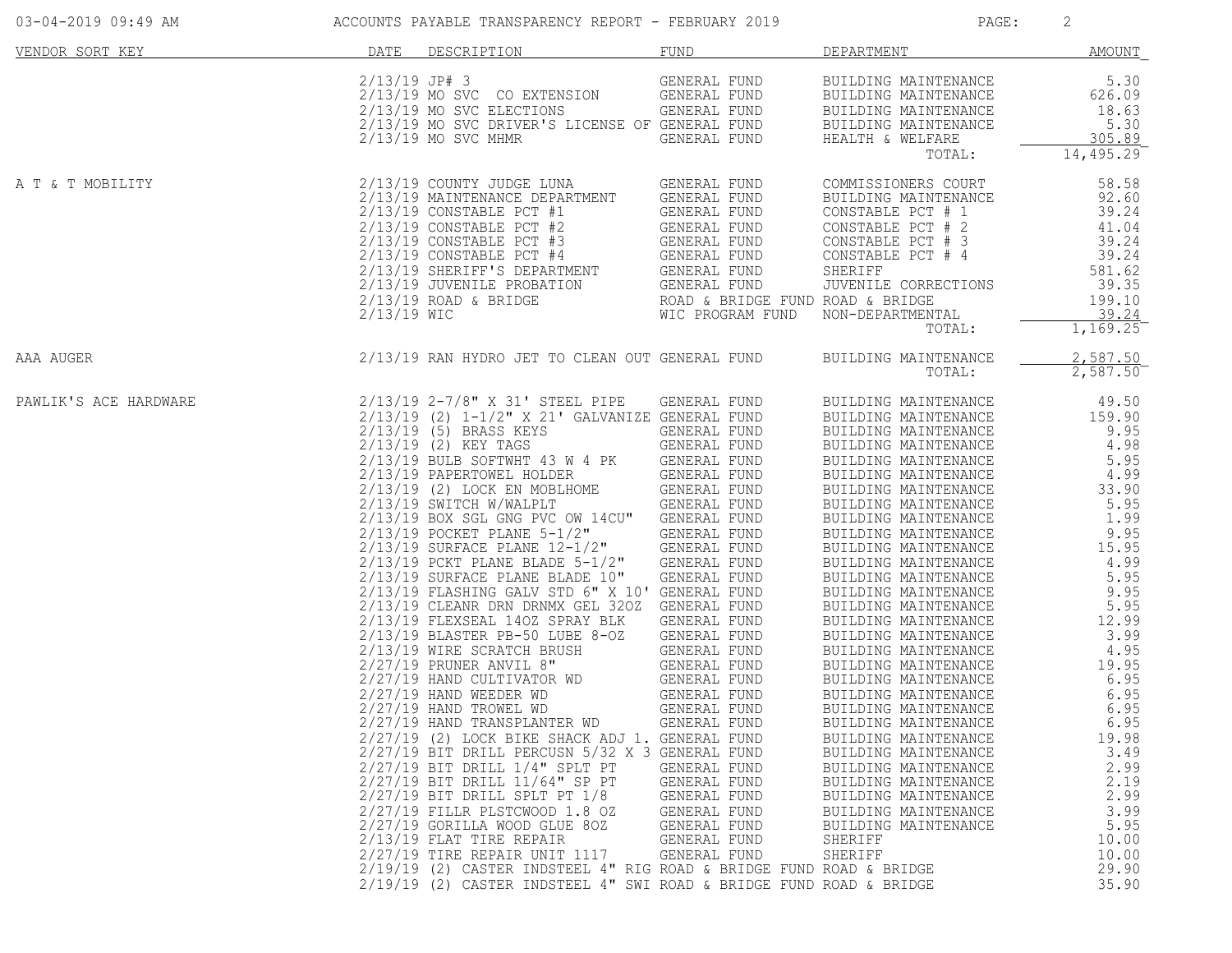| 03-04-2019 09:49 AM     | ACCOUNTS PAYABLE TRANSPARENCY REPORT - FEBRUARY 2019                                                                                                                                                                                                                                                                                                                                                                  |              | PAGE:                                                                                        | 3                                    |
|-------------------------|-----------------------------------------------------------------------------------------------------------------------------------------------------------------------------------------------------------------------------------------------------------------------------------------------------------------------------------------------------------------------------------------------------------------------|--------------|----------------------------------------------------------------------------------------------|--------------------------------------|
| VENDOR SORT KEY         | DESCRIPTION<br>DATE                                                                                                                                                                                                                                                                                                                                                                                                   | FUND         | DEPARTMENT                                                                                   | <b>AMOUNT</b>                        |
|                         |                                                                                                                                                                                                                                                                                                                                                                                                                       |              | TOTAL:                                                                                       | 702.62                               |
|                         | ACE FIRE EQUIPMENT CO., INC.<br>2/13/19 SYR SPRINKLER INSPEC GENERAL FUND BUILDING MAINTENANCE<br>2/13/19 GAUGE 0-300 PSI WATE GENERAL FUND BUILDING MAINTENANCE<br>2/13/19 TRUCK CHARGE NON TAX GENERAL FUND BUILDING MAINTENANCE<br>2/13                                                                                                                                                                            |              | TOTAL:                                                                                       | 50.00<br>23.50<br>643.50             |
| AFLAC                   | 2/11/19 U5888 AFLAC PREMIUMS FRIO COUNTY PAYROL NON-DEPARTMENTAL<br>2/11/19 U5888 AFLAC PREMIUMS FRIO COUNTY PAYROL NON-DEPARTMENTAL                                                                                                                                                                                                                                                                                  |              | TOTAL:                                                                                       | 5,104.46<br>5,144.18<br>10, 248.64   |
|                         | AG-PRO TEXAS, LLC $\begin{array}{ccccccccc} 2/13/19 & (2) & \text{NEEDEATER HEAD AUTOCUT GENERAL FUND & \text{BULIDING MANTENANCE} & 55.98 \\ 2/19/19 & (2) & \text{GRASS DEFLECTOR} & \text{ROAD & \& BRIICE FUND ROAD & \& BRIICE & 24.72 \\ 2/19/19 & (3) & 1QT TURF G & \text{ROAD & BRIDGE FUND ROAD & BRIDGE \\ 2/27/19 BUCKET LEVEL UNIT 181 & \text{ROAD & BRIDGE FUND ROAD & BRIDGE & TOND & 14.25 \\ 2/27/$ |              | TOTAL:                                                                                       | $184.31^{-}$                         |
|                         | ALEXANDER INSURANCE AGENCY <b>2/27/19 NEW BOND: MARIA L PEREZ</b> GENERAL FUND COMMISSIONERS COURT 50.00<br>2/27/19 NEW BOND RICARDO FUENTES GENERAL FUND SHERIFF TOTAL: 100.00                                                                                                                                                                                                                                       |              |                                                                                              |                                      |
|                         | AMERICAN PUBLIC LIFE $\frac{502.71}{2/11/19}$ LIFE PREMIUMS FRIO COUNTY PAYROL NON-DEPARTMENTAL $\frac{502.71}{2/11/19}$ LIFE PREMIUMS FRIO COUNTY PAYROL NON-DEPARTMENTAL $\frac{502.71}{1.005.42}$                                                                                                                                                                                                                  |              | TOTAL:                                                                                       | 502.71<br>$\overline{1,005.42}$      |
|                         |                                                                                                                                                                                                                                                                                                                                                                                                                       |              | TOTAL:                                                                                       | 125.00<br>125.00<br>250.00           |
|                         | APPLIED CONCEPTS INC $2/13/19$ FEB 2019 RADAR RENTAL 16 U GENERAL FUND                                                                                                                                                                                                                                                                                                                                                |              | SHERIFF<br>TOTAL:                                                                            | 1,444.44<br>1,444.44                 |
| FABIAN ARIZPE           | 2/27/19 GRAND JUROR 02/01/2019                                                                                                                                                                                                                                                                                                                                                                                        | GENERAL FUND | DISTRICT COURT<br>TOTAL:                                                                     | 40.00<br>40.00                       |
| <b>JOSE ASUNCION</b>    | $2/13/19$ MEALS $02/06 - 02/07/19$ JAIL ROAD & BRIDGE FUND ROAD & BRIDGE<br>$2/27/19$ MILEAGE 2/11 & 2/12/19 GRA ROAD & BRIDGE FUND ROAD & BRIDGE                                                                                                                                                                                                                                                                     |              | TOTAL:                                                                                       | 91.50<br>153.35<br>244.85            |
| ATASCOSA COUNTY AUDITOR | 2/13/19 PID 0070039705 4 DAYS 12/7 GENERAL FUND<br>2/13/19 PID 0070039704 4 DAYS 12/7 GENERAL FUND<br>2/13/19 PID 1641 3 DAYS 12/03-12/0 GENERAL FUND<br>2/13/19 PID 0070039703 4 DAYS 12/7 GENERAL FUND                                                                                                                                                                                                              |              | JUVENILE CORRECTIONS<br>JUVENILE CORRECTIONS<br>JUVENILE CORRECTIONS<br>JUVENILE CORRECTIONS | 380.00<br>380.00<br>285.00<br>380.00 |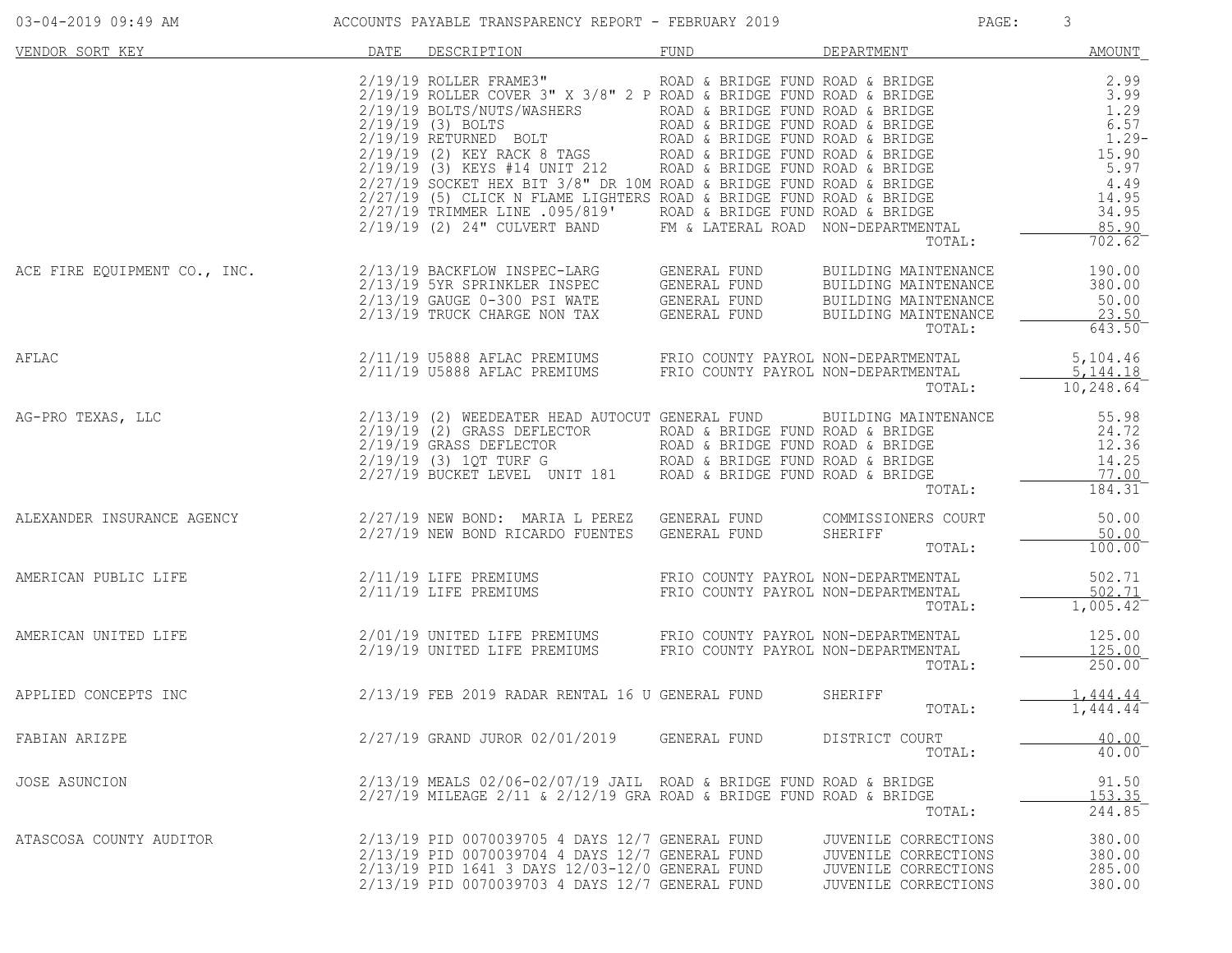| 03-04-2019 09:49 AM                                                                   |      | ACCOUNTS PAYABLE TRANSPARENCY REPORT - FEBRUARY 2019                                                                                                                                                                                             |                                                                                                                  | PAGE:                                                                          | 4                                                                                     |
|---------------------------------------------------------------------------------------|------|--------------------------------------------------------------------------------------------------------------------------------------------------------------------------------------------------------------------------------------------------|------------------------------------------------------------------------------------------------------------------|--------------------------------------------------------------------------------|---------------------------------------------------------------------------------------|
| VENDOR SORT KEY                                                                       | DATE | DESCRIPTION                                                                                                                                                                                                                                      | FUND                                                                                                             | DEPARTMENT                                                                     | AMOUNT                                                                                |
|                                                                                       |      | 2/13/19 PID 1562 6 AYS 12/01-06 GENERAL FUND<br>$2/27/19$ PID 1628 9 DAYS $1/23 - 1/3$ GENERAL FUND<br>2/27/19 PID 1629 10 DAYS 1/22-1/31 GENERAL FUND                                                                                           |                                                                                                                  | JUVENILE CORRECTIONS<br>JUVENILE CORRECTIONS<br>JUVENILE CORRECTIONS<br>TOTAL: | 570.00<br>855.00<br>950.00<br>$3,800.00^{-}$                                          |
| ATOM CONSTRUCTION                                                                     |      | $2/13/19$ REPAIR 2 ALUMINUM FUEL TAN ROAD & BRIDGE FUND ROAD & BRIDGE                                                                                                                                                                            |                                                                                                                  | TOTAL:                                                                         | 275.00<br>275.00                                                                      |
| <b>AUTOZONE</b>                                                                       |      | 2/13/19 (2) WIPERS<br>$2/13/19$ (2) WASHER FLUIDS<br>2/13/19 BATTERY<br>$2/13/19$ BATTERY<br>2/13/19 RETURNED BATTERY<br>$2/19/19$ ALTERNATOR<br>2/19/19 (30) BLUE SHOP TOWELS<br>2/19/19 ALTERNATOR CORE                                        | GENERAL FUND<br>GENERAL FUND<br>GENERAL FUND<br>GENERAL FUND<br>GENERAL FUND<br>ROAD & BRIDGE FUND ROAD & BRIDGE | SHERIFF<br>SHERIFF<br>SHERIFF<br>SHERIFF<br>SHERIFF<br>TOTAL:                  | 33.98<br>7.98<br>144.99<br>144.99<br>144.99-<br>10.00<br>75.00<br>$10.00 -$<br>261.95 |
| AVERY COMPANY                                                                         |      | 2/27/19 (16) SVC PRO SYN GEAR OIL 7 ROAD & BRIDGE FUND ROAD & BRIDGE<br>$2/27/19$ (6) WINDSHIELD WASH 6/1 GA ROAD & BRIDGE FUND ROAD & BRIDGE<br>2/27/19 FUEL SURCHARGE<br>2/27/19 (5) DIESEL EXHAUST FLUID 2 FM & LATERAL ROAD NON-DEPARTMENTAL | ROAD & BRIDGE FUND ROAD & BRIDGE                                                                                 | TOTAL:                                                                         | 304.00<br>14.40<br>5.00<br>83.50<br>$406.90^{-}$                                      |
| AXON ENTERPRISE INC                                                                   |      | 2/13/19 (25) TASER 60 YR 2PMT X26P GENERAL FUND                                                                                                                                                                                                  |                                                                                                                  | SHERIFF<br>TOTAL:                                                              | 6,600.00<br>6,600.00                                                                  |
| BANKNOTE CORPORATION OF AMERICA, INC. 2/13/19 500 TX LOCAL VITAL RECORDS GENERAL FUND |      |                                                                                                                                                                                                                                                  |                                                                                                                  | COUNTY CLERK<br>TOTAL:                                                         | 590.00<br>590.00                                                                      |
| BCC LANGUAGES LLC                                                                     |      | 2/27/19 TRANSLATOR SVC 01/25/2019 GENERAL FUND                                                                                                                                                                                                   |                                                                                                                  | DISTRICT COURT<br>TOTAL:                                                       | 492.80<br>492.80                                                                      |
| BENTON CITY WATER SUPPLY CORP                                                         |      | $2/27/19$ MO SVC $1/10$ - $2/11/19$ BF C GENERAL FUND<br>$2/27/19$ MO SVC $1/10$ - $2/11/19$ PARK GENERAL FUND<br>$2/27/19$ MO SVC $1/10/19$ - $2/11/19$ H GENERAL FUND                                                                          |                                                                                                                  | BUILDING MAINTENANCE<br>BUILDING MAINTENANCE<br>BUILDING MAINTENANCE<br>TOTAL: | 54.47<br>27.49<br>27.14<br>109.10                                                     |
| BEXAR COUNTY MEDICAL EXAMINER                                                         |      | 2/19/19 AUTOPSY CASE# 2018-2314 R. GENERAL FUND<br>2/19/19 AUTOPSY CASE# 2018-2934 B. GENERAL FUND<br>2/13/19 AUTOPSY CASE# 2019-0075 D. GENERAL FUND                                                                                            |                                                                                                                  | $J.P.$ PCT. $# 1$<br>J.P. PCT. # 1<br>$J.P.$ PCT. $# 3$<br>TOTAL:              | 3,000.00<br>3,000.00<br>2,500.00<br>8,500.00                                          |
| PHILIP BLONIGEN                                                                       |      | 2/27/19 GRAND JUROR 02/01/2019                                                                                                                                                                                                                   | GENERAL FUND                                                                                                     | DISTRICT COURT<br>TOTAL:                                                       | 40.00<br>$40.00^{-}$                                                                  |
| LYNETTE BOGGS LAW & MEDIATIONS, PC                                                    |      | 2/13/19 CAUSE# 18-07-00294-CVF H.G GENERAL FUND                                                                                                                                                                                                  |                                                                                                                  | DISTRICT COURT<br>TOTAL:                                                       | 418.75<br>418.75                                                                      |
| ROBIN J. BRAME                                                                        |      | 2/27/19 COURT REPORTING 1/04/2019 GENERAL FUND                                                                                                                                                                                                   |                                                                                                                  | DISTRICT COURT<br>TOTAL:                                                       | 331.00<br>331.00                                                                      |
| QUIENCY BRANNAN                                                                       |      | 2/13/19 CAUSE# 18-07-00296-CVF<br>2/27/19 CAUSE# 18-07-00296-CVF<br>2/27/19 CAUSE# 18-07-00296-CVF                                                                                                                                               | GENERAL FUND<br>GENERAL FUND<br>GENERAL FUND                                                                     | DISTRICT COURT<br>DISTRICT COURT<br>DISTRICT COURT<br>TOTAL:                   | 800.00<br>75.00<br>125.00<br>1,000.00                                                 |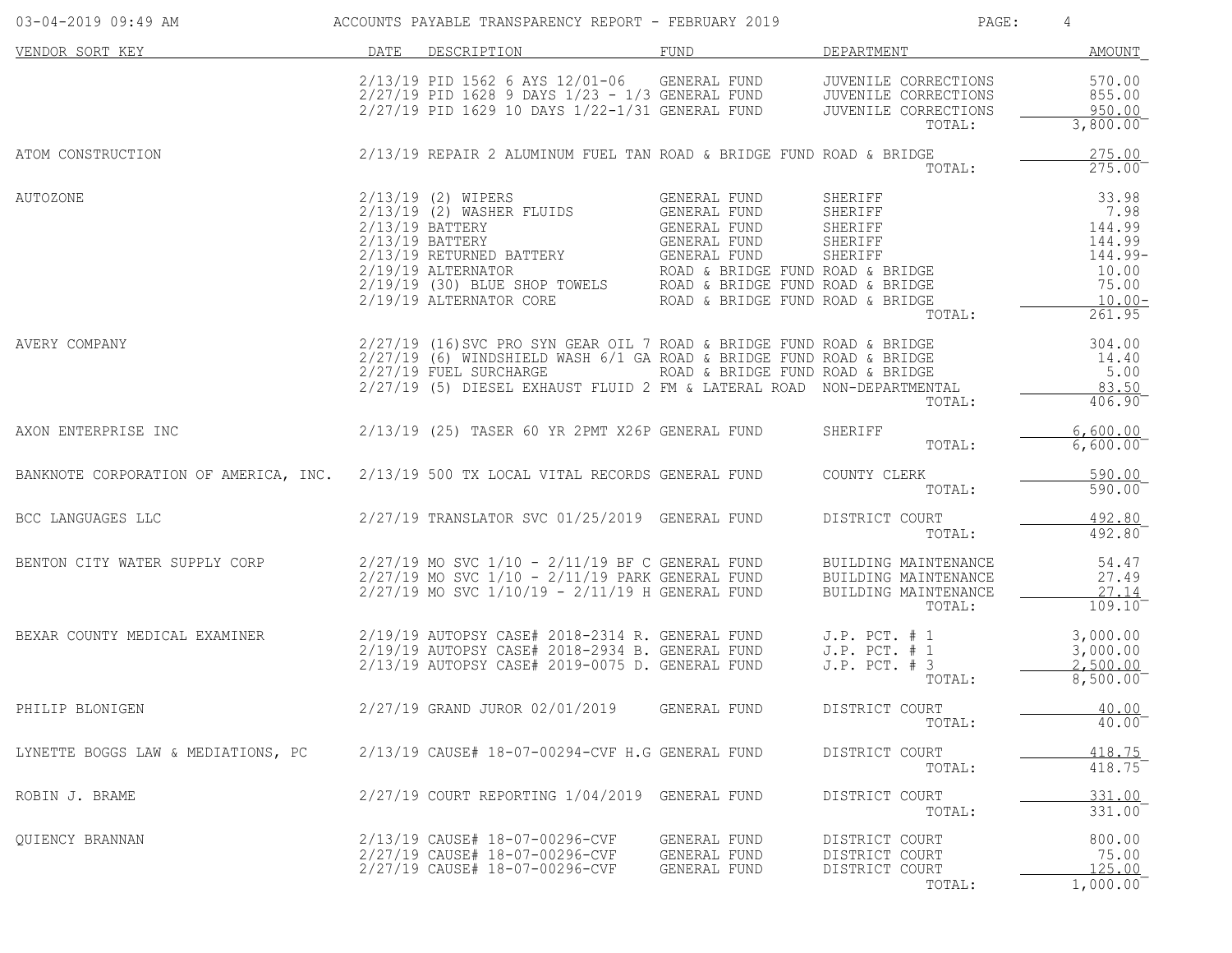| 03-04-2019 09:49 AM       | ACCOUNTS PAYABLE TRANSPARENCY REPORT - FEBRUARY 2019                                                                                                                                                                                                                                                                                                                                                                                                                                                                                    |                                                                                                                                                                                                     | PAGE:                                                                                                                                                                                                                                                                                 | 5                                                                                                                                    |
|---------------------------|-----------------------------------------------------------------------------------------------------------------------------------------------------------------------------------------------------------------------------------------------------------------------------------------------------------------------------------------------------------------------------------------------------------------------------------------------------------------------------------------------------------------------------------------|-----------------------------------------------------------------------------------------------------------------------------------------------------------------------------------------------------|---------------------------------------------------------------------------------------------------------------------------------------------------------------------------------------------------------------------------------------------------------------------------------------|--------------------------------------------------------------------------------------------------------------------------------------|
| VENDOR SORT KEY           | DATE DESCRIPTION                                                                                                                                                                                                                                                                                                                                                                                                                                                                                                                        | FUND                                                                                                                                                                                                | DEPARTMENT                                                                                                                                                                                                                                                                            | AMOUNT                                                                                                                               |
| RICHARD BRIGGS            | 2/13/19 CAUSE# 13-01-00009/16-11-0 GENERAL FUND<br>2/13/19 CAUSE# 17-03-00043-CRF R.C GENERAL FUND<br>2/19/19 CAUSE# 17-08-00125-CRF R.W GENERAL FUND<br>2/13/19 CAUSE# 18-03-00042-CRF W.B GENERAL FUND<br>2/27/19 CAUSE# 18-05-00130-CRF N.M GENERAL FUND<br>2/13/19 CAUSE# 18-10-00166-CRF J.M GENERAL FUND<br>2/19/19 CAUSE# 18-11-00181-CRF R.W GENERAL FUND<br>2/27/19 CAUSE# 18-11-00183-CRF J.M GENERAL FUND<br>2/27/19 CAUSE# 18-04-00084 CRF<br>2/27/19 CAUSE# 18-05-00115 CRF<br>2/27/19 CAUSE# 18-05-00146 CRF GENERAL FUND | GENERAL FUND<br>GENERAL FUND                                                                                                                                                                        | DISTRICT COURT<br>DISTRICT COURT<br>DISTRICT COURT<br>DISTRICT COURT<br>DISTRICT COURT<br>DISTRICT COURT<br>DISTRICT COURT<br>DISTRICT COURT<br>DISTRICT COURT<br>DISTRICT COURT<br>DISTRICT COURT<br>TOTAL:                                                                          | 400.00<br>1,050.00<br>400.00<br>1,725.00<br>400.00<br>400.00<br>400.00<br>400.00<br>400.00<br>0.00<br>0.00<br>5,575.00               |
| DAVID B. BROOKS           | 2/13/19 LEGAL CONSULTATION JAN 201 GENERAL FUND                                                                                                                                                                                                                                                                                                                                                                                                                                                                                         |                                                                                                                                                                                                     | COMMISSIONERS COURT<br>TOTAL:                                                                                                                                                                                                                                                         | 100.00<br>100.00                                                                                                                     |
| BROWN CHEVROLET CO., INC. | 2/27/19 DIAGNOSE -STRONG FUEL SMEL GENERAL FUND<br>2/27/19 HAZARDOUS WASTE DISPOSAL GENERAL FUND                                                                                                                                                                                                                                                                                                                                                                                                                                        |                                                                                                                                                                                                     | SHERIFF<br>SHERIFF<br>TOTAL:                                                                                                                                                                                                                                                          | 120.00<br>8.40<br>128.40                                                                                                             |
| JOEY BURLESON             | 2/13/19 1362 CUBIC YARDS OF CALICH FM & LATERAL ROAD NON-DEPARTMENTAL<br>2/19/19 628 CUBIC YARDS OF CALICHE FM & LATERAL ROAD NON-DEPARTMENTAL<br>2/27/19 1116 CUBIC YARDS OF CALICH FM & LATERAL ROAD NON-DEPARTMENTAL                                                                                                                                                                                                                                                                                                                 |                                                                                                                                                                                                     | TOTAL:                                                                                                                                                                                                                                                                                | 2,724.00<br>628.00<br>2,232.00<br>5,584.00                                                                                           |
| VICTORIA C. CAMACHO       | $2/13/19$ MEALS $2/6-2/7/19$ JAIL COMM ROAD & BRIDGE FUND ROAD & BRIDGE                                                                                                                                                                                                                                                                                                                                                                                                                                                                 |                                                                                                                                                                                                     | TOTAL:                                                                                                                                                                                                                                                                                | 91.50<br>91.50                                                                                                                       |
| JUDGE PAUL CANALES        | $2/13/19$ VISITING JUDGE $01/31/2019$ GENERAL FUND                                                                                                                                                                                                                                                                                                                                                                                                                                                                                      |                                                                                                                                                                                                     | DISTRICT COURT<br>TOTAL:                                                                                                                                                                                                                                                              | 73.78<br>73.78                                                                                                                       |
| ARTHUR CASIAS             | 2/19/19 REIMBURSE TOWING 1/24/2019 GENERAL FUND                                                                                                                                                                                                                                                                                                                                                                                                                                                                                         |                                                                                                                                                                                                     | COMMISSIONERS COURT<br>TOTAL:                                                                                                                                                                                                                                                         | 350.00<br>$350.00$ <sup>-</sup>                                                                                                      |
| CHAPARRAL FORD, INC.      | 2/13/19 CHECK SVC ENGINE LIGHT-LAB ROAD & BRIDGE FUND ROAD & BRIDGE<br>2/13/19 SPARK PLUG                                                                                                                                                                                                                                                                                                                                                                                                                                               | ROAD & BRIDGE FUND ROAD & BRIDGE                                                                                                                                                                    | TOTAL:                                                                                                                                                                                                                                                                                | 250.00<br>14.85<br>264.85                                                                                                            |
| CINTAS CORPORATION        | 2/13/19 SERVICE CHARGE<br>2/13/19 ELASTIC STRIP MEDIUM<br>2/13/19 DISINFECTANT WIPE<br>2/13/19 TRIPLE ANTIBIOTIC OINT SM GENERAL FUND<br>2/13/19 ANTACID FRUIT FLAVOR<br>2/27/19 DISINFECTANT WIPE<br>$2/27/19$ LIPAID SMALL<br>2/27/19 CHEWABLE ASPIRIN 81 MG<br>2/27/19 (3) BODY FLUID CLEANUP KIT GENERAL FUND<br>2/27/19 DISINFECTANT WIPE<br>2/27/19 GAUZE PADS 3" X 3"<br>2/27/19 PAIN AWAY X-STRENGTH MED<br>2/27/19 IBUPROFEN TABS MEDIUM<br>2/27/19 SINUS RELIEF DUAL ACTN MD                                                  | GENERAL FUND<br>GENERAL FUND<br>GENERAL FUND<br>GENERAL FUND<br><b>GENERAL FUND</b><br>GENERAL FUND<br>GENERAL FUND<br>GENERAL FUND<br>GENERAL FUND<br>GENERAL FUND<br>GENERAL FUND<br>GENERAL FUND | BUILDING MAINTENANCE<br>BUILDING MAINTENANCE<br>BUILDING MAINTENANCE<br>BUILDING MAINTENANCE<br>BUILDING MAINTENANCE<br>BUILDING MAINTENANCE<br>BUILDING MAINTENANCE<br>BUILDING MAINTENANCE<br>BUILDING MAINTENANCE<br>SHERIFF<br>SHERIFF<br>SHERIFF<br>SHERIFF<br>SHERIFF<br>TOTAL: | 12.95<br>12.25<br>7.95<br>10.19<br>18.70<br>7.95<br>8.54<br>9.95<br>82.59<br>7.95<br>8.14<br>23.12<br>22.63<br>24.26<br>$257.17^{-}$ |
| CINTAS CORPORATION NO. 2  | 2/13/19 WKLY UNIFORM SVC 1/31/2019 GENERAL FUND<br>2/13/19 WKLY UNIFORM SVC 2/07/2019 GENERAL FUND                                                                                                                                                                                                                                                                                                                                                                                                                                      |                                                                                                                                                                                                     | BUILDING MAINTENANCE<br>BUILDING MAINTENANCE                                                                                                                                                                                                                                          | 47.92<br>47.92                                                                                                                       |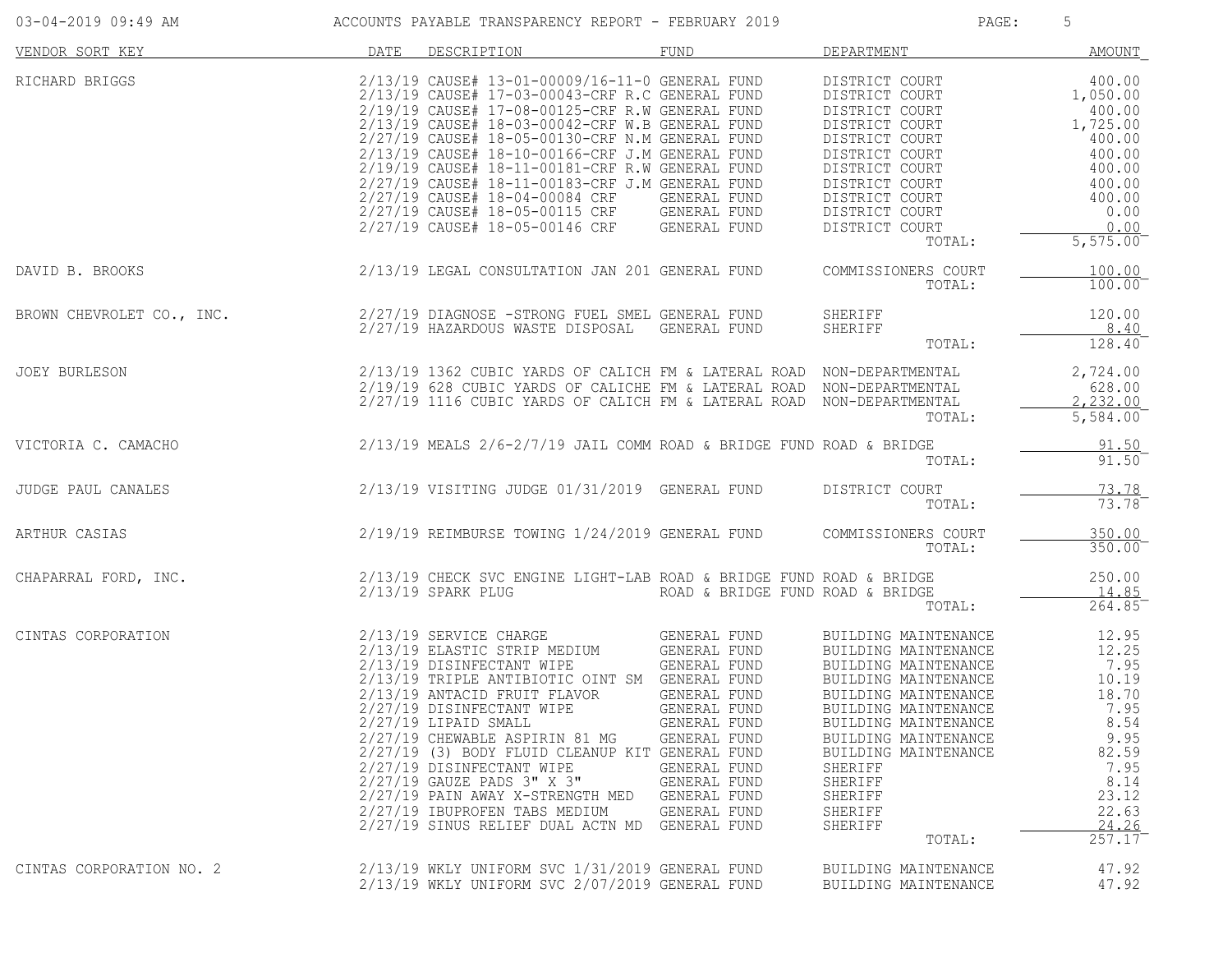| 03-04-2019 09:49 AM                                                                    |      | ACCOUNTS PAYABLE TRANSPARENCY REPORT - FEBRUARY 2019                                                                                                                                                                                                                                                                                                                                                                                                                                                                                                                                                                                    |                                                                                                                                                                              | PAGE:                                                                                                                                                                                                                                                                                                                          | 6                                                                                                                                                  |
|----------------------------------------------------------------------------------------|------|-----------------------------------------------------------------------------------------------------------------------------------------------------------------------------------------------------------------------------------------------------------------------------------------------------------------------------------------------------------------------------------------------------------------------------------------------------------------------------------------------------------------------------------------------------------------------------------------------------------------------------------------|------------------------------------------------------------------------------------------------------------------------------------------------------------------------------|--------------------------------------------------------------------------------------------------------------------------------------------------------------------------------------------------------------------------------------------------------------------------------------------------------------------------------|----------------------------------------------------------------------------------------------------------------------------------------------------|
| VENDOR SORT KEY                                                                        | DATE | DESCRIPTION                                                                                                                                                                                                                                                                                                                                                                                                                                                                                                                                                                                                                             | FUND                                                                                                                                                                         | DEPARTMENT                                                                                                                                                                                                                                                                                                                     | <b>AMOUNT</b>                                                                                                                                      |
|                                                                                        |      | $2/19/19$ WKLY UNIFORM SVC $2/14/2019$ GENERAL FUND<br>$2/27/19$ WKLY UNIFORM SVC $2/21/2019$ GENERAL FUND<br>$2/13/19$ WKLY UNIFORM SVC 01/24/201 ROAD & BRIDGE FUND ROAD & BRIDGE<br>$2/13/19$ WKLY UNIFORM SVC $1/28/2019$ ROAD & BRIDGE FUND ROAD & BRIDGE<br>2/13/19 WKLY UNIFORM SVC 1/31/2019 ROAD & BRIDGE FUND ROAD & BRIDGE<br>$2/13/19$ WKLY UNIFORM SVC 02/04/201 ROAD & BRIDGE FUND ROAD & BRIDGE<br>2/19/19 WKLY UNIFORM SVC 2/07/2019 ROAD & BRIDGE FUND ROAD & BRIDGE<br>$2/19/19$ WKLY UNIFORM SVC $2/11/19$ ROAD & BRIDGE FUND ROAD & BRIDGE<br>$2/27/19$ WKLY UNIFORM SVC $2/18/19$ ROAD & BRIDGE FUND ROAD & BRIDGE |                                                                                                                                                                              | BUILDING MAINTENANCE<br>BUILDING MAINTENANCE<br>TOTAL:                                                                                                                                                                                                                                                                         | 47.92<br>47.92<br>202.47<br>75.43<br>202.27<br>75.43<br>202.27<br>75.43<br>75.43<br>$1,100.41^{-}$                                                 |
| CITY OF DILLEY                                                                         |      | 2/13/19 MO SVC 12/15 - 1/14/2019 GENERAL FUND<br>$2/13/19$ MO SVC $12/15 - 1/14/19$                                                                                                                                                                                                                                                                                                                                                                                                                                                                                                                                                     | GENERAL FUND                                                                                                                                                                 | BUILDING MAINTENANCE<br>BUILDING MAINTENANCE<br>TOTAL:                                                                                                                                                                                                                                                                         | 127.37<br>271.89<br>399.26                                                                                                                         |
| CITY OF PEARSALL                                                                       |      | 2/13/19 411 E BRAZOS<br>2/13/19 2207 BI 35E<br>$2/13/19$ 505 E MEDINA - CRT H GENERAL FUND<br>$2/13/19$ 404 S PECAN - MTTMR #1<br>$2/13/19$ 406 S PECAN - CO EXT<br>2/13/19 510 E. S.A. COURTHOUSE<br>2/13/19 FIREMANS PARK<br>$2/13/19$ 604 E. MEDINA - MUSEUM<br>$2/13/19$ 504 S CEDAR - JAILHOUSE<br>$2/13/19$ RADIO LANE<br>2/13/19 CR 4002 (CEMETARY)<br>2/13/19 HWY 1581 S - REGIONAL PARK GENERAL FUND<br>$2/13/19$ FISHING POND                                                                                                                                                                                                 | GENERAL FUND<br>GENERAL FUND<br>GENERAL FUND<br>GENERAL FUND<br>GENERAL FUND<br>GENERAL FUND<br>GENERAL FUND<br>GENERAL FUND<br>GENERAL FUND<br>GENERAL FUND<br>GENERAL FUND | BUILDING MAINTENANCE<br>BUILDING MAINTENANCE<br>BUILDING MAINTENANCE<br>BUILDING MAINTENANCE<br>BUILDING MAINTENANCE<br>BUILDING MAINTENANCE<br>BUILDING MAINTENANCE<br>BUILDING MAINTENANCE<br>BUILDING MAINTENANCE<br>BUILDING MAINTENANCE<br>BUILDING MAINTENANCE<br>BUILDING MAINTENANCE<br>BUILDING MAINTENANCE<br>TOTAL: | 275.70<br>733.89<br>65.07<br>65.07<br>127.20<br>27.50<br>330.29<br>38.02<br>391.12<br>47.31<br>66.91<br>241.11<br>85.39<br>$2,494.58$ <sup>-</sup> |
| COLORADO BANKERS LIFE INSURANCE CO.                                                    |      | 2/11/19 COLORADO BANKERS LIFE PREM FRIO COUNTY PAYROL NON-DEPARTMENTAL<br>2/11/19 COLORADO BANKERS LIFE PREM FRIO COUNTY PAYROL NON-DEPARTMENTAL                                                                                                                                                                                                                                                                                                                                                                                                                                                                                        |                                                                                                                                                                              | TOTAL:                                                                                                                                                                                                                                                                                                                         | 43.36<br>43.36<br>86.72                                                                                                                            |
| COMFORT INN & SUITE                                                                    |      | 2/13/19 LODGING 02/24/19 - 03/01/1 GENERAL FUND                                                                                                                                                                                                                                                                                                                                                                                                                                                                                                                                                                                         |                                                                                                                                                                              | SHERIFF<br>TOTAL:                                                                                                                                                                                                                                                                                                              | 339.00<br>339.00                                                                                                                                   |
| COMPANION LIFE                                                                         |      | 2/11/19 COMPANION LIFE PREMIUMS<br>2/11/19 COMPANION LIFE PREMIUMS                                                                                                                                                                                                                                                                                                                                                                                                                                                                                                                                                                      | FRIO COUNTY PAYROL NON-DEPARTMENTAL<br>FRIO COUNTY PAYROL NON-DEPARTMENTAL                                                                                                   | TOTAL:                                                                                                                                                                                                                                                                                                                         | 256.16<br>256.16<br>512.32                                                                                                                         |
| COUNTY JUDGES & COMMISSIONERS ASSC OF 2/27/19 ANNUAL DUES 2019                         |      |                                                                                                                                                                                                                                                                                                                                                                                                                                                                                                                                                                                                                                         | GENERAL FUND                                                                                                                                                                 | COMMISSIONERS COURT<br>TOTAL:                                                                                                                                                                                                                                                                                                  | 1,500.00<br>1,500.00                                                                                                                               |
| SAMANTHA CROSBY                                                                        |      | 2/19/19 MILEAGE 3/11-3/15/19 TRAIN GENERAL FUND                                                                                                                                                                                                                                                                                                                                                                                                                                                                                                                                                                                         |                                                                                                                                                                              | SHERIFF<br>TOTAL:                                                                                                                                                                                                                                                                                                              | 510.40<br>510.40                                                                                                                                   |
| CENTRAL TEXAS REGIONAL MOBILITY AUTHOR 2/27/19 TOLL FEE 12/10/18 LIC# 123 GENERAL FUND |      |                                                                                                                                                                                                                                                                                                                                                                                                                                                                                                                                                                                                                                         |                                                                                                                                                                              | SHERIFF<br>TOTAL:                                                                                                                                                                                                                                                                                                              | $\frac{1.76}{1.76}$                                                                                                                                |
| CULLIGAN WATER CONDITIONING CO                                                         |      | $2/13/19$ MO SVC $2/01 - 2/28/2019$<br>2/13/19 ADJUSTMENT TO CLEAR UP ACC GENERAL FUND<br>2/13/19 MO SVC FEBRUARY 2019                                                                                                                                                                                                                                                                                                                                                                                                                                                                                                                  | GENERAL FUND<br><b>GENERAL FUND</b>                                                                                                                                          | SHERIFF<br>HIGHWAY PATROL<br>HIGHWAY PATROL<br>TOTAL:                                                                                                                                                                                                                                                                          | 56.25<br>$0.10 -$<br>52.50<br>108.65                                                                                                               |
| SHEYLEON DAVIS                                                                         |      | 2/13/19 CAUSE# 19-01-00001-CVF J.G GENERAL FUND                                                                                                                                                                                                                                                                                                                                                                                                                                                                                                                                                                                         |                                                                                                                                                                              | DISTRICT COURT                                                                                                                                                                                                                                                                                                                 | 300.00                                                                                                                                             |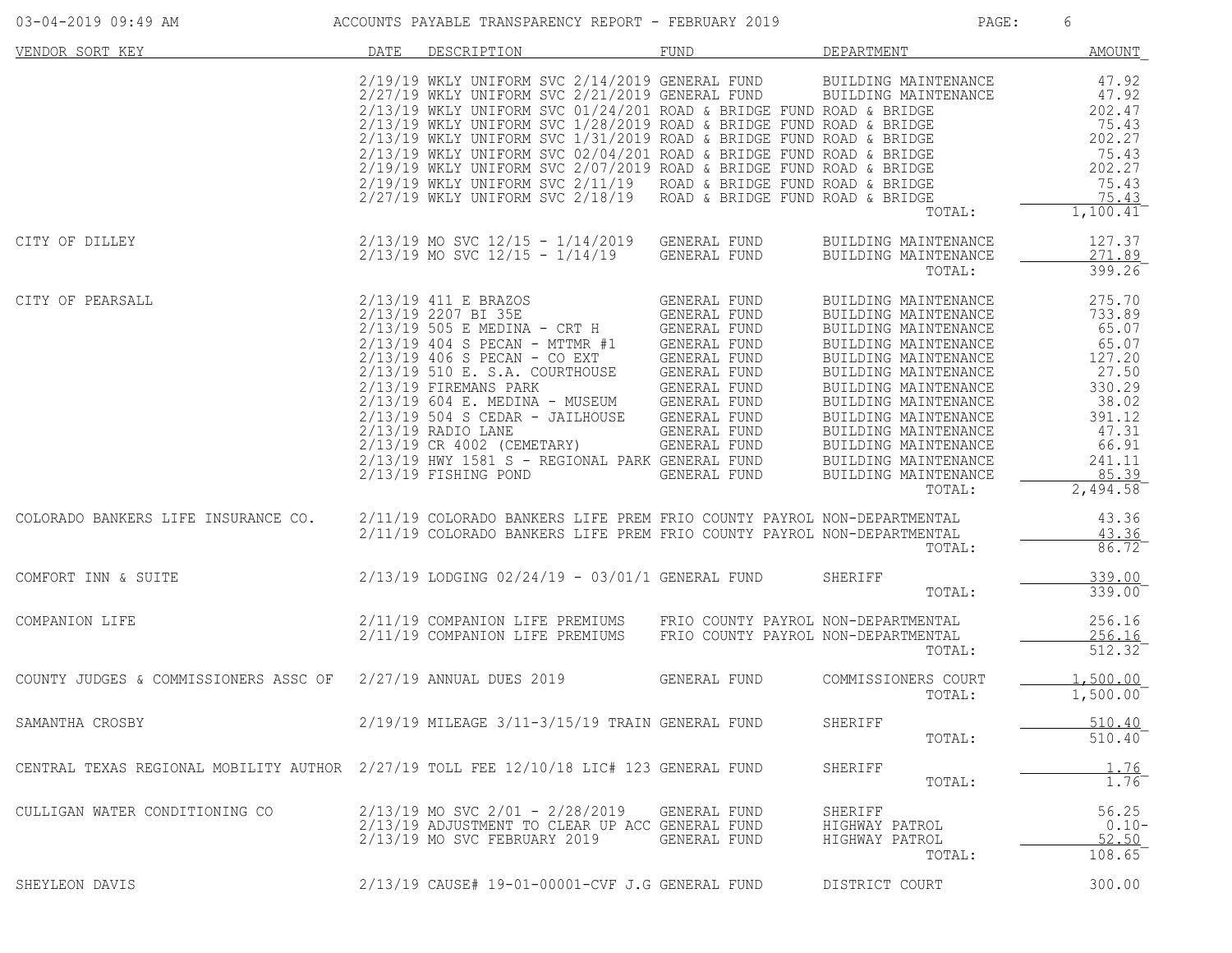| 03-04-2019 09:49 AM           |              | ACCOUNTS PAYABLE TRANSPARENCY REPORT - FEBRUARY 2019                                                                                                                                                                                                                                                                                                                                                                                                                                                                                                                                                                                                                                                                                                                                                                                                                                                                                                                                                                                                                                                                                                                                                                                                                                                                                                                                                                                                                                                                                                                                                                                                                                                                                                                                                                                                                                                                                                                                                                                                                                                                                                                                                                                                  |                                                                              | PAGE:                                                                                                                                                                                                                                                                                                                                                                                                                                                                                                                                                                                                                                                                                                                                                                                                                                                                                                                                                                                                                                                                                        | 7                                                                                                                                                                                                                                                                                                                                                                                                                                               |
|-------------------------------|--------------|-------------------------------------------------------------------------------------------------------------------------------------------------------------------------------------------------------------------------------------------------------------------------------------------------------------------------------------------------------------------------------------------------------------------------------------------------------------------------------------------------------------------------------------------------------------------------------------------------------------------------------------------------------------------------------------------------------------------------------------------------------------------------------------------------------------------------------------------------------------------------------------------------------------------------------------------------------------------------------------------------------------------------------------------------------------------------------------------------------------------------------------------------------------------------------------------------------------------------------------------------------------------------------------------------------------------------------------------------------------------------------------------------------------------------------------------------------------------------------------------------------------------------------------------------------------------------------------------------------------------------------------------------------------------------------------------------------------------------------------------------------------------------------------------------------------------------------------------------------------------------------------------------------------------------------------------------------------------------------------------------------------------------------------------------------------------------------------------------------------------------------------------------------------------------------------------------------------------------------------------------------|------------------------------------------------------------------------------|----------------------------------------------------------------------------------------------------------------------------------------------------------------------------------------------------------------------------------------------------------------------------------------------------------------------------------------------------------------------------------------------------------------------------------------------------------------------------------------------------------------------------------------------------------------------------------------------------------------------------------------------------------------------------------------------------------------------------------------------------------------------------------------------------------------------------------------------------------------------------------------------------------------------------------------------------------------------------------------------------------------------------------------------------------------------------------------------|-------------------------------------------------------------------------------------------------------------------------------------------------------------------------------------------------------------------------------------------------------------------------------------------------------------------------------------------------------------------------------------------------------------------------------------------------|
| VENDOR SORT KEY               | DATE         | DESCRIPTION                                                                                                                                                                                                                                                                                                                                                                                                                                                                                                                                                                                                                                                                                                                                                                                                                                                                                                                                                                                                                                                                                                                                                                                                                                                                                                                                                                                                                                                                                                                                                                                                                                                                                                                                                                                                                                                                                                                                                                                                                                                                                                                                                                                                                                           | FUND                                                                         | DEPARTMENT                                                                                                                                                                                                                                                                                                                                                                                                                                                                                                                                                                                                                                                                                                                                                                                                                                                                                                                                                                                                                                                                                   | <b>AMOUNT</b>                                                                                                                                                                                                                                                                                                                                                                                                                                   |
|                               |              |                                                                                                                                                                                                                                                                                                                                                                                                                                                                                                                                                                                                                                                                                                                                                                                                                                                                                                                                                                                                                                                                                                                                                                                                                                                                                                                                                                                                                                                                                                                                                                                                                                                                                                                                                                                                                                                                                                                                                                                                                                                                                                                                                                                                                                                       |                                                                              | TOTAL:                                                                                                                                                                                                                                                                                                                                                                                                                                                                                                                                                                                                                                                                                                                                                                                                                                                                                                                                                                                                                                                                                       | 300.00                                                                                                                                                                                                                                                                                                                                                                                                                                          |
| DILLEY LUBE & TIRES, INC.     | 2/13/19 DIFX | 2/13/19 (4) NEW TIRES 265/60/17 EA GENERAL FUND<br>2/13/19 LIFE TIME ROTATION<br>$2/13/19$ DIF X 4<br>2/13/19 NEW TIRE 245/75/17 WRANGLE GENERAL FUND                                                                                                                                                                                                                                                                                                                                                                                                                                                                                                                                                                                                                                                                                                                                                                                                                                                                                                                                                                                                                                                                                                                                                                                                                                                                                                                                                                                                                                                                                                                                                                                                                                                                                                                                                                                                                                                                                                                                                                                                                                                                                                 | GENERAL FUND<br>GENERAL FUND<br>GENERAL FUND                                 | SHERIFF<br>SHERIFF<br>SHERIFF<br>SHERIFF<br>SHERIFF<br>TOTAL:                                                                                                                                                                                                                                                                                                                                                                                                                                                                                                                                                                                                                                                                                                                                                                                                                                                                                                                                                                                                                                | 800.00<br>25.00<br>32.00<br>212.00<br>8.00<br>1,077.00                                                                                                                                                                                                                                                                                                                                                                                          |
| DISH NETWORK                  |              | 2/27/19 MO SVC 2/22 - 3/21/2019 WI WIC PROGRAM FUND                                                                                                                                                                                                                                                                                                                                                                                                                                                                                                                                                                                                                                                                                                                                                                                                                                                                                                                                                                                                                                                                                                                                                                                                                                                                                                                                                                                                                                                                                                                                                                                                                                                                                                                                                                                                                                                                                                                                                                                                                                                                                                                                                                                                   |                                                                              | NON-DEPARTMENTAL<br>TOTAL:                                                                                                                                                                                                                                                                                                                                                                                                                                                                                                                                                                                                                                                                                                                                                                                                                                                                                                                                                                                                                                                                   | 107.58<br>107.58                                                                                                                                                                                                                                                                                                                                                                                                                                |
| ELLIOTT ELECTRIC SUPPLY, INC. |              | 2/27/19 1000 MC 12/2 SL BK/WH/GN 2 GENERAL FUND<br>$2/27/19$ 50 $3/8$ " INSUL MC SNAP DIEC GENERAL FUND<br>$2/27/19$ 50 4SQ WLDBX W/1/2 & 3/4 K GENERAL FUND<br>2/27/19 50 4SQ BLNK FLT BX CVR<br>2/27/19 200 10X1-1/4 HEX WASHER HE GENERAL FUND<br>2/27/19 10 RECP DUPLEX 20A 125V 2P GENERAL FUND<br>2/27/19 10 WALLLPLATE 1G DUPLEX PO GENERAL FUND<br>2/27/19 5 SWITCH TOGGLE SP 15A 120 GENERAL FUND<br>2/27/19 5 WALLPLATE 1G TOGGLE POLY GENERAL FUND<br>2/27/19 500 MC 12/3 SL BK/RD/WH 25 GENERAL FUND<br>2/27/19 50 1/2" EMT CONDUIT<br>$2/27/19$ 10 $1/2$ " EMT CONCRETE TIGHT GENERAL FUND<br>$2/27/19$ 20 $1/2$ " ONE HOLE EMT STRAP GENERAL FUND<br>$2/27/19$ 5 4SQ CI=VR (1) TG SW GENERAL FUND<br>2/27/19 5 4SQ CI=VR (1) DPXX RCPT GENERAL FUND<br>2/27/19 5 SUPER 33+ VINYL ELECTRIC GENERAL FUND<br>2/27/19 500 YELLOW WINDED WIRE CON GENERAL FUND<br>2/27/19 500 RED/YELLOW WIRE CONNEC GENERAL FUND<br>2/27/19 500 BLUE WINGED WIRE CONNE GENERAL FUND<br>2/27/19 10 4SQ 1-1/2D EXT RNG 1/2 GENERAL FUND<br>2/27/19 4 SWITCH TOGGLE 3-WAY 15A GENERAL FUND<br>2/27/19 200 10X 1/2 HEX WASHER HEA GENERAL FUND<br>2/27/19 10 4-11/16 SW 2-1/8D, 1/2& GENERAL FUND<br>2/27/19 20 3/4" X 1/2" REDUCING WA GENERAL FUND<br>2/27/19 100 24" UV RATED BLK NYLON GENERAL FUND<br>2/27/19 300 SPRG WIRE CLIP<br>2/27/19 1500 , C 12/2 S; BK/WH/GN 2 GENERAL FUND<br>2/27/19 50 3/8" INSULATED SNAP DUP GENERAL FUND<br>2/27/19 500 MC 12/2 SL BK/WH/GN 25 GENERAL FUND<br>2/27/19 66 39W 2X4 LED FLT PNL 40K GENERAL FUND<br>2/27/19 100 CEILING WIRE 12FT STRA GENERAL FUND<br>2/27/19 RET 4 SWITCH TOGGLE 3-WAY GENERAL FUND<br>2/27/19 RET 4 SWITCH TOGGLE SP 15A GENERAL FUND<br>2/27/19 RET 10 RECP DUPLEX 20A 125 GENERAL FUND<br>2/27/19 RET 10 WALLPLATE 1 G DUPLE GENERAL FUND<br>2/27/19 RET 5 WALLPLATE 1G TOGGLE GENERAL FUND<br>2/27/19 RET 5 4SQ CVR (1) DPX RCPT GENERAL FUND<br>2/27/19 RET 5 4SQ CVR (1) TG SW<br>2/27/19 RET 100 SPRG WIRE CLIP<br>2/27/19 RET 37 4 SQ BLNK FLT BX CV GENERAL FUND<br>2/27/19 RET 500 YELLOW WINDED WIRE GENERAL FUND<br>2/27/19 RET 5 4-11/16SQ, 1-1/8D, 1 GENERAL FUND<br>$2/27/19$ RET 34 4SQ WLDBX $W/1/263/4$ GENERAL FUND<br>$2/27/19$ RET 7 4SQ 1-1/2D EXT RNG 1 GENERAL FUND | GENERAL FUND<br>GENERAL FUND<br>GENERAL FUND<br>GENERAL FUND<br>GENERAL FUND | BUILDING MAINTENANCE<br>BUILDING MAINTENANCE<br>BUILDING MAINTENANCE<br>BUILDING MAINTENANCE<br>BUILDING MAINTENANCE<br>BUILDING MAINTENANCE<br>BUILDING MAINTENANCE<br>BUILDING MAINTENANCE<br>BUILDING MAINTENANCE<br>BUILDING MAINTENANCE<br>BUILDING MAINTENANCE<br>BUILDING MAINTENANCE<br>BUILDING MAINTENANCE<br>BUILDING MAINTENANCE<br>BUILDING MAINTENANCE<br>BUILDING MAINTENANCE<br>BUILDING MAINTENANCE<br>BUILDING MAINTENANCE<br>BUILDING MAINTENANCE<br>BUILDING MAINTENANCE<br>BUILDING MAINTENANCE<br>BUILDING MAINTENANCE<br>BUILDING MAINTENANCE<br>BUILDING MAINTENANCE<br>BUILDING MAINTENANCE<br>BUILDING MAINTENANCE<br>BUILDING MAINTENANCE<br>BUILDING MAINTENANCE<br>BUILDING MAINTENANCE<br>BUILDING MAINTENANCE<br>BUILDING MAINTENANCE<br>BUILDING MAINTENANCE<br>BUILDING MAINTENANCE<br>BUILDING MAINTENANCE<br>BUILDING MAINTENANCE<br>BUILDING MAINTENANCE<br>BUILDING MAINTENANCE<br>BUILDING MAINTENANCE<br>BUILDING MAINTENANCE<br>BUILDING MAINTENANCE<br>BUILDING MAINTENANCE<br>BUILDING MAINTENANCE<br>BUILDING MAINTENANCE<br>BUILDING MAINTENANCE | 427.03<br>41.30<br>40.26<br>13.38<br>35.52<br>26.30<br>3.20<br>3.70<br>1.60<br>372.30<br>21.73<br>3.17<br>1.61<br>4.05<br>4.66<br>30.15<br>17.94<br>48.52<br>62.66<br>17.92<br>5.07<br>26.82<br>20.50<br>3.72<br>172.04<br>198.60<br>640.54<br>96.60<br>213.52<br>5,431.80<br>134.32<br>$5.07 -$<br>$2.96 -$<br>$26.30-$<br>$3.20 -$<br>$1.60-$<br>$4.66-$<br>$4.05-$<br>$66.20 -$<br>$9.90 -$<br>$17.94-$<br>$10.25 -$<br>$27.38-$<br>$12.54-$ |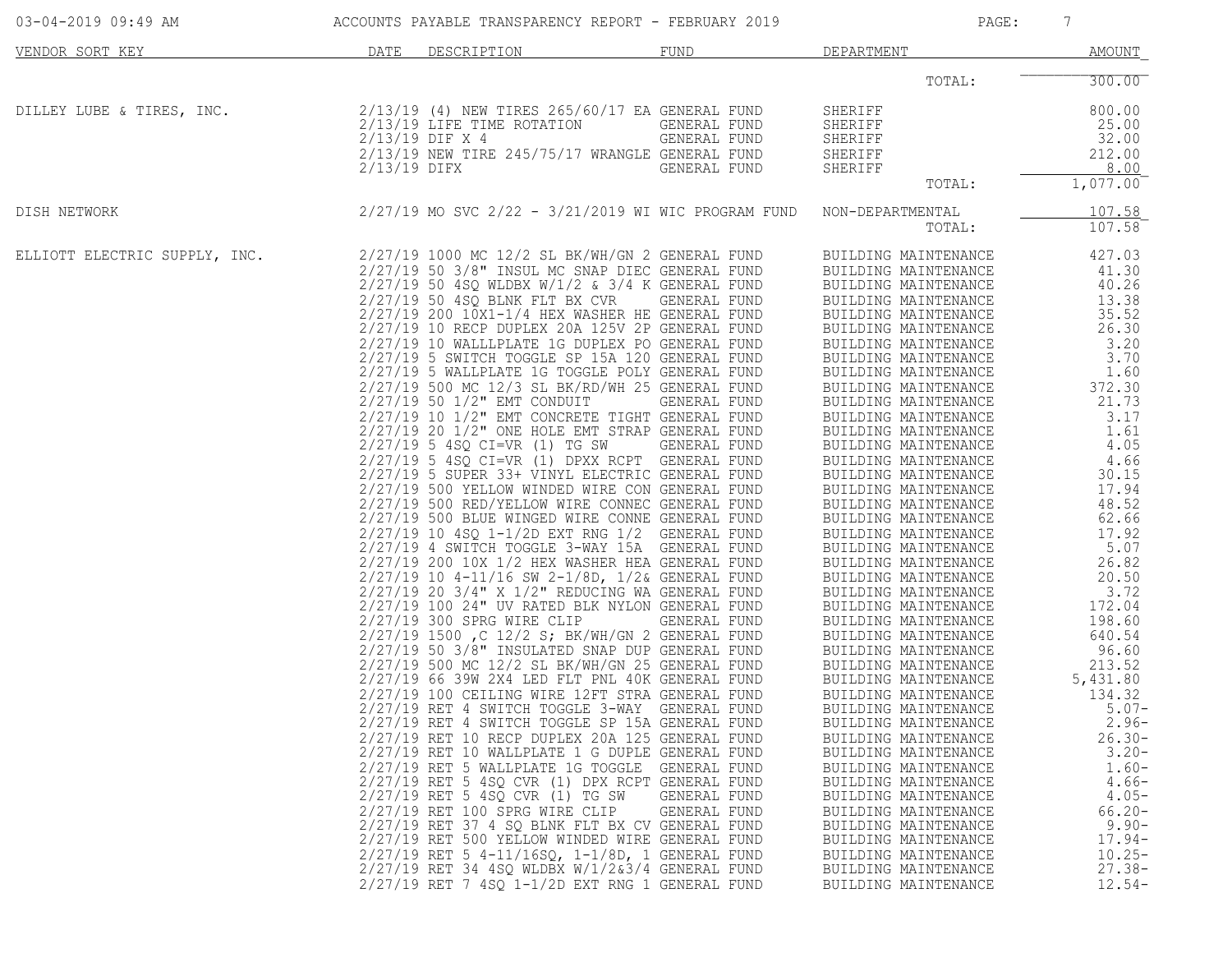| 03-04-2019 09:49 AM |  |  |  |
|---------------------|--|--|--|
|---------------------|--|--|--|

| VENDOR SORT KEY    | DATE | DESCRIPTION                                                                                                                                                                                                                             | FUND                                                         | DEPARTMENT                               | <b>AMOUNT</b>                    |
|--------------------|------|-----------------------------------------------------------------------------------------------------------------------------------------------------------------------------------------------------------------------------------------|--------------------------------------------------------------|------------------------------------------|----------------------------------|
|                    |      |                                                                                                                                                                                                                                         |                                                              |                                          |                                  |
| KYLE JORDAN ERNST  |      | 2/27/19 CAUSE# 18-03-00049-CRF J.P GENERAL FUND DISTRICT COURT 400.00<br>2/13/19 CAUSE# 18-04-00065-CRF L.H GENERAL FUND DISTRICT COURT 400.00<br>2/13/19 CAUSE# 18-05-00111-CRF I. GENERAL FUND DISTRICT COURT 400.00<br>2/27/19 CAUSE |                                                              |                                          |                                  |
| MICHAEL C. FINKEL  |      | $2/13/19$ CAUSE# 14-11-00413-CVF GENERAL FUND DISTRICT COURT                                                                                                                                                                            |                                                              | TOTAL:                                   | 130.00<br>130.00                 |
| FLEETPRIDE         |      | 2/13/19 (2) 7' X 12' RHINO MESH TA ROAD & BRIDGE FUND ROAD & BRIDGE<br>2/13/19 (2) 7' X 14' RHINO MESH TA ROAD & BRIDGE FUND ROAD & BRIDGE<br>2/13/19 (2) HALF FENDER SET BLK, ROAD & BRIDGE FUND ROAD & BRIDGE<br>2/13/19 (56) ANN     |                                                              | TOTAL:                                   | 1,720.39                         |
| LETICIA G. FLORES  |      | 2/27/19 GRAND JUROR 02/01/2019 GENERAL FUND                                                                                                                                                                                             |                                                              | DISTRICT COURT<br>TOTAL:                 | 40.00<br>40.00                   |
| FORT DEARBORN LIFE |      | 2/11/19 DISABILITY PREMIUMS 5394-0 FRIO COUNTY PAYROL NON-DEPARTMENTAL<br>2/11/19 DISABILITY PREMIUMS 5394-0 FRIO COUNTY PAYROL NON-DEPARTMENTAL                                                                                        |                                                              | TOTAL:                                   | 336.30<br>336.30<br>672.60       |
| FRIO CHEVROLET LLC |      | $2/13/19$ SL-N-HUB<br>2/13/19 BRAKE CLEANER<br>2/13/19 LUBRICANT<br>2/13/19 (2) SL-N-ROTOR                                                                                                                                              | GENERAL FUND<br>GENERAL FUND<br>GENERAL FUND<br>GENERAL FUND | SHERIFF<br>SHERIFF<br>SHERIFF<br>SHERIFF | 222.50<br>5.00<br>7.00<br>211.20 |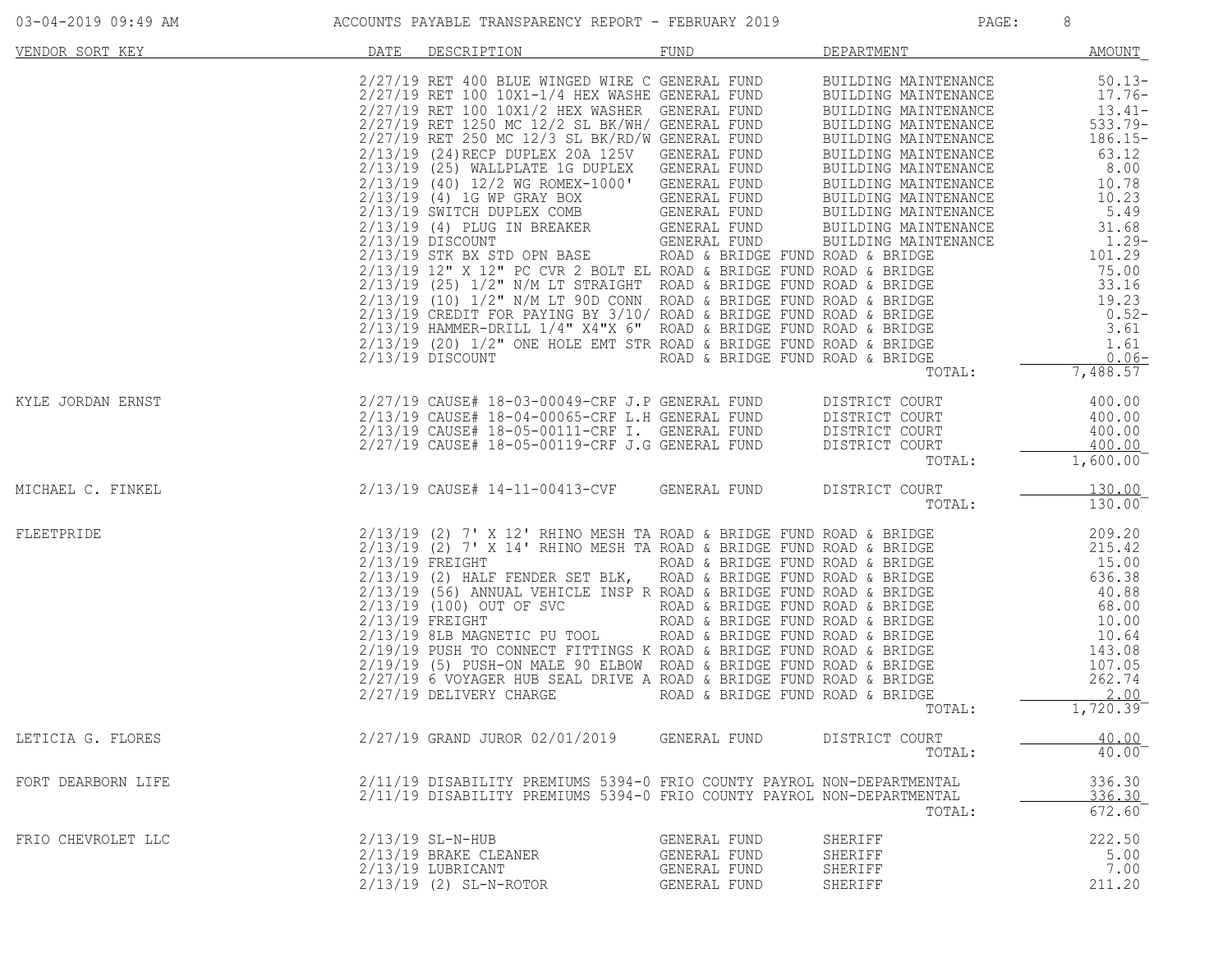| 03-04-2019 09:49 AM                |               | ACCOUNTS PAYABLE TRANSPARENCY REPORT - FEBRUARY 2019                                                                                                                                                                                                                                                                                                                                                                                                                                                                                                                                                                                                                                                                                                                                                                                                                                                                                                                                                                                                                                                                                                                                                       |                                                                                                                                                                                                                                                                                     |                                                                                                                                                                                                                                                                                                                                                                                                                                           | PAGE: | 9                                                                                                                                                                                                                                                                                                   |
|------------------------------------|---------------|------------------------------------------------------------------------------------------------------------------------------------------------------------------------------------------------------------------------------------------------------------------------------------------------------------------------------------------------------------------------------------------------------------------------------------------------------------------------------------------------------------------------------------------------------------------------------------------------------------------------------------------------------------------------------------------------------------------------------------------------------------------------------------------------------------------------------------------------------------------------------------------------------------------------------------------------------------------------------------------------------------------------------------------------------------------------------------------------------------------------------------------------------------------------------------------------------------|-------------------------------------------------------------------------------------------------------------------------------------------------------------------------------------------------------------------------------------------------------------------------------------|-------------------------------------------------------------------------------------------------------------------------------------------------------------------------------------------------------------------------------------------------------------------------------------------------------------------------------------------------------------------------------------------------------------------------------------------|-------|-----------------------------------------------------------------------------------------------------------------------------------------------------------------------------------------------------------------------------------------------------------------------------------------------------|
| VENDOR SORT KEY                    | DATE          | DESCRIPTION                                                                                                                                                                                                                                                                                                                                                                                                                                                                                                                                                                                                                                                                                                                                                                                                                                                                                                                                                                                                                                                                                                                                                                                                | FUND                                                                                                                                                                                                                                                                                | DEPARTMENT                                                                                                                                                                                                                                                                                                                                                                                                                                |       | AMOUNT                                                                                                                                                                                                                                                                                              |
|                                    | 2/13/19 LABOR | 2/13/19 N ADHESIIVE<br>$2/13/19$ SL-N-ARM                                                                                                                                                                                                                                                                                                                                                                                                                                                                                                                                                                                                                                                                                                                                                                                                                                                                                                                                                                                                                                                                                                                                                                  | GENERAL FUND<br>GENERAL FUND<br>GENERAL FUND                                                                                                                                                                                                                                        | SHERIFF<br>SHERIFF<br>SHERIFF<br>TOTAL:                                                                                                                                                                                                                                                                                                                                                                                                   |       | 10.48<br>230.00<br>553.50<br>1,239.68                                                                                                                                                                                                                                                               |
| FRIO COUNTY APPRAISAL DISTRICT     |               | 2/13/19 MONTHLY ASSESSMENT MAR 201 GENERAL FUND                                                                                                                                                                                                                                                                                                                                                                                                                                                                                                                                                                                                                                                                                                                                                                                                                                                                                                                                                                                                                                                                                                                                                            |                                                                                                                                                                                                                                                                                     | TAX COLLECTOR<br>TOTAL:                                                                                                                                                                                                                                                                                                                                                                                                                   |       | 22,052.73<br>22,052.73                                                                                                                                                                                                                                                                              |
| FRIO COUNTY CREDIT UNION           |               | 2/01/19 CREDIT UNION DEDUCTIONS FRIO COUNTY PAYROL NON-DEPARTMENTAL<br>2/19/19 CREDIT UNION DEDUCTIONS FRIO COUNTY PAYROL NON-DEPARTMENTAL                                                                                                                                                                                                                                                                                                                                                                                                                                                                                                                                                                                                                                                                                                                                                                                                                                                                                                                                                                                                                                                                 |                                                                                                                                                                                                                                                                                     | TOTAL:                                                                                                                                                                                                                                                                                                                                                                                                                                    |       | 9,690.80<br>10,003.75<br>19,694.55                                                                                                                                                                                                                                                                  |
| FRIO COUNTY TAX ASSESSOR COLLECTOR |               | 2/27/19 INSP/REGISTRATION UNIT 490 GENERAL FUND<br>2/27/19 INSP/REGISTRATION UNIT 490 GENERAL FUND SHERIFF<br>2/27/19 INSP/REGISTRATION UNIT 598 GENERAL FUND SHERIFF<br>2/13/19 INSP/REGISTRATION UNIT 010 ROAD & BRIDGE FUND ROAD & BRIDGE<br>2/27/19 INSP/REGISTRATION UNIT 012 ROAD &<br>2/13/19 INSP/REGISTRATION EMS 4X10 ROAD & BRIDGE FUND ROAD & BRIDGE<br>2/13/19 INSP/REGISTRATION UNIT 016 ROAD & BRIDGE FUND ROAD & BRIDGE<br>2/27/19 INSP/REGISTRATION UNIT 018 ROAD & BRIDGE FUND ROAD & BRIDGE<br>2/13/19 DOT NSP/REGISTRATION UNIT ROAD & BRIDGE FUND ROAD & BRIDGE<br>2/13/19 INSP/REGISTRATION UNIT 020 ROAD & BRIDGE FUND ROAD & BRIDGE                                                                                                                                                                                                                                                                                                                                                                                                                                                                                                                                                |                                                                                                                                                                                                                                                                                     | SHERIFF<br>TOTAL:                                                                                                                                                                                                                                                                                                                                                                                                                         |       | 78.75<br>7.50<br>7.50<br>22.00<br>22.00<br>7.50<br>7.50<br>22.00<br>22.00<br>7.50<br>$204.25$ <sup>-</sup>                                                                                                                                                                                          |
| FRIO DRUG STORE                    |               | 2/13/19 RX 0640275 LUIS PENA 1/05/ GENERAL FUND<br>2/13/19 RX 649429 G. PALACIOS<br>2/13/19 RX 0651290 R. CANTU<br>2/13/19 RX 0651291 R. CANTU GENERAL FUND<br>2/19/19 RX0651379 C. MALDONADO<br>2/19/19 RX0651419 M GARCIA<br>2/19/19 RX0651359 M GARCIA GENERAL FUND<br>2/13/19 RX 651485 M. MARTINEZ GENERAL FUND<br>2/13/19 RX 651484 M. MARTINEZ GENERAL FUND<br>2/13/19 RX 651484 M. MARIINE2<br>2/13/19 RX 651488 M. MARTINEZ GENERAL FUND<br>2/13/19 RX 651487 M. MARTINEZ GENERAL FUND<br>2/13/19 RX 651427 H. PERALTA GENERAL FUND<br>2/13/19 RX 651427 H. PERALTA GENERAL FUND<br>2/13/19 RX 651432<br>2/13/19 RX 651503 S. DILLARD<br>2/13/19 (2) PRESCRIPTIONS P. GARCI GENERAL FUND<br>2/13/19 (2) PRESCRIPTIONS P. GARCI GENERAL FUND<br>2/13/19 RX651430 P. GARCIA<br>2/13/19 RX651429 P. GARCIA<br>2/13/19 RX0651638 S. MONREAL<br>2/13/19 RX0651637 M. GARCIA<br>2/13/19 RX0651636 M. GARCIA<br>2/13/19 RX0651635 M. GARCIA<br>2/13/19 RX0651629 S. DILLARD<br>2/19/19 RX0651649 M. GARCIA<br>2/19/19 RX0651741 P. FUENTES<br>2/19/19 RX0651757 P. FUENTES<br>2/19/19 RX0651742 N. GARCIA<br>2/19/19 RX0651743 N. GARCIA<br>2/27/19 J. LEDEZMA RX0651885<br>2/27/19 J. LEDEZMA RX0651884 | GENERAL FUND<br>GENERAL FUND<br>GENERAL FUND<br>GENERAL FUND<br><b>GENERAL FUND</b><br>GENERAL FUND<br>GENERAL FUND<br>GENERAL FUND<br>GENERAL FUND<br>GENERAL FUND<br>GENERAL FUND<br>GENERAL FUND<br>GENERAL FUND<br>GENERAL FUND<br>GENERAL FUND<br>GENERAL FUND<br>GENERAL FUND | SHERIFF<br>SHERIFF<br>SHERIFF<br>SHERIFF<br>SHERIFF<br>SHERIFF<br>SHERIFF<br>SHERIFF<br>SHERIFF<br>SHERIFF<br>SHERIFF<br>SHERIFF<br>SHERIFF<br>SHERIFF<br>SHERIFF<br>SHERIFF<br>SHERIFF<br>SHERIFF<br>SHERIFF<br>SHERIFF<br>SHERIFF<br>SHERIFF<br>SHERIFF<br>SHERIFF<br>SHERIFF<br>SHERIFF<br>SHERIFF<br>SHERIFF<br>SHERIFF<br>SHERIFF<br>SHERIFF<br>SHERIFF<br>SHERIFF<br>SHERIFF<br>SHERIFF<br>SHERIFF<br>SHERIFF<br>SHERIFF<br>SHERIFF |       | 93.89<br>150.73<br>71.30<br>27.22<br>11.04<br>26.50<br>14.45<br>18.56<br>25.85<br>19.10<br>34.10<br>17.30<br>8.57<br>12.00<br>17.22<br>21.81<br>582.64<br>$582.64-$<br>82.00<br>385.00<br>15.18<br>15.72<br>28.89<br>28.89<br>536.98<br>22.68<br>27.90<br>23.48<br>19.50<br>36.91<br>11.22<br>18.88 |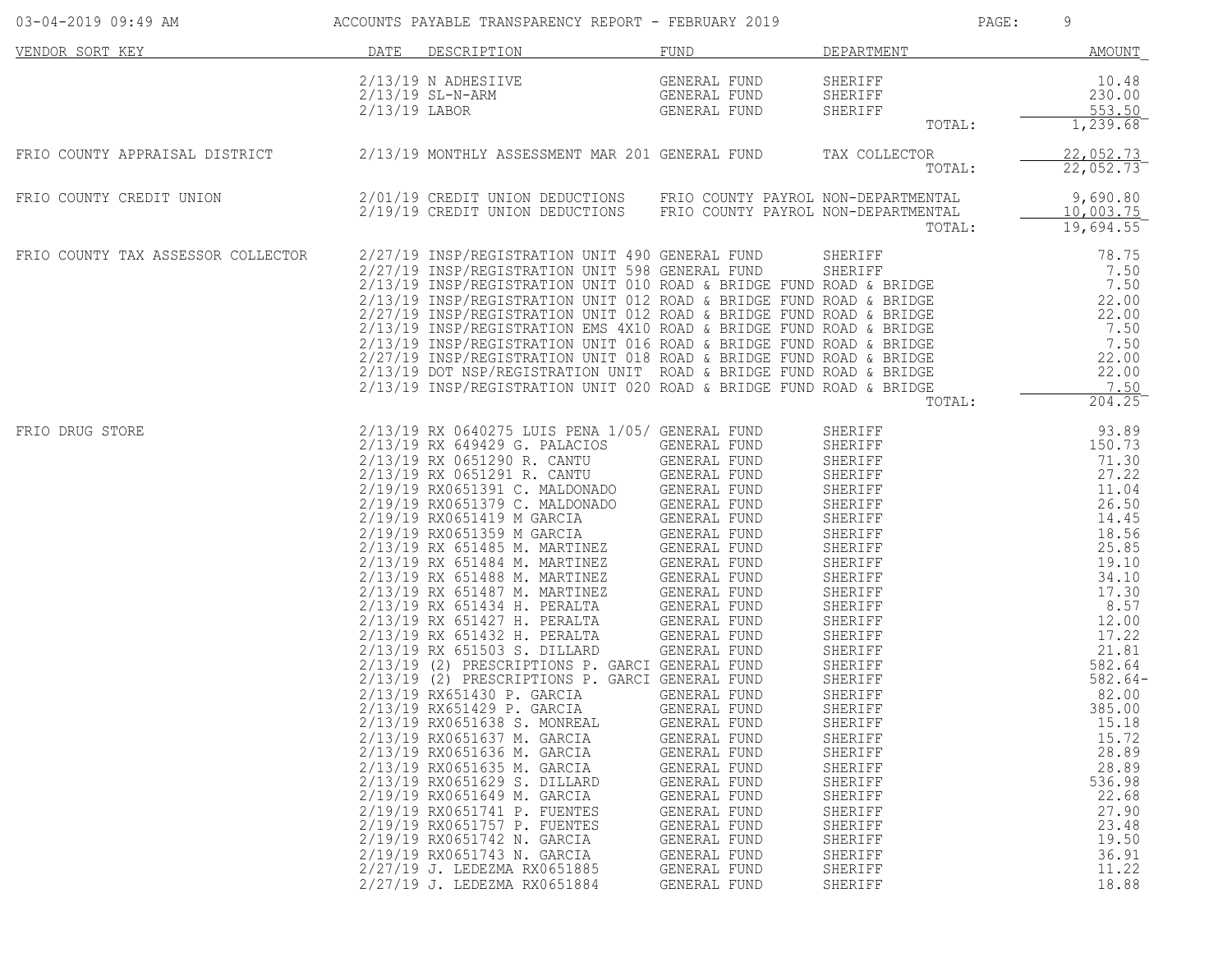| 03-04-2019 09:49 AM                  |                | ACCOUNTS PAYABLE TRANSPARENCY REPORT - FEBRUARY 2019                                                                                                                                                                                                                                                                                                                                                                                                                                                                                                                                                                                                                                                                                                                                                                                                                                                                                                                                                                                                      |                                                                                                                                                                                                                     | PAGE:                                                                                                                                                                                                                                                                                                                                                                                                                                                                                                                                                                        | 10                                                                                                                                                                                                                                                                               |
|--------------------------------------|----------------|-----------------------------------------------------------------------------------------------------------------------------------------------------------------------------------------------------------------------------------------------------------------------------------------------------------------------------------------------------------------------------------------------------------------------------------------------------------------------------------------------------------------------------------------------------------------------------------------------------------------------------------------------------------------------------------------------------------------------------------------------------------------------------------------------------------------------------------------------------------------------------------------------------------------------------------------------------------------------------------------------------------------------------------------------------------|---------------------------------------------------------------------------------------------------------------------------------------------------------------------------------------------------------------------|------------------------------------------------------------------------------------------------------------------------------------------------------------------------------------------------------------------------------------------------------------------------------------------------------------------------------------------------------------------------------------------------------------------------------------------------------------------------------------------------------------------------------------------------------------------------------|----------------------------------------------------------------------------------------------------------------------------------------------------------------------------------------------------------------------------------------------------------------------------------|
| VENDOR SORT KEY                      | DATE           | DESCRIPTION                                                                                                                                                                                                                                                                                                                                                                                                                                                                                                                                                                                                                                                                                                                                                                                                                                                                                                                                                                                                                                               | FUND                                                                                                                                                                                                                | DEPARTMENT                                                                                                                                                                                                                                                                                                                                                                                                                                                                                                                                                                   | AMOUNT                                                                                                                                                                                                                                                                           |
|                                      |                | 2/27/19 J. LEDEZMA RX0651883<br>2/27/19 J. LEDEZMA RX0651882<br>2/27/19 J. LEDEZMA RX0651882<br>2/27/19 J. LEDEZMA RX0651881 GENERAL FUND<br>2/27/19 J. LEDEZMA RX0651880 GENERAL FUND<br>2/27/19 J. GARCIA RX0651879 GENERAL FUND<br>2/27/19 J. GARCIA RX0651873 GENERA                                                                                                                                                                                                                                                                                                                                                                                                                                                                                                                                                                                                                                                                                                                                                                                  | GENERAL FUND                                                                                                                                                                                                        | SHERIFF<br><b>SHERIFF</b><br>SHERIFF<br>SHERIFF<br>SHERIFF<br>SHERIFF<br>SHERIFF<br>SHERIFF<br>TOTAL:                                                                                                                                                                                                                                                                                                                                                                                                                                                                        | 11.65<br>18.79<br>37.32<br>79.80<br>44.53<br>10.40<br>20.72<br>25.85<br>2,071.93                                                                                                                                                                                                 |
| FRIO NUECES CURRENT                  |                | 2/13/19 PUBLIC NOTICE-COURT REPORT GENERAL FUND                                                                                                                                                                                                                                                                                                                                                                                                                                                                                                                                                                                                                                                                                                                                                                                                                                                                                                                                                                                                           |                                                                                                                                                                                                                     | DISTRICT COURT<br>TOTAL:                                                                                                                                                                                                                                                                                                                                                                                                                                                                                                                                                     | 16.80<br>16.80                                                                                                                                                                                                                                                                   |
| GADDIS COURT REPORTING               |                | 2/27/19 COURT REPORTING 1/25/2019 GENERAL FUND<br>2/27/19 COURT REPORTING 2/26/2019 GENERAL FUND                                                                                                                                                                                                                                                                                                                                                                                                                                                                                                                                                                                                                                                                                                                                                                                                                                                                                                                                                          |                                                                                                                                                                                                                     | DISTRICT COURT<br>DISTRICT COURT<br>TOTAL:                                                                                                                                                                                                                                                                                                                                                                                                                                                                                                                                   | 551.80<br>551.80<br>1,103.60                                                                                                                                                                                                                                                     |
| KRISSY GARZA                         |                | 2/27/19 MILEAGE TO DILLEY 2/19/201 WIC PROGRAM FUND                                                                                                                                                                                                                                                                                                                                                                                                                                                                                                                                                                                                                                                                                                                                                                                                                                                                                                                                                                                                       |                                                                                                                                                                                                                     | NON-DEPARTMENTAL<br>TOTAL:                                                                                                                                                                                                                                                                                                                                                                                                                                                                                                                                                   | 20.07<br>20.07                                                                                                                                                                                                                                                                   |
| GEMINI OFFICE PRODUCTS / FRIO DOLLAR | $2/13/19$ TAPE | $2/13/19$ SHREDDER<br>2/13/19 CORRECTION TAPE<br>$2/13/19$ HAM COPY PAPER<br>2/13/19 HAM COPY PAPER<br>2/13/19 HEAVY DUTY PUNCH<br>2/13/19 ROUND STAMP JP 1 GENERAL FUND<br>2/13/19 DESKTOP PROJECT FILES GENERAL FUND<br>2/13/19 DESKTOP PROJECT FILES GENERAL FUND<br>2/13/19 DESK SEAL EMBOSSER GENERAL FUND<br>2/13<br>2/19/19 BINDER CLIPS 65363<br>2/19/19 BINDER CLIPS 65362 GENERAL FUND<br>2/19/19 BINDER CLIPS 65361 GENERAL FUND<br>2/19/19 BINDER CLIPS 65360 GENERAL FUND<br>2/19/19 POST IT NOTES<br>2/13/19 ADHESIVE POPUPS<br>2/13/19 DYMO LABLES<br>2/13/19 JUMBO PAPER CLIPS<br>GENERAL FUND<br>2/13/19 JUMBO PAPER CLIPS<br>GENERAL FUND<br>2/13/19 COUNTERFEIT DET PENS<br>2/13/19 TAPE DISPENSER<br>2/13/19 XSTP14 STAMP<br>2/13/19 13 GAL TRASH BAGS<br>2/13/19 TRASH BAGS 60GAL<br>2/13/19 LAVENDER DEODORIZERS<br>2/13/19 RASBERRY DEODORIZERS<br>2/13/19 PAPER TOWEL DISPENSERS<br>2/13/19 CD-RW 700MB 80MIN<br>2/13/19 REFILL ENERGEL, NEED GENERAL FUND<br>2/27/19 BUSINESS CARDS JAAZIEL CAS ROAD & BRIDGE FUND ROAD & BRIDGE | GENERAL FUND<br>GENERAL FUND<br>GENERAL FUND<br><b>GENERAL FUND</b><br>GENERAL FUND<br>GENERAL FUND<br>GENERAL FUND<br>GENERAL FUND<br>GENERAL FUND<br>GENERAL FUND<br>GENERAL FUND<br>GENERAL FUND<br>GENERAL FUND | COUNTY CLERK<br>COUNTY CLERK<br>COUNTY CLERK<br>$J.P.$ PCT. $# 1$<br>$J.P.$ PCT. $# 1$<br>$J.P.$ PCT. $# 1$<br>$J.P.$ PCT. $# 1$<br>$J.P.$ PCT. $# 2$<br>$J.P.$ PCT. $# 2$<br>J.P. PCT. # 2<br>$J.P.$ PCT. $# 2$<br>$J.P.$ PCT. $# 2$<br>$J.P.$ PCT. $# 2$<br>$J.P.$ PCT. $# 2$<br>TAX COLLECTOR<br>TAX COLLECTOR<br>TAX COLLECTOR<br>TAX COLLECTOR<br>TAX COLLECTOR<br>TAX COLLECTOR<br>TAX COLLECTOR<br>BUILDING MAINTENANCE<br>BUILDING MAINTENANCE<br>BUILDING MAINTENANCE<br>BUILDING MAINTENANCE<br>BUILDING MAINTENANCE<br>HIGHWAY PATROL<br>HIGHWAY PATROL<br>TOTAL: | 268.60<br>26.39<br>56.52<br>29.63<br>24.99<br>25.36<br>6.47<br>13.00<br>60.00<br>4.59<br>3.68<br>3.62<br>6.43<br>13.69<br>18.98<br>42.96<br>12.74<br>11.94<br>31.29<br>1.89<br>27.15<br>370.40<br>435.24<br>20.07<br>20.07<br>65.98<br>36.39<br>3.75<br>$\frac{61.00}{1,702.82}$ |
| RICHEY GENTRY                        |                | 2/13/19 COURT REPORTING 1/31/2019 GENERAL FUND<br>2/13/19 MILEAGE                                                                                                                                                                                                                                                                                                                                                                                                                                                                                                                                                                                                                                                                                                                                                                                                                                                                                                                                                                                         | GENERAL FUND                                                                                                                                                                                                        | DISTRICT COURT<br>DISTRICT COURT<br>TOTAL:                                                                                                                                                                                                                                                                                                                                                                                                                                                                                                                                   | 450.00<br>48.72<br>498.72                                                                                                                                                                                                                                                        |
| ROBERT J. GORHUM D.D.S               |                | 2/19/19 INMATE MEDICAL J. MARTINEZ GENERAL FUND                                                                                                                                                                                                                                                                                                                                                                                                                                                                                                                                                                                                                                                                                                                                                                                                                                                                                                                                                                                                           |                                                                                                                                                                                                                     | SHERIFF                                                                                                                                                                                                                                                                                                                                                                                                                                                                                                                                                                      | 132.00                                                                                                                                                                                                                                                                           |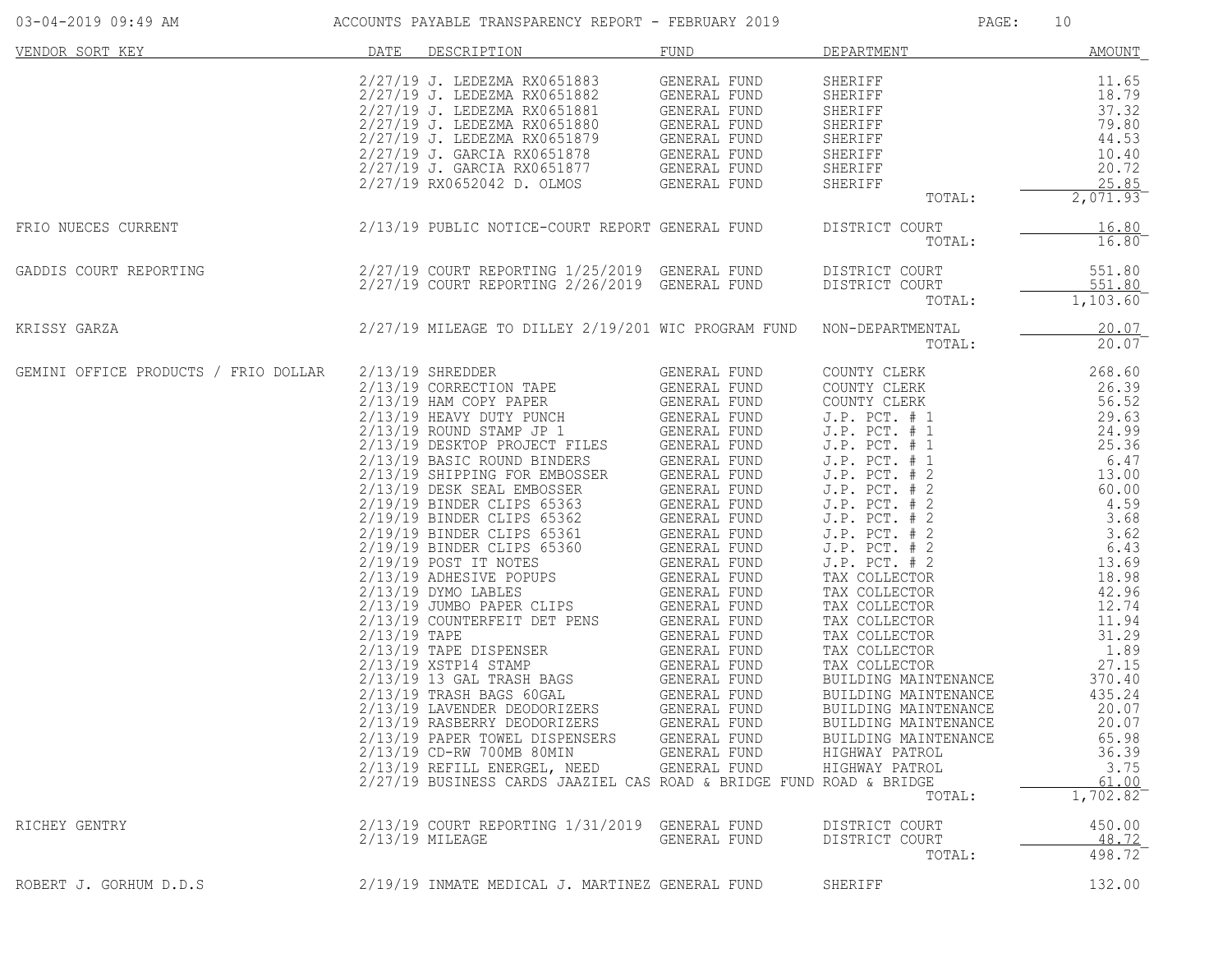| 03-04-2019 09:49 AM                                                                                | ACCOUNTS PAYABLE TRANSPARENCY REPORT - FEBRUARY 2019 |                                                                                                                                                                                                                                                                                                    |                                                                                                                                                                                                                                                                                                                                  | PAGE:<br>11                                |                                                                                                                                                                                             |  |
|----------------------------------------------------------------------------------------------------|------------------------------------------------------|----------------------------------------------------------------------------------------------------------------------------------------------------------------------------------------------------------------------------------------------------------------------------------------------------|----------------------------------------------------------------------------------------------------------------------------------------------------------------------------------------------------------------------------------------------------------------------------------------------------------------------------------|--------------------------------------------|---------------------------------------------------------------------------------------------------------------------------------------------------------------------------------------------|--|
| DATE DESCRIPTION<br>VENDOR SORT KEY                                                                |                                                      |                                                                                                                                                                                                                                                                                                    | FUND                                                                                                                                                                                                                                                                                                                             | DEPARTMENT                                 | AMOUNT                                                                                                                                                                                      |  |
|                                                                                                    |                                                      | 2/19/19 INMATE MEDICAL M. ROMAN GENERAL FUND<br>2/12/12 INMATE MEDICAL M GARCIA GENERAL FUND                                                                                                                                                                                                       |                                                                                                                                                                                                                                                                                                                                  | SHERIFF<br>SHERIFF<br>TOTAL:               | 156.00<br>226.00<br>514.00                                                                                                                                                                  |  |
| GULF COAST TRADES CENTER 2/27/19 RESIDENTIAL SVC JAN'19 PID GENERAL FUND                           |                                                      |                                                                                                                                                                                                                                                                                                    |                                                                                                                                                                                                                                                                                                                                  | JUVENILE CORRECTIONS<br>TOTAL:             | 3, 193.93<br>$3,193.93$ <sup>-</sup>                                                                                                                                                        |  |
| GUTIERREZ GARAGE                                                                                   |                                                      | 2/13/19 ABV TOW 2000 CHEVY SUBURBA ABANDONED VEHICLE ABANDONED VEHICLE                                                                                                                                                                                                                             |                                                                                                                                                                                                                                                                                                                                  | TOTAL:                                     | 198.75<br>$198.75^{-}$                                                                                                                                                                      |  |
| H & V EQUIPMENT SERVICES, INC.                                                                     |                                                      | 2/13/19 (10) BLADE BOLT KIT<br>$2/13/19$ FREIGHT                                                                                                                                                                                                                                                   | ROAD & BRIDGE FUND ROAD & BRIDGE                                                                                                                                                                                                                                                                                                 | ROAD & BRIDGE FUND ROAD & BRIDGE<br>TOTAL: | 1,093.40<br>22.00<br>$1,115.40^-$                                                                                                                                                           |  |
| M. CECILIA HELLRUNG                                                                                |                                                      | 2/27/19 CAUSE# 18-01-00036-CVF E.O GENERAL FUND                                                                                                                                                                                                                                                    |                                                                                                                                                                                                                                                                                                                                  | DISTRICT COURT<br>TOTAL:                   | 412.50<br>$412.50^-$                                                                                                                                                                        |  |
| THOMAS W. HILL, PH.D. 2/27/19 PSYCHOLOGICAL EVAL PID 162 TX JUVENILE PROBAT JUVENILE PROBATION "N" |                                                      |                                                                                                                                                                                                                                                                                                    |                                                                                                                                                                                                                                                                                                                                  | TOTAL:                                     | 670.00<br>$670.00^{-}$                                                                                                                                                                      |  |
| TONY HOLGUIN                                                                                       |                                                      | 2/19/19 SET UP NETWORK FOR HR<br>2/19/19 SET UP NETWORK FOR HR<br>2/17/19 ISSTALLATION OF SCANNER SOENERAL FUND<br>2/27/19 ADDED NORTON ANTIVIRUS 3 C GENERAL FUND<br>3. P. P. CT. + 3<br>2/27/19 (3) 2019 NORTON ANTIVIRUS GENERAL FUND<br>2/27/19 REPLACE CARD READER DRIVER WIC PROGRAM FUND    |                                                                                                                                                                                                                                                                                                                                  | NON-DEPARTMENTAL<br>TOTAL:                 | 55.00<br>55.00<br>110.00<br>75.00<br>110.00<br>110.00<br>75.00<br>110.00<br>110.00<br>55.00<br>110.00<br>55.00<br>165.00<br>60.00<br>110.00<br>110.00<br>110.00<br>165.00<br>$1,750.00^{-}$ |  |
| HOLIDAY INN EXPRESS AND SUITES AUSTIN 2/13/19 LODGING 2/25-2/27/19 M MED GENERAL FUND              |                                                      |                                                                                                                                                                                                                                                                                                    |                                                                                                                                                                                                                                                                                                                                  | JUVENILE CORRECTIONS<br>TOTAL:             | 296.70<br>$296.70^{-}$                                                                                                                                                                      |  |
| HOLT CAT                                                                                           | 2/13/19 VALVE                                        | 2/13/19 STRIP-WEAR 446-1527<br>2/13/19 (4) STRIP-WEAR 446-1524<br>$2/13/19$ VALVE AS-AIR<br>$2/13/19$ FREIGHT<br>2/19/19 BRAKE SOLENOID UNIT 158<br>2/19/19 AIR CONTROL VALVE KIT UNIT ROAD & BRIDGE FUND ROAD & BRIDGE<br>$2/19/19$ FREIGHT<br>2/19/19 VALVE GP-SOL UNIT 158<br>$2/19/19$ FREIGHT | ROAD & BRIDGE FUND ROAD & BRIDGE<br>ROAD & BRIDGE FUND ROAD & BRIDGE<br>ROAD & BRIDGE FUND ROAD & BRIDGE<br>ROAD & BRIDGE FUND ROAD & BRIDGE<br>ROAD & BRIDGE FUND ROAD & BRIDGE<br>ROAD & BRIDGE FUND ROAD & BRIDGE<br>ROAD & BRIDGE FUND ROAD & BRIDGE<br>ROAD & BRIDGE FUND ROAD & BRIDGE<br>ROAD & BRIDGE FUND ROAD & BRIDGE | TOTAL:                                     | 77.25<br>203.88<br>137.05<br>9.59<br>57.51<br>83.14<br>122.17<br>48.55<br>83.14<br>40.00<br>862.28                                                                                          |  |
| HOPPER'S SOFT WATER SERVICE, LLC.                                                                  |                                                      | 2/13/19 AUTO IRON BREAKER FILTER S ROAD & BRIDGE FUND ROAD & BRIDGE                                                                                                                                                                                                                                |                                                                                                                                                                                                                                                                                                                                  |                                            | 45.00                                                                                                                                                                                       |  |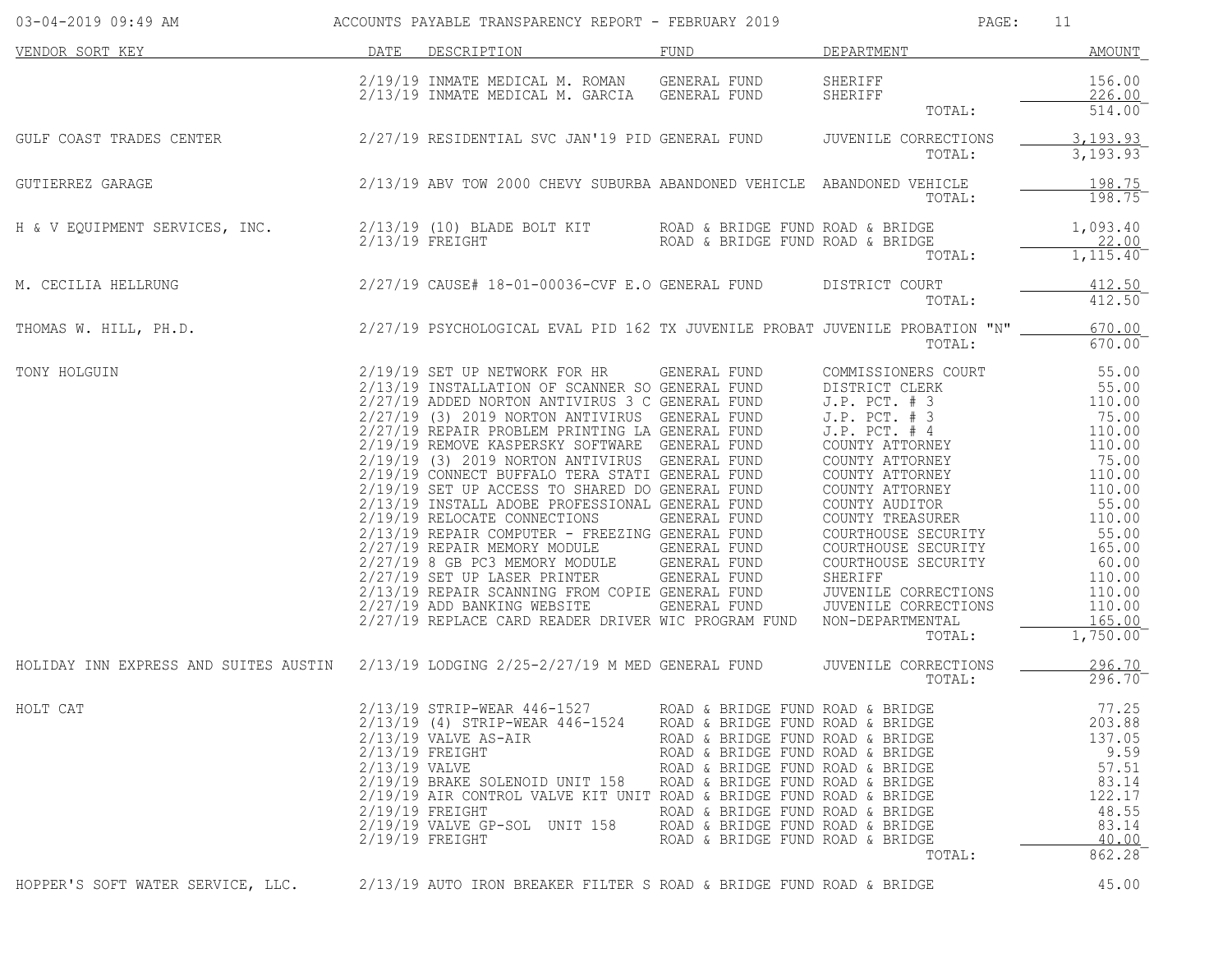| 03-04-2019 09:49 AM  |                                                            | ACCOUNTS PAYABLE TRANSPARENCY REPORT - FEBRUARY 2019                                                                                                                                                                                                                                                                                                                                                                                                                                                                                                                                                                                                                                                                                                                                                                                                                                                                                                                                                                                                                                                                                                                          |                                              |              | PAGE:                                                                                                                                                                                                                                                                                                                                                                                                                                                                                                                                                                                                                                                                                                                                                                                                                                                                                                                                                                              | 12                                                                                                                                                                                                                                                                                                                                                                                                             |
|----------------------|------------------------------------------------------------|-------------------------------------------------------------------------------------------------------------------------------------------------------------------------------------------------------------------------------------------------------------------------------------------------------------------------------------------------------------------------------------------------------------------------------------------------------------------------------------------------------------------------------------------------------------------------------------------------------------------------------------------------------------------------------------------------------------------------------------------------------------------------------------------------------------------------------------------------------------------------------------------------------------------------------------------------------------------------------------------------------------------------------------------------------------------------------------------------------------------------------------------------------------------------------|----------------------------------------------|--------------|------------------------------------------------------------------------------------------------------------------------------------------------------------------------------------------------------------------------------------------------------------------------------------------------------------------------------------------------------------------------------------------------------------------------------------------------------------------------------------------------------------------------------------------------------------------------------------------------------------------------------------------------------------------------------------------------------------------------------------------------------------------------------------------------------------------------------------------------------------------------------------------------------------------------------------------------------------------------------------|----------------------------------------------------------------------------------------------------------------------------------------------------------------------------------------------------------------------------------------------------------------------------------------------------------------------------------------------------------------------------------------------------------------|
| VENDOR SORT KEY      | DATE                                                       | DESCRIPTION                                                                                                                                                                                                                                                                                                                                                                                                                                                                                                                                                                                                                                                                                                                                                                                                                                                                                                                                                                                                                                                                                                                                                                   | FUND                                         |              | DEPARTMENT                                                                                                                                                                                                                                                                                                                                                                                                                                                                                                                                                                                                                                                                                                                                                                                                                                                                                                                                                                         | <b>AMOUNT</b>                                                                                                                                                                                                                                                                                                                                                                                                  |
|                      |                                                            |                                                                                                                                                                                                                                                                                                                                                                                                                                                                                                                                                                                                                                                                                                                                                                                                                                                                                                                                                                                                                                                                                                                                                                               |                                              |              | TOTAL:                                                                                                                                                                                                                                                                                                                                                                                                                                                                                                                                                                                                                                                                                                                                                                                                                                                                                                                                                                             | 45.00                                                                                                                                                                                                                                                                                                                                                                                                          |
| HUMANA INSURANCE CO  | $2/11/19$ HMO<br>2/11/19 HMO<br>2/11/19 HMO<br>2/11/19 HMO | 2/11/19 HMO CONTRIBUTIONS 215015-0 GENERAL FUND<br>2/11/19 HMO CONTRIBUTIONS 215015-0 GENERAL FUND<br>2/11/19 HMO CONTRIBUTIONS 215015-0 GENERAL FUND<br>2/11/19 HMO CONTRIBUTIONS 215015-0 GENERAL FUND<br>2/11/19 HMO CONTRIBUTIONS 215015-0 GENERAL FUND<br>2/11/19 HMO CONTRIBUTIONS 215015-0 GENERAL FUND<br>2/11/19 HMO CONTRIBUTIONS 215015-0 GENERAL FUND<br>2/11/19 HMO CONTRIBUTIONS 215015-0 GENERAL FUND<br>2/11/19 HMO CONTRIBUTIONS 215015-0 GENERAL FUND<br>2/11/19 HMO CONTRIBUTIONS 215015-0 GENERAL FUND<br>2/11/19 HMO CONTRIBUTIONS 215015-0 GENERAL FUND<br>2/11/19 HMO CONTRIBUTIONS 215015-0 GENERAL FUND<br>2/11/19 HMO CONTRIBUTIONS 215015-0 GENERAL FUND<br>2/11/19 HMO CONTRIBUTIONS 215015-0 GENERAL FUND<br>2/11/19 HMO CONTRIBUTIONS 215015-0 GENERAL FUND<br>2/11/19 HMO CONTRIBUTIONS 215015-0 GENERAL FUND<br>2/11/19 HMO CONTRIBUTIONS 215015-0 GENERAL FUND<br>2/11/19 HMO CONTRIBUTIONS 215015-0 GENERAL FUND<br>2/11/19 HMO CONTRIBUTIONS 215015-0 GENERAL FUND<br>2/11/19 HMO CONTRIBUTIONS 215015-0 GENERAL FUND<br>2/11/19 HMO<br>2/11/19 HMO CONTRIBUTIONS 215015-0 GENERAL FUND<br>2/11/19 HMO CONTRIBUTIONS 215015-0 GENERAL FUND | GENERAL FUND<br>GENERAL FUND<br>GENERAL FUND | GENERAL FUND | COMMISSIONERS COURT<br>COUNTY CLERK<br>EMERGENCY MGNT / 911 M<br>DISTRICT CLERK<br>$J.P.$ PCT. $# 1$<br>J.P. PCT. # 2<br>$J.P.$ PCT. $# 3$<br>$J.P.$ PCT. $#4$<br>COUNTY ATTORNEY<br>ELECTIONS<br>COUNTY AUDITOR<br>COUNTY TREASURER<br>TAX COLLECTOR<br>BUILDING MAINTENANCE<br>CONSTABLE PCT # 1<br>CONSTABLE PCT # 2<br>CONSTABLE PCT # 3<br>CONSTABLE PCT # 4<br>CONSTABLE PCT # 4<br>SHERIFF<br>JUVENILE CORRECTIONS 25.14<br>JUVENILE CORRECTIONS<br>JUVENILE CORRECTIONS<br>JUVENILE CORRECTIONS<br>JUVENILE CORRECTIONS<br>JUVENILE CORRECTIONS<br>HIGHWAY PATROL<br>COUNTY EXTENSION<br>2/11/19 HMO CONTRIBUTIONS 215015-0 ROAD & BRIDGE FUND ROAD & BRIDGE<br>2/11/19 HMO CONTRIBUTIONS 215015-0 WIC PROGRAM FUND NON-DEPARTMENTAL<br>2/11/19 HMO CONTRIBUTIONS 215015-0 WIC PROGRAM FUND NON-DEPARTMENTAL<br>2/11/19 HMO EMPLOYEE DED 215015-00 FRIO COUNTY PAYROL NON-DEPARTMENTAL<br>2/11/19 HMO EMPLOYEE DED 215015-00 FRIO COUNTY PAYROL NON-DEPARTMENTAL<br>TOTAL: | 1,577.54<br>3,205.36<br>801.34<br>3,205.36<br>2,404.02<br>1,602.68<br>1,602.68<br>1,602.68<br>3,065.74<br>1,602.68<br>1,602.68<br>2,404.02<br>4,006.70<br>1,602.68<br>801.34<br>801.34<br>801.34<br>801.34<br>30,450.92<br>801.34<br>801.34<br>801.34<br>801.34<br>801.34<br>801.34<br>801.34<br>$\begin{array}{r} 801.34 \\ 23,378.48 \\ 1,602.68 \end{array}$<br>885.62<br>1,803.02<br>1,803.02<br>99,049.78 |
| HUMANA INSURANCE CO. |                                                            | 2/11/19 DENTAL CONTRIB 667677-001 GENERAL FUND<br>2/11/19 LIFE INS COUNTY CONTRIBUTI GENERAL FUND<br>2/11/19 LIFE INS CO. CONTRIBUTION GENERAL FUND<br>2/11/19 DENTAL CONTRIB 667677-001 GENERAL FUND<br>2/11/19 LIFE INS COUNTY CONTRIBUTI GENERAL FUND<br>2/11/19 LIFE In. Co. Contribution GENERAL FUND<br>2/11/19 DENTAL CONTRIB 667677-001 GENERAL FUND<br>2/11/19 LIFE INS COUNTY CONTRIBUTI GENERAL FUND<br>2/11/19 DENTAL CONTRIB 667677-001 GENERAL FUND<br>2/11/19 LIFE INS COUNTY CONTRIBUTI GENERAL FUND<br>2/11/19 DENTAL CONTRIB 667677-001 GENERAL FUND<br>2/11/19 LIFE INS COUNTY CONTRIBUTI GENERAL FUND<br>2/11/19 DENTAL CONTRIB 667677-001 GENERAL FUND<br>2/11/19 LIFE INS COUNTY CONTRIBUTI GENERAL FUND<br>2/11/19 LIFE In. Co. Contribution GENERAL FUND<br>2/11/19 DENTAL CONTRIB 667677-001 GENERAL FUND<br>2/11/19 LIFE INS COUNTY CONTRIBUTI GENERAL FUND<br>2/11/19 DENTAL CONTRIB 667677-001 GENERAL FUND<br>2/11/19 LIFE INS COUNTY CONTRIBUTI GENERAL FUND<br>2/11/19 LIFE INS CO. CONTRIBUTION GENERAL FUND                                                                                                                                  |                                              |              | COMMISSIONERS COURT<br>COMMISSIONERS COURT<br>COMMISSIONERS COURT<br>COUNTY CLERK<br>COUNTY CLERK<br>COUNTY CLERK<br>COUNTY CLERK<br>EMERGENCY MGNT / 911 M<br>EMERGENCY MGNT / 911 M<br>DISTRICT CLERK<br>DISTRICT CLERK<br>$J.P.$ PCT. $# 1$<br>$J.P.$ PCT. $# 1$<br>$J.P.$ PCT. $# 2$<br>J.P. PCT. # 2<br>$J.P.$ PCT. $# 2$<br>$J.P.$ PCT. $# 3$<br>$J.P.$ PCT. $# 3$<br>$J.P.$ PCT. $#4$<br>$J.P.$ PCT. $#4$<br>J.P. PCT. # 4                                                                                                                                                                                                                                                                                                                                                                                                                                                                                                                                                  | 38.90<br>5.10<br>3.22<br>79.04<br>15.30<br>2.30<br>19.76<br>5.10<br>79.04<br>20.40<br>59.28<br>15.30<br>39.52<br>5.10<br>2.30<br>39.52<br>10.20<br>39.52<br>5.10<br>3.32                                                                                                                                                                                                                                       |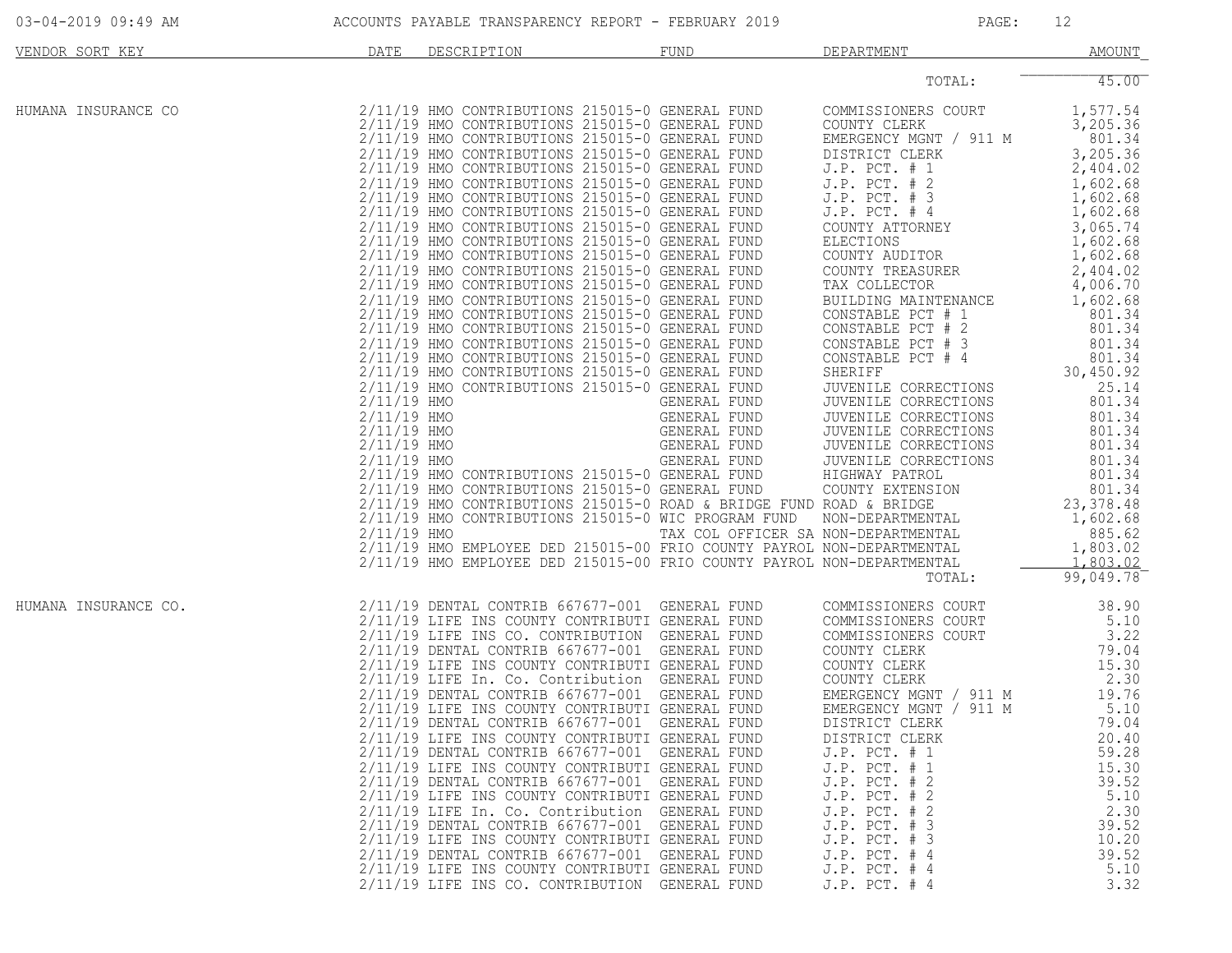| VENDOR SORT KEY       | DATE | DESCRIPTION                                                                                                                                                                                                                                                                                                      | FUND         | DEPARTMENT                                                                                                                                                                | AMOUNT                |
|-----------------------|------|------------------------------------------------------------------------------------------------------------------------------------------------------------------------------------------------------------------------------------------------------------------------------------------------------------------|--------------|---------------------------------------------------------------------------------------------------------------------------------------------------------------------------|-----------------------|
|                       |      | 2/11/19 DENTAL CONTRIB 667677-001 GENERAL FUND<br>2/11/19 LIFE INS COUNTY CONTRIBUTI GENERAL FUND<br>2/11/19 DENTAL CONTRIB 667677-001 GENERAL FUND<br>2/11/19 LIFE INS COUNTY CONTRIBUTI GENERAL FUND<br>2/11/19 LIFE INS CO. CONTRIBUTIO                                                                       |              |                                                                                                                                                                           |                       |
|                       |      |                                                                                                                                                                                                                                                                                                                  |              | COUNTY ATTORNEY                                                                                                                                                           | 75.60                 |
|                       |      |                                                                                                                                                                                                                                                                                                                  |              | COUNTY ATTORNEY<br>COUNTY ATTORNEY<br>ELECTIONS<br>ELECTIONS<br>ELECTIONS<br>COUNTY AUDITOR<br>COUNTY AUDITOR<br>COUNTY TREASURER<br>COUNTY TREASURER<br>COUNTY TREASURER | 19.51                 |
|                       |      |                                                                                                                                                                                                                                                                                                                  |              |                                                                                                                                                                           | 39.52                 |
|                       |      |                                                                                                                                                                                                                                                                                                                  |              |                                                                                                                                                                           | 5.10                  |
|                       |      |                                                                                                                                                                                                                                                                                                                  |              |                                                                                                                                                                           | 3.32                  |
|                       |      |                                                                                                                                                                                                                                                                                                                  |              |                                                                                                                                                                           | 39.52                 |
|                       |      |                                                                                                                                                                                                                                                                                                                  |              |                                                                                                                                                                           | 10.20                 |
|                       |      |                                                                                                                                                                                                                                                                                                                  |              |                                                                                                                                                                           |                       |
|                       |      |                                                                                                                                                                                                                                                                                                                  |              |                                                                                                                                                                           | 59.28                 |
|                       |      |                                                                                                                                                                                                                                                                                                                  |              |                                                                                                                                                                           | 15.30                 |
|                       |      |                                                                                                                                                                                                                                                                                                                  |              | TAX COLLECTOR                                                                                                                                                             | 98.80                 |
|                       |      |                                                                                                                                                                                                                                                                                                                  |              | TAX COLLECTOR                                                                                                                                                             | 25.50                 |
|                       |      |                                                                                                                                                                                                                                                                                                                  |              | BUILDING MAINTENANCE                                                                                                                                                      | 39.52                 |
|                       |      |                                                                                                                                                                                                                                                                                                                  |              | BUILDING MAINTENANCE                                                                                                                                                      | 10.20                 |
|                       |      |                                                                                                                                                                                                                                                                                                                  |              | CONSTABLE PCT # 1                                                                                                                                                         | 19.76                 |
|                       |      |                                                                                                                                                                                                                                                                                                                  |              | CONSTABLE PCT # 1                                                                                                                                                         | 5.10                  |
|                       |      | 2/11/19 DENTAL CONTRIB 667677-001 GENERAL FUND                                                                                                                                                                                                                                                                   |              | CONSTABLE PCT # 2                                                                                                                                                         | 19.76                 |
|                       |      | 2/11/19 LIFE INS COUNTY CONTRIBUTI GENERAL FUND                                                                                                                                                                                                                                                                  |              | CONSTABLE PCT # 2                                                                                                                                                         | 5.10                  |
|                       |      |                                                                                                                                                                                                                                                                                                                  |              |                                                                                                                                                                           | 19.76                 |
|                       |      | 2/11/19 DENTAL CONTRIB 667677-001 GENERAL FUND                                                                                                                                                                                                                                                                   |              | CONSTABLE PCT # 3                                                                                                                                                         |                       |
|                       |      | 2/11/19 LIFE INS COUNTY CONTRIBUTI GENERAL FUND                                                                                                                                                                                                                                                                  |              |                                                                                                                                                                           | 5.10                  |
|                       |      | 2/11/19 DENTAL CONTRIB 667677-001 GENERAL FUND                                                                                                                                                                                                                                                                   |              |                                                                                                                                                                           | 19.76                 |
|                       |      | 2/11/19 LIFE INS COUNTY CONTRIBUTI GENERAL FUND                                                                                                                                                                                                                                                                  |              |                                                                                                                                                                           | 5.10                  |
|                       |      | 2/11/19 DENTAL CONTRIB 667677-001 GENERAL FUND                                                                                                                                                                                                                                                                   |              |                                                                                                                                                                           | 750.88                |
|                       |      | 2/11/19 LIFE INS COUNTY CONTRIBUTI GENERAL FUND                                                                                                                                                                                                                                                                  |              |                                                                                                                                                                           | 193.80                |
|                       |      | 2/11/19 DENTAL CONTRIB 667677-001 GENERAL FUND                                                                                                                                                                                                                                                                   |              | CONSTABLE PCT # 3<br>CONSTABLE PCT # 4<br>CONSTABLE PCT # 4<br>SHERIFF<br>SHERIFF<br>SHERIFF<br>JUVENILE CORRECTIONS                                                      | 0.62                  |
|                       |      | 2/11/19 DENTAL EMPLR CONTRIBUTION GENERAL FUND                                                                                                                                                                                                                                                                   |              | JUVENILE CORRECTIONS                                                                                                                                                      | 19.76                 |
|                       |      | 2/11/19 LIFE EMPLR CONTRIBUTION GENERAL FUND                                                                                                                                                                                                                                                                     |              | JUVENILE CORRECTIONS                                                                                                                                                      | 5.10                  |
|                       |      | 2/11/19 DENTAL EMPLR CONTRIBUTION GENERAL FUND                                                                                                                                                                                                                                                                   |              | JUVENILE CORRECTIONS                                                                                                                                                      | 19.76                 |
|                       |      |                                                                                                                                                                                                                                                                                                                  |              |                                                                                                                                                                           |                       |
|                       |      | 2/11/19 LIFE EMPLR CONTRIBUTION GENERAL FUND                                                                                                                                                                                                                                                                     |              | JUVENILE CORRECTIONS<br>JUVENILE CORRECTIONS                                                                                                                              | 5.10                  |
|                       |      | 2/11/19 LIFE INS CO. CONTRIBUTION GENERAL FUND                                                                                                                                                                                                                                                                   |              |                                                                                                                                                                           | 0.10                  |
|                       |      | 2/11/19 DENTAL EMPLR CONTRIBUTION GENERAL FUND                                                                                                                                                                                                                                                                   |              | JUVENILE CORRECTIONS<br>JUVENILE CORRECTIONS                                                                                                                              | 19.76                 |
|                       |      |                                                                                                                                                                                                                                                                                                                  |              |                                                                                                                                                                           | 5.10                  |
|                       |      |                                                                                                                                                                                                                                                                                                                  |              | JUVENILE CORRECTIONS                                                                                                                                                      | 19.76                 |
|                       |      |                                                                                                                                                                                                                                                                                                                  |              | JUVENILE CORRECTIONS                                                                                                                                                      | 5.10                  |
|                       |      |                                                                                                                                                                                                                                                                                                                  |              | JUVENILE CORRECTIONS                                                                                                                                                      | 19.76                 |
|                       |      |                                                                                                                                                                                                                                                                                                                  |              | JUVENILE CORRECTIONS                                                                                                                                                      | 5.10                  |
|                       |      |                                                                                                                                                                                                                                                                                                                  |              |                                                                                                                                                                           | 19.76                 |
|                       |      |                                                                                                                                                                                                                                                                                                                  |              |                                                                                                                                                                           | 5.10                  |
|                       |      |                                                                                                                                                                                                                                                                                                                  |              |                                                                                                                                                                           | 19.76                 |
|                       |      |                                                                                                                                                                                                                                                                                                                  |              |                                                                                                                                                                           |                       |
|                       |      |                                                                                                                                                                                                                                                                                                                  |              |                                                                                                                                                                           | 5.10                  |
|                       |      |                                                                                                                                                                                                                                                                                                                  |              |                                                                                                                                                                           | 576.48                |
|                       |      |                                                                                                                                                                                                                                                                                                                  |              |                                                                                                                                                                           | 133.49                |
|                       |      |                                                                                                                                                                                                                                                                                                                  |              |                                                                                                                                                                           | 6.64                  |
|                       |      |                                                                                                                                                                                                                                                                                                                  |              |                                                                                                                                                                           | 3.32                  |
|                       |      |                                                                                                                                                                                                                                                                                                                  |              |                                                                                                                                                                           | 39.52                 |
|                       |      |                                                                                                                                                                                                                                                                                                                  |              |                                                                                                                                                                           | 10.20                 |
|                       |      |                                                                                                                                                                                                                                                                                                                  |              |                                                                                                                                                                           | 362.43                |
|                       |      | 2/11/19 DENTAL CONTRIB 667677-001 GENERAL FUND HIGHWAY PATROL<br>2/11/19 LIFE INS COUNTY CONTRIBUTI GENERAL FUND HIGHWAY PATROL<br>2/11/19 DENTAL CONTRIB 667677-001 GENERAL FUND COUNTY EXTENSION<br>2/11/19 LIFE INS COUNTY CONTRIBU<br>2/11/19 DENTAL EMPLOYEE DED 667677 FRIO COUNTY PAYROL NON-DEPARTMENTAL |              |                                                                                                                                                                           | 362.43                |
|                       |      |                                                                                                                                                                                                                                                                                                                  |              |                                                                                                                                                                           |                       |
|                       |      | 2/11/19 LIFE INS EMPLOYEE CONTRIBU FRIO COUNTY PAYROL NON-DEPARTMENTAL                                                                                                                                                                                                                                           |              |                                                                                                                                                                           | 57.00                 |
|                       |      | 2/11/19 LIFE INS EMPLOYEE CONTRIBU FRIO COUNTY PAYROL NON-DEPARTMENTAL                                                                                                                                                                                                                                           |              |                                                                                                                                                                           | 57.00                 |
|                       |      | 2/11/19 HUMANA VISION PLAN FRIO CO FRIO COUNTY PAYROL NON-DEPARTMENTAL                                                                                                                                                                                                                                           |              |                                                                                                                                                                           | 507.53                |
|                       |      | 2/11/19 HUMANA VISION PLAN FRIO CO FRIO COUNTY PAYROL NON-DEPARTMENTAL                                                                                                                                                                                                                                           |              |                                                                                                                                                                           | 507.53                |
|                       |      |                                                                                                                                                                                                                                                                                                                  |              | TOTAL:                                                                                                                                                                    | $4,771.\overline{12}$ |
| ICS JAIL SUPPLIES INC |      | 2/13/19 MINT TOOTHPASTE                                                                                                                                                                                                                                                                                          | GENERAL FUND | SHERIFF                                                                                                                                                                   | 88.00                 |
|                       |      | 2/13/19 TOOTHBRUSH FLEXI THU                                                                                                                                                                                                                                                                                     | GENERAL FUND | SHERIFF                                                                                                                                                                   | 89.28                 |
|                       |      | 2/13/19 40Z SHAMPOO BOTTLES                                                                                                                                                                                                                                                                                      | GENERAL FUND | SHERIFF                                                                                                                                                                   | 96.80                 |
|                       |      |                                                                                                                                                                                                                                                                                                                  |              |                                                                                                                                                                           |                       |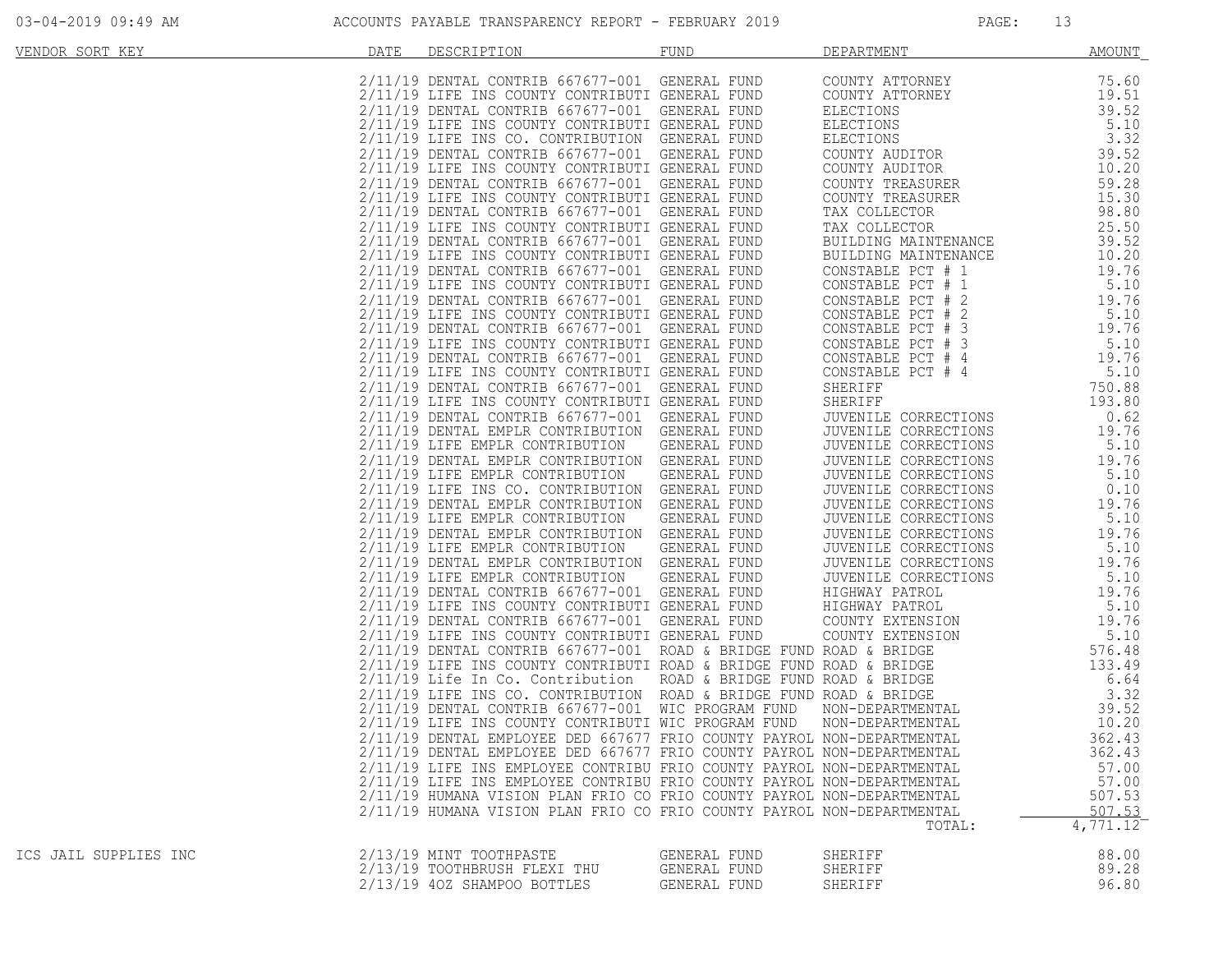| $2/13/19$ FREIGHT<br>GENERAL FUND<br>SHERIFF<br>TOTAL:<br>2/13/19 MO STORAGE FEBRUARY 2019<br>CO CLERK ARCHIVE F ELIGIBLE EXPENDITURES<br>IRON MOUNTAIN<br>TOTAL:<br>INTERNAL REVENUE SERVICE<br>2/01/19 FICA WITHHOLDINGS<br>GENERAL FUND<br>COMMISSIONERS COURT<br>2/19/19 FICA WITHHOLDINGS<br>GENERAL FUND<br>COMMISSIONERS COURT<br>GENERAL FUND<br>2/01/19 MEDICARE WITHHOLDINGS<br>COMMISSIONERS COURT<br>2/19/19 MEDICARE WITHHOLDINGS<br>GENERAL FUND<br>COMMISSIONERS COURT<br>2/01/19 FICA WITHHOLDINGS<br>GENERAL FUND<br>COUNTY CLERK<br>GENERAL FUND<br>2/19/19 FICA WITHHOLDINGS<br>COUNTY CLERK<br>GENERAL FUND<br>2/01/19 MEDICARE WITHHOLDINGS<br>COUNTY CLERK<br>2/19/19 MEDICARE WITHHOLDINGS<br>GENERAL FUND<br>COUNTY CLERK<br>GENERAL FUND<br>2/01/19 FICA WITHHOLDINGS<br>EMERGENCY MGNT / 911 M<br>2/19/19 FICA WITHHOLDINGS<br>GENERAL FUND<br>EMERGENCY MGNT / 911 M<br>2/01/19 MEDICARE WITHHOLDINGS<br>GENERAL FUND<br>EMERGENCY MGNT / 911 M<br>GENERAL FUND<br>2/19/19 MEDICARE WITHHOLDINGS<br>EMERGENCY MGNT / 911 M<br>2/01/19 FICA WITHHOLDINGS<br>GENERAL FUND<br>DISTRICT COURT<br>GENERAL FUND<br>2/19/19 FICA WITHHOLDINGS<br>DISTRICT COURT<br>GENERAL FUND<br>2/01/19 MEDICARE WITHHOLDINGS<br>DISTRICT COURT<br>GENERAL FUND<br>2/19/19 MEDICARE WITHHOLDINGS<br>DISTRICT COURT<br>GENERAL FUND<br>2/01/19 FICA WITHHOLDINGS<br>DISTRICT CLERK<br>2/19/19 FICA WITHHOLDINGS<br>GENERAL FUND<br>DISTRICT CLERK<br>GENERAL FUND<br>2/01/19 MEDICARE WITHHOLDINGS<br>DISTRICT CLERK<br>2/19/19 MEDICARE WITHHOLDINGS<br>GENERAL FUND<br>DISTRICT CLERK<br>GENERAL FUND<br>2/01/19 FICA WITHHOLDINGS<br>$J.P.$ PCT. $# 1$<br>2/19/19 FICA WITHHOLDINGS                                                                                                                                       | <b>AMOUNT</b>                                                                                                                                                                                                                                                                                                                                                                                                                                                                  | DEPARTMENT        | FUND         | DESCRIPTION | DATE | VENDOR SORT KEY |
|------------------------------------------------------------------------------------------------------------------------------------------------------------------------------------------------------------------------------------------------------------------------------------------------------------------------------------------------------------------------------------------------------------------------------------------------------------------------------------------------------------------------------------------------------------------------------------------------------------------------------------------------------------------------------------------------------------------------------------------------------------------------------------------------------------------------------------------------------------------------------------------------------------------------------------------------------------------------------------------------------------------------------------------------------------------------------------------------------------------------------------------------------------------------------------------------------------------------------------------------------------------------------------------------------------------------------------------------------------------------------------------------------------------------------------------------------------------------------------------------------------------------------------------------------------------------------------------------------------------------------------------------------------------------------------------------------------------------------------------------------------------------------------------------------------------------------------|--------------------------------------------------------------------------------------------------------------------------------------------------------------------------------------------------------------------------------------------------------------------------------------------------------------------------------------------------------------------------------------------------------------------------------------------------------------------------------|-------------------|--------------|-------------|------|-----------------|
|                                                                                                                                                                                                                                                                                                                                                                                                                                                                                                                                                                                                                                                                                                                                                                                                                                                                                                                                                                                                                                                                                                                                                                                                                                                                                                                                                                                                                                                                                                                                                                                                                                                                                                                                                                                                                                    | 27.41<br>301.49                                                                                                                                                                                                                                                                                                                                                                                                                                                                |                   |              |             |      |                 |
|                                                                                                                                                                                                                                                                                                                                                                                                                                                                                                                                                                                                                                                                                                                                                                                                                                                                                                                                                                                                                                                                                                                                                                                                                                                                                                                                                                                                                                                                                                                                                                                                                                                                                                                                                                                                                                    | 215.42<br>$215.42^-$                                                                                                                                                                                                                                                                                                                                                                                                                                                           |                   |              |             |      |                 |
| GENERAL FUND<br>2/01/19 MEDICARE WITHHOLDINGS<br>$J.P.$ PCT. $# 1$<br>GENERAL FUND<br>2/19/19 MEDICARE WITHHOLDINGS<br>J.P. PCT. # 1<br>GENERAL FUND<br>2/01/19 FICA WITHHOLDINGS<br>J.P. PCT. # 2<br>2/19/19 FICA WITHHOLDINGS<br>GENERAL FUND<br>J.P. PCT. #<br>2<br>GENERAL FUND<br>2/01/19 MEDICARE WITHHOLDINGS<br>$J.P.$ PCT. $#$<br>2<br>2/19/19 MEDICARE WITHHOLDINGS<br>GENERAL FUND<br>J.P. PCT. # 2<br>GENERAL FUND<br>J.P. PCT. # 3<br>2/01/19 FICA WITHHOLDINGS<br>GENERAL FUND<br>2/19/19 FICA WITHHOLDINGS<br>J.P. PCT. # 3<br>GENERAL FUND<br>2/01/19 MEDICARE WITHHOLDINGS<br>$J.P.$ PCT. $# 3$<br>2/19/19 MEDICARE WITHHOLDINGS<br>GENERAL FUND<br>J.P. PCT. # 3<br>2/01/19 FICA WITHHOLDINGS<br>GENERAL FUND<br>$J.P.$ PCT. $#4$<br>GENERAL FUND<br>J.P. PCT. # 4<br>2/19/19 FICA WITHHOLDINGS<br>GENERAL FUND<br>2/01/19 MEDICARE WITHHOLDINGS<br>J.P. PCT. # 4<br>2/19/19 MEDICARE WITHHOLDINGS<br>GENERAL FUND<br>$J.P.$ PCT. # 4<br>2/01/19 FICA WITHHOLDINGS<br>GENERAL FUND<br>COUNTY ATTORNEY<br>2/19/19 FICA WITHHOLDINGS<br>GENERAL FUND<br>COUNTY ATTORNEY<br>2/01/19 MEDICARE WITHHOLDINGS<br>GENERAL FUND<br>COUNTY ATTORNEY<br>2/19/19 MEDICARE WITHHOLDINGS<br>GENERAL FUND<br>COUNTY ATTORNEY<br>2/01/19 FICA WITHHOLDINGS<br>GENERAL FUND<br><b>ELECTIONS</b><br>2/19/19 FICA WITHHOLDINGS<br>GENERAL FUND<br>ELECTIONS<br>2/01/19 MEDICARE WITHHOLDINGS<br>GENERAL FUND<br>ELECTIONS<br>2/19/19 MEDICARE WITHHOLDINGS<br>GENERAL FUND<br><b>ELECTIONS</b><br>2/01/19 FICA WITHHOLDINGS<br>GENERAL FUND<br>COUNTY AUDITOR<br>2/19/19 FICA WITHHOLDINGS<br>GENERAL FUND<br>COUNTY AUDITOR<br>2/01/19 MEDICARE WITHHOLDINGS<br>GENERAL FUND<br>COUNTY AUDITOR<br>2/19/19 MEDICARE WITHHOLDINGS<br>GENERAL FUND<br>COUNTY AUDITOR<br>2/01/19 FICA WITHHOLDINGS<br>GENERAL FUND<br>COUNTY TREASURER | 290.02<br>346.70<br>67.83<br>81.09<br>367.79<br>372.56<br>86.02<br>87.14<br>129.66<br>129.66<br>30.32<br>30.32<br>58.61<br>58.61<br>13.71<br>13.71<br>361.81<br>367.04<br>84.62<br>85.84<br>281.81<br>274.05<br>65.91<br>64.09<br>174.84<br>180.11<br>40.89<br>42.13<br>185.56<br>190.22<br>43.41<br>44.50<br>187.40<br>183.46<br>43.83<br>42.91<br>553.97<br>562.10<br>129.56<br>131.46<br>178.34<br>178.34<br>41.71<br>41.71<br>342.85<br>342.85<br>80.18<br>80.18<br>355.37 | $J.P.$ PCT. $# 1$ | GENERAL FUND |             |      |                 |

03-04-2019 09:49 AM ACCOUNTS PAYABLE TRANSPARENCY REPORT - FEBRUARY 2019 PAGE: 14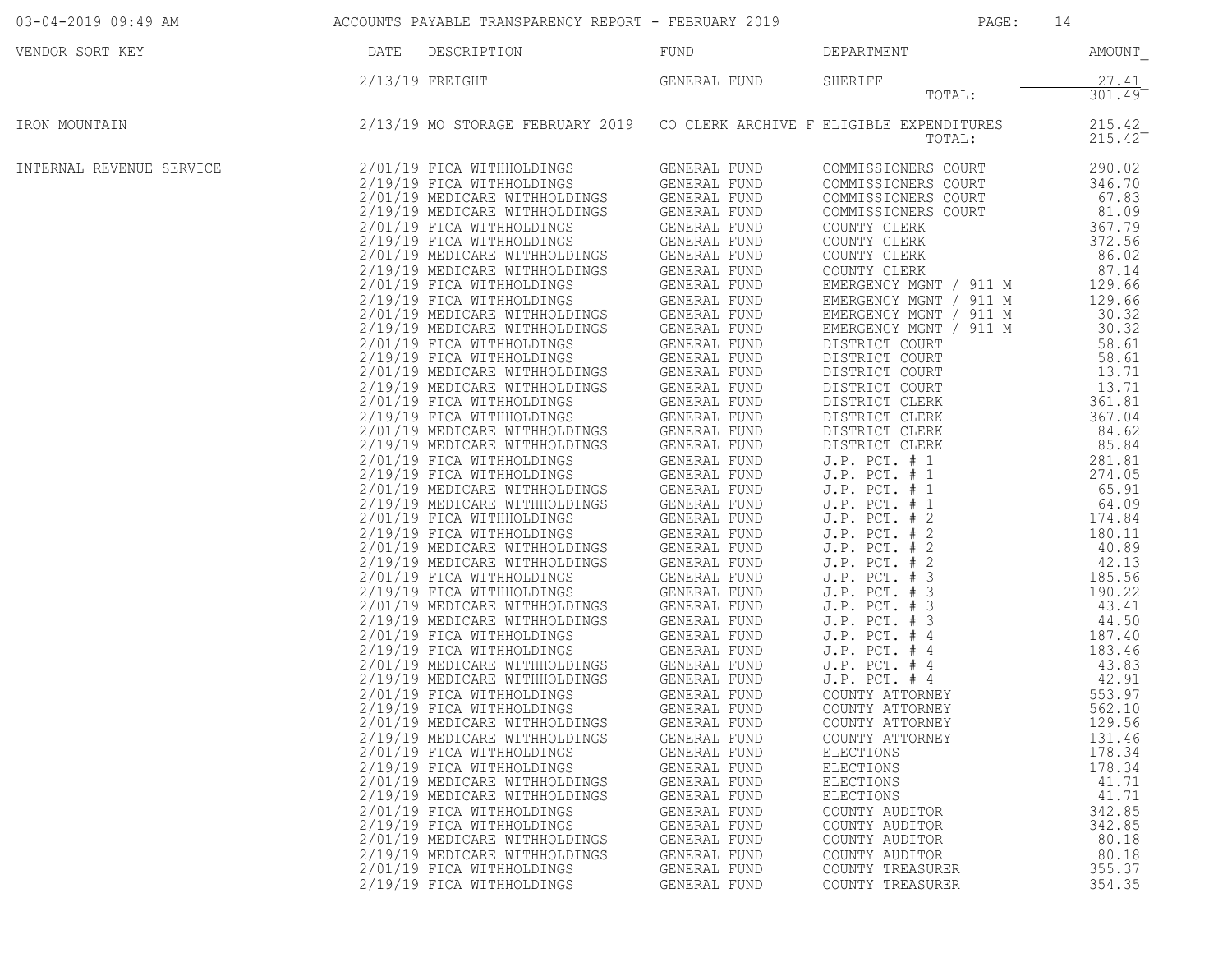| VENDOR SORT KEY | DATE<br>DESCRIPTION                                                                                                                                                                                                                              | <b>FUND</b>                                                                           | DEPARTMENT                                                                             | <u>AMOUNT</u> |
|-----------------|--------------------------------------------------------------------------------------------------------------------------------------------------------------------------------------------------------------------------------------------------|---------------------------------------------------------------------------------------|----------------------------------------------------------------------------------------|---------------|
|                 | 2/01/19 MEDICARE WITHHOLDINGS                                                                                                                                                                                                                    | GENERAL FUND                                                                          | COUNTY TREASURER                                                                       | 83.11         |
|                 |                                                                                                                                                                                                                                                  |                                                                                       |                                                                                        |               |
|                 | 2/19/19 MEDICARE WITHHOLDINGS                                                                                                                                                                                                                    | GENERAL FUND                                                                          | COUNTY TREASURER                                                                       | 82.86         |
|                 | 2/01/19 FICA WITHHOLDINGS                                                                                                                                                                                                                        | GENERAL FUND                                                                          |                                                                                        | 418.73        |
|                 | 2/19/19 FICA WITHHOLDINGS                                                                                                                                                                                                                        | GENERAL FUND                                                                          |                                                                                        | 426.66        |
|                 | 2/01/19 MEDICARE WITHHOLDINGS                                                                                                                                                                                                                    |                                                                                       |                                                                                        | 97.93         |
|                 | 2/19/19 MEDICARE WITHHOLDINGS                                                                                                                                                                                                                    | GENERAL FUND<br>GENERAL FUND                                                          | TAX COLLECTOR<br>TAX COLLECTOR<br>TAX COLLECTOR<br>TAX COLLECTOR                       | 99.79         |
|                 | 2/01/19 FICA WITHHOLDINGS                                                                                                                                                                                                                        | GENERAL FUND                                                                          | BUILDING MAINTENANCE                                                                   | 176.10        |
|                 | 2/19/19 FICA WITHHOLDINGS                                                                                                                                                                                                                        | GENERAL FUND                                                                          | BUILDING MAINTENANCE                                                                   | 192.22        |
|                 |                                                                                                                                                                                                                                                  |                                                                                       | BUILDING MAINTENANCE                                                                   | 41.19         |
|                 |                                                                                                                                                                                                                                                  |                                                                                       | BUILDING MAINTENANCE                                                                   | 44.96         |
|                 | 2/01/19 MEDICARE WITHHOLDINGS<br>2/01/19 MEDICARE WITHHOLDINGS GENERAL FUND<br>2/01/19 MEDICARE WITHHOLDINGS GENERAL FUND<br>2/01/19 MEDICARE WITHHOLDINGS GENERAL FUND<br>2/01/19 MEDICARE WITHHOLDINGS GENERAL FUND<br>2/01/19 MEDICARE WIT    |                                                                                       | CONSTABLE PCT # 1                                                                      | 116.35        |
|                 |                                                                                                                                                                                                                                                  |                                                                                       | CONSTABLE PCT # 1                                                                      | 116.35        |
|                 |                                                                                                                                                                                                                                                  |                                                                                       | CONSTABLE PCT # 1                                                                      | 27.21         |
|                 |                                                                                                                                                                                                                                                  |                                                                                       | CONSTABLE PCT # 1                                                                      | 27.21         |
|                 |                                                                                                                                                                                                                                                  |                                                                                       | CONSTABLE PCT # 2                                                                      | 116.15        |
|                 | 2/19/19 MEDICARE WITHHOLDINGS GENERAL FUND<br>2/01/19 FICA WITHHOLDINGS GENERAL FUND<br>2/19/19 FICA WITHHOLDINGS GENERAL FUND                                                                                                                   |                                                                                       |                                                                                        |               |
|                 | 2/01/19 MEDICARE WITHHOLDINGS                                                                                                                                                                                                                    | GENERAL FUND                                                                          | CONSTABLE PCT # 2                                                                      | 116.15        |
|                 |                                                                                                                                                                                                                                                  | <b>GENERAL FUND</b>                                                                   | CONSTABLE PCT # 2                                                                      | 27.16         |
|                 | 2/19/19 MEDICARE WITHHOLDINGS                                                                                                                                                                                                                    |                                                                                       | CONSTABLE PCT # 2                                                                      | 27.16         |
|                 |                                                                                                                                                                                                                                                  |                                                                                       | CONSTABLE PCT # 3                                                                      | 114.22        |
|                 |                                                                                                                                                                                                                                                  |                                                                                       | CONSTABLE PCT # 3                                                                      | 114.22        |
|                 | 2/01/19 FICA WITHHOLDINGS GENERAL FUND<br>2/19/19 FICA WITHHOLDINGS GENERAL FUND<br>2/01/19 MEDICARE WITHHOLDINGS GENERAL FUND<br>2/19/19 MEDICARE WITHHOLDINGS GENERAL FUND                                                                     |                                                                                       | CONSTABLE PCT # 3                                                                      | 26.71         |
|                 |                                                                                                                                                                                                                                                  | GENERAL FUND<br>GENERAL FUND<br>GENERAL FUND                                          | CONSTABLE PCT # 3                                                                      | 26.71         |
|                 | 2/01/19 FICA WITHHOLDINGS                                                                                                                                                                                                                        |                                                                                       | CONSTABLE PCT # 4                                                                      | 116.76        |
|                 | 2/19/19 FICA WITHHOLDINGS                                                                                                                                                                                                                        |                                                                                       | CONSTABLE PCT # 4                                                                      | 116.76        |
|                 | 2/01/19 MEDICARE WITHHOLDINGS                                                                                                                                                                                                                    | GENERAL FUND                                                                          | CONSTABLE PCT # 4                                                                      | 27.31         |
|                 | 2/19/19 MEDICARE WITHHOLDINGS                                                                                                                                                                                                                    | GENERAL FUND                                                                          | CONSTABLE PCT # 4                                                                      | 27.31         |
|                 |                                                                                                                                                                                                                                                  |                                                                                       | SHERIFF                                                                                | 4,573.68      |
|                 |                                                                                                                                                                                                                                                  |                                                                                       | SHERIFF<br>SHERIFF<br>SHERIFF                                                          | 4,470.44      |
|                 |                                                                                                                                                                                                                                                  |                                                                                       |                                                                                        | 1,069.66      |
|                 |                                                                                                                                                                                                                                                  |                                                                                       |                                                                                        | 1,045.49      |
|                 | 2/01/19 FICA WITHHOLDINGS<br>2/01/19 FICA WITHHOLDINGS<br>2/01/19 FICA WITHHOLDINGS GENERAL FUND<br>2/01/19 MEDICARE WITHHOLDINGS GENERAL FUND<br>2/01/19 FICA WITHHOLDINGS GENERAL FUND<br>2/01/19 MEDICARE WITHHOLDINGS GENERAL FUND<br>2/01/1 |                                                                                       | JUVENILE CORRECTIONS                                                                   | 315.55        |
|                 |                                                                                                                                                                                                                                                  |                                                                                       | JUVENILE CORRECTIONS                                                                   | 315.55        |
|                 |                                                                                                                                                                                                                                                  |                                                                                       | JUVENILE CORRECTIONS                                                                   | 73.79         |
|                 |                                                                                                                                                                                                                                                  |                                                                                       | JUVENILE CORRECTIONS                                                                   | 73.79         |
|                 | 2/01/19 FICA WITHHOLDINGS                                                                                                                                                                                                                        | CENERAL FUND<br>GENERAL FUND<br>INGS GENERAL FUND<br>INGS GENERAL FUND<br>THERAL FUND |                                                                                        | 97.46         |
|                 | 2/19/19 FICA WITHHOLDINGS                                                                                                                                                                                                                        |                                                                                       | HIGHWAY PATROL<br>HIGHWAY PATROL<br>HIGHWAY PATROL<br>HIGHWAY PATROL<br>HUGHWAY PATROL | 97.46         |
|                 | 2/01/19 MEDICARE WITHHOLDINGS                                                                                                                                                                                                                    |                                                                                       |                                                                                        | 22.79         |
|                 |                                                                                                                                                                                                                                                  |                                                                                       |                                                                                        |               |
|                 | 2/19/19 MEDICARE WITHHOLDINGS                                                                                                                                                                                                                    |                                                                                       |                                                                                        | 22.79         |
|                 | 2/01/19 FICA WITHHOLDINGS                                                                                                                                                                                                                        | GENERAL FUND                                                                          | HEALTH & WELFARE                                                                       | 44.31         |
|                 | 2/19/19 FICA WITHHOLDINGS                                                                                                                                                                                                                        | GENERAL FUND                                                                          | HEALTH & WELFARE                                                                       | 44.31         |
|                 | 2/01/19 MEDICARE WITHHOLDINGS                                                                                                                                                                                                                    | GENERAL FUND<br>GENERAL FUND                                                          | HEALTH & WELFARE                                                                       | 10.36         |
|                 | 2/19/19 MEDICARE WITHHOLDINGS                                                                                                                                                                                                                    |                                                                                       | HEALTH & WELFARE                                                                       | 10.36         |
|                 | 2/01/19 FICA WITHHOLDINGS<br>NGS<br>NGS                                                                                                                                                                                                          | GENERAL FUND                                                                          | COUNTY EXTENSION                                                                       | 228.00        |
|                 | 2/19/19 FICA WITHHOLDINGS                                                                                                                                                                                                                        | GENERAL FUND                                                                          | COUNTY EXTENSION                                                                       | 228.01        |
|                 | 2/01/19 MEDICARE WITHHOLDINGS                                                                                                                                                                                                                    | GENERAL FUND                                                                          | COUNTY EXTENSION                                                                       | 53.32         |
|                 | 2/19/19 MEDICARE WITHHOLDINGS                                                                                                                                                                                                                    | GENERAL FUND                                                                          | COUNTY EXTENSION                                                                       | 53.32         |
|                 | 2/01/19 FICA WITHHOLDINGS                                                                                                                                                                                                                        | GENERAL FUND                                                                          | VETERANS SERVICE                                                                       | 49.49         |
|                 | 2/19/19 FICA WITHHOLDINGS                                                                                                                                                                                                                        | GENERAL FUND                                                                          | VETERANS SERVICE                                                                       | 61.20         |
|                 | 2/01/19 MEDICARE WITHHOLDINGS                                                                                                                                                                                                                    | GENERAL FUND                                                                          | VETERANS SERVICE                                                                       | 11.58         |
|                 | 2/19/19 MEDICARE WITHHOLDINGS                                                                                                                                                                                                                    | GENERAL FUND                                                                          | VETERANS SERVICE                                                                       | 14.32         |
|                 | 2/01/19 FICA WITHHOLDINGS                                                                                                                                                                                                                        |                                                                                       | ROAD & BRIDGE FUND ROAD & BRIDGE                                                       | 2,592.49      |
|                 | 2/19/19 FICA WITHHOLDINGS                                                                                                                                                                                                                        |                                                                                       | ROAD & BRIDGE FUND ROAD & BRIDGE                                                       | 2,607.50      |
|                 | 2/01/19 MEDICARE WITHHOLDINGS                                                                                                                                                                                                                    |                                                                                       | ROAD & BRIDGE FUND ROAD & BRIDGE                                                       | 606.32        |
|                 | 2/19/19 MEDICARE WITHHOLDINGS                                                                                                                                                                                                                    |                                                                                       | ROAD & BRIDGE FUND ROAD & BRIDGE                                                       | 609.85        |
|                 | 2/01/19 FICA WITHHOLDINGS                                                                                                                                                                                                                        | WIC PROGRAM FUND                                                                      | NON-DEPARTMENTAL                                                                       | 251.50        |
|                 |                                                                                                                                                                                                                                                  |                                                                                       |                                                                                        |               |
|                 | 2/19/19 FICA WITHHOLDINGS                                                                                                                                                                                                                        | WIC PROGRAM FUND                                                                      | NON-DEPARTMENTAL                                                                       | 253.56        |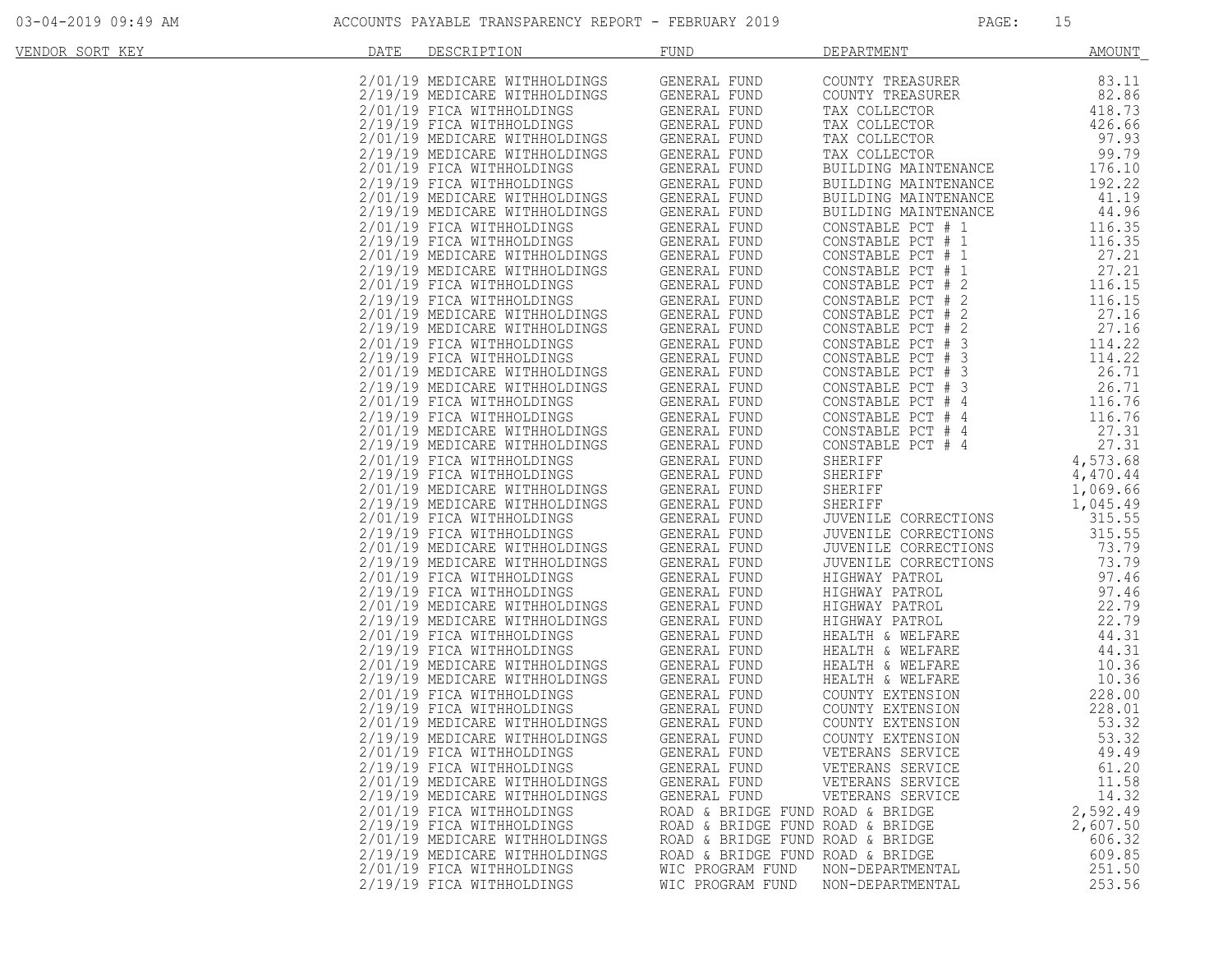| VENDOR SORT KEY                  | DATE | DESCRIPTION                                                                                                                                                                                                                                                                                                                                                                                                      | FUND                         | DEPARTMENT                                             | <b>AMOUNT</b>                           |
|----------------------------------|------|------------------------------------------------------------------------------------------------------------------------------------------------------------------------------------------------------------------------------------------------------------------------------------------------------------------------------------------------------------------------------------------------------------------|------------------------------|--------------------------------------------------------|-----------------------------------------|
|                                  |      | $\begin{tabular}{ l c c c c} \hline \textbf{DATE} & \textbf{BREREMENTENT} & \textbf{MMOMN} & \textbf{NMD} & \textbf{MMRMINENT} & \textbf{MMOMN} \\ \hline 2/13/19 & \textbf{MEDICARE NITHHOLDINGS} & \textbf{WIC PROGRAM FUND NION RON-DFPARMINENIL} & 58.29 \\ \hline 2/13/19 & \textbf{MEDICARE NITHHOLDINGS} & \textbf{OONIFY CIERK RICON NOL-DEPARMINENIL} & 12.21 \\ \hline 2/10/19 & \textbf{MEDICATER} &$ |                              | TOTAL:                                                 | 99,064.72                               |
| KICKAPOO LUCKY EAGLE HOTEL       |      | $2/13/19$ LODGING $2/27-3/1/18$ E MART GENERAL FUND DISTRICT CLERK $2/13/19$ LODGING $2/27-3/1/18$ O TREV GENERAL FUND DISTRICT CLERK                                                                                                                                                                                                                                                                            |                              | DISTRICT CLERK<br>TOTAL:                               | 198.00<br>198.00<br>396.00              |
| LA VERNIA INSURANCE AGENCY, INC. |      | 2/27/19 CYBER LIANBILITY GENERAL FUND<br>2/27/19 COMMERCIAL PROPERTY GENERAL FUND<br>2/27/19 GENERAL LIABILITY GENERAL FUND                                                                                                                                                                                                                                                                                      |                              | BUILDING MAINTENANCE<br>BUILDING MAINTENANCE<br>TOTAL: | 754.00<br>24,677.00<br>87, 447.00       |
| LEAL & CARTER, P.C.              |      | 2/13/19 SVC RENDERED JAN 2019 FY 2 GENERAL FUND                                                                                                                                                                                                                                                                                                                                                                  |                              | JUVENILE CORRECTIONS<br>TOTAL:                         | 4,000.00<br>$4,000.00^-$                |
| LEGAL SHIELD                     |      | 2/11/19 LEGAL SHIELD GROUP#0105723 FRIO COUNTY PAYROL NON-DEPARTMENTAL<br>2/11/19 LEGAL SHIELD GROUP#0105723 FRIO COUNTY PAYROL NON-DEPARTMENTAL                                                                                                                                                                                                                                                                 |                              | TOTAL:                                                 | 86.27<br>86.27<br>$172.54$ <sup>-</sup> |
| LEXIS - NEXIS                    |      | 2/13/19 MO SVC JANUARY 2019<br>2/13/19 MO SVC JAN 2019 JP2                                                                                                                                                                                                                                                                                                                                                       | GENERAL FUND<br>GENERAL FUND | DISTRICT COURT<br>$J.P.$ PCT. $# 2$<br>TOTAL:          | 77.00<br>43.57<br>120.57                |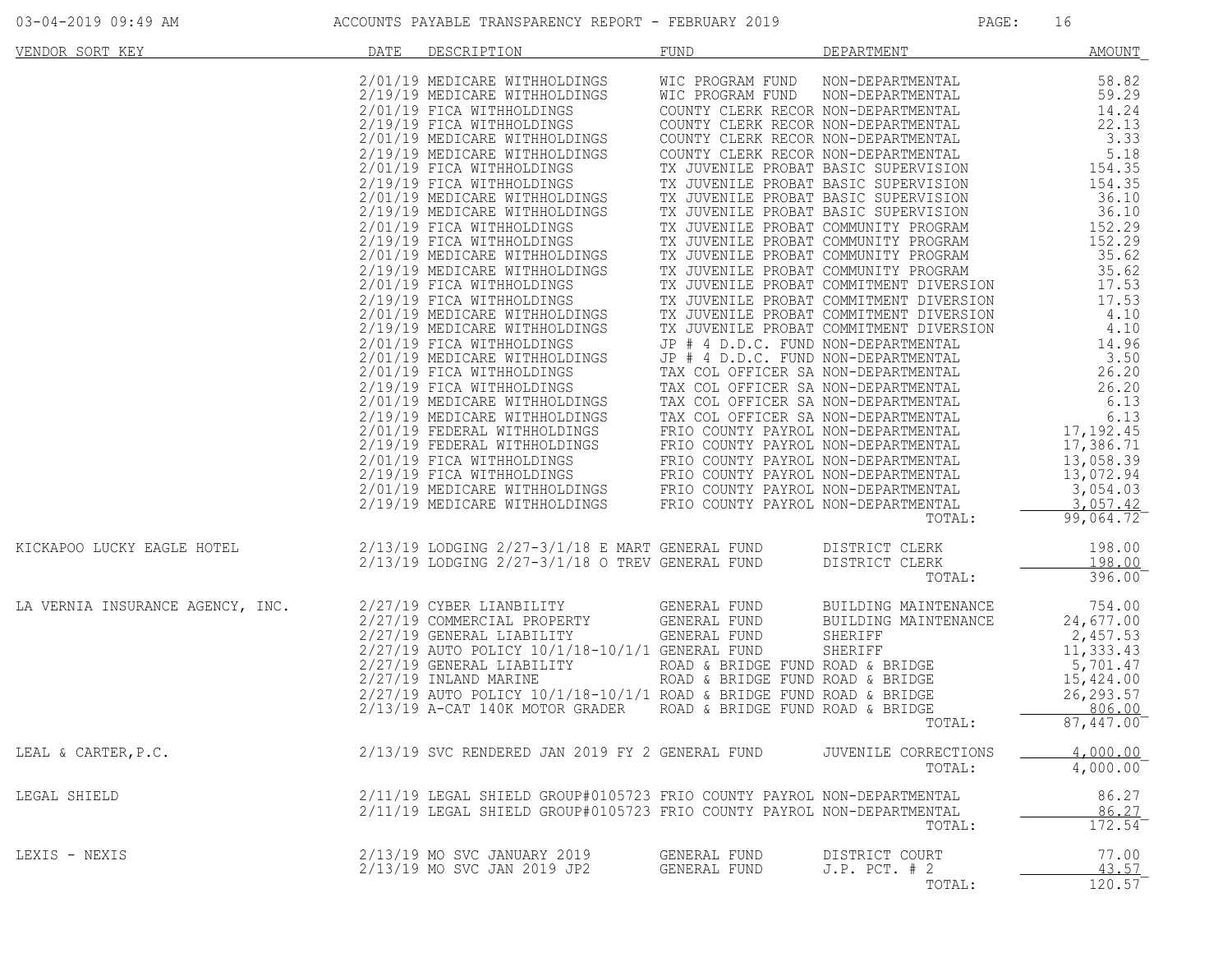| 03-04-2019 09:49 AM            |              | ACCOUNTS PAYABLE TRANSPARENCY REPORT - FEBRUARY 2019                                                                                                                                                                                                                                                                                                                                                                      |                                                                                                                                                                                                                                                                                              | PAGE:                                                                                                                          | 17                                                                                           |
|--------------------------------|--------------|---------------------------------------------------------------------------------------------------------------------------------------------------------------------------------------------------------------------------------------------------------------------------------------------------------------------------------------------------------------------------------------------------------------------------|----------------------------------------------------------------------------------------------------------------------------------------------------------------------------------------------------------------------------------------------------------------------------------------------|--------------------------------------------------------------------------------------------------------------------------------|----------------------------------------------------------------------------------------------|
| VENDOR SORT KEY                |              | DATE DESCRIPTION                                                                                                                                                                                                                                                                                                                                                                                                          | FUND                                                                                                                                                                                                                                                                                         | DEPARTMENT                                                                                                                     | <b>AMOUNT</b>                                                                                |
| LIBERTY NATIONAL LIFE INS. CO. |              | 2/11/19 LIFE INS<br>$2/11/19$ LIFE INS                                                                                                                                                                                                                                                                                                                                                                                    | FRIO COUNTY PAYROL NON-DEPARTMENTAL<br>FRIO COUNTY PAYROL NON-DEPARTMENTAL                                                                                                                                                                                                                   | TOTAL:                                                                                                                         | 333.95<br>333.95<br>667.90                                                                   |
| LOCAL GOVERNMENT SOLUTIONS, LP |              | 2/13/19 PROFESSIONAL SVC MAR 2019 GENERAL FUND<br>2/13/19 MAR 2019 SOFTWARE LICENSE GENERAL FUND<br>2/13/19 PROFESSIONAL SVC MAR 2019 GENERAL FUND<br>2/13/19 PROFESSIONAL SVC MAR 2019 GENERAL FUND                                                                                                                                                                                                                      |                                                                                                                                                                                                                                                                                              | COMMISSIONERS COURT<br>COUNTY CLERK<br>DISTRICT CLERK<br>HIGHWAY PATROL<br>TOTAL:                                              | 197.00<br>1,564.00<br>1,080.00<br>197.00<br>3,038.00                                         |
| JAIME LOPEZ                    |              | $2/27/19$ HOTEL $2/11-2/14/19$ SA STOC GENERAL FUND<br>2/27/19 MEALS 2/11-2/14/19 SA STOC GENERAL FUND<br>2/27/19 MILEAGE 2/11-2/14/19 SA ST GENERAL FUND<br>$2/27/19$ MILEAGE $2/19/19$ SA STOCK S GENERAL FUND<br>2/27/19 MILEAGE 2/24/19 SA STOCK S GENERAL FUND<br>2/27/19 REIMBURSE PESTICIDE LICENS GENERAL FUND                                                                                                    |                                                                                                                                                                                                                                                                                              | COUNTY EXTENSION<br>COUNTY EXTENSION<br>COUNTY EXTENSION<br>COUNTY EXTENSION<br>COUNTY EXTENSION<br>COUNTY EXTENSION<br>TOTAL: | 123.18<br>213.50<br>73.66<br>69.54<br>69.54<br>75.00<br>$624.42^{-}$                         |
| ARNULFO LUNA                   |              | 2/13/19 MEALS 2/6-2/7/19 JAIL COMM GENERAL FUND                                                                                                                                                                                                                                                                                                                                                                           |                                                                                                                                                                                                                                                                                              | COMMISSIONERS COURT<br>TOTAL:                                                                                                  | 91.50<br>$91.50$ <sup>-</sup>                                                                |
| M & D DISTRIBUTORS             | 2/13/19 TEST | 2/13/19 REBUILD INJECTOR PUMP<br>2/13/19 REPLACE PRESSURE VALVE & S ROAD & BRIDGE FUND ROAD & BRIDGE<br>2/13/19 SHOP CHARGES<br>2/13/19 FREIGHT                                                                                                                                                                                                                                                                           | ROAD & BRIDGE FUND ROAD & BRIDGE<br>ROAD & BRIDGE FUND ROAD & BRIDGE<br>ROAD & BRIDGE FUND ROAD & BRIDGE<br>ROAD & BRIDGE FUND ROAD & BRIDGE                                                                                                                                                 | TOTAL:                                                                                                                         | 2,101.43<br>1,174.72<br>394.02<br>5.55<br>24.75<br>3,700.47                                  |
| M & M TOWING SERVICE           |              | 2/13/19 ABV TOW 2015 CHRYSLER<br>2/13/19 MILEAGE<br>2/27/19 ABV TOWING 2017 JEEP SPORT ABANDONED VEHICLE ABANDONED VEHICLE<br>$2/27/19$ MILEAGE FEE                                                                                                                                                                                                                                                                       | ABANDONED VEHICLE ABANDONED VEHICLE<br>ABANDONED VEHICLE ABANDONED VEHICLE<br>ABANDONED VEHICLE ABANDONED VEHICLE                                                                                                                                                                            | TOTAL:                                                                                                                         | 225.00<br>40.00<br>225.00<br>60.00<br>$550.00^{-}$                                           |
| MAIL FINANCE                   |              | 2/13/19 NEOPOST LEASE 12/01-02/28/ GENERAL FUND                                                                                                                                                                                                                                                                                                                                                                           |                                                                                                                                                                                                                                                                                              | BUILDING MAINTENANCE<br>TOTAL:                                                                                                 | 976.05<br>976.05                                                                             |
| LUCINDA CANAVAN MANTZ          |              | 2/13/19 CAUSE# 18-04-00146-CVF D.E GENERAL FUND<br>2/13/19 CAUSE# 18-04-00146-CVF D.E GENERAL FUND<br>2/13/19 CAUSE# 18-12-00457-CVF J.O GENERAL FUND                                                                                                                                                                                                                                                                     |                                                                                                                                                                                                                                                                                              | DISTRICT COURT<br>DISTRICT COURT<br>DISTRICT COURT<br>TOTAL:                                                                   | 275.00<br>250.00<br>312.50<br>837.50                                                         |
| MANZANARES WHEEL ALIGNMENT     |              | 2/13/19 DOT INSPECTION UNIT 194<br>2/13/19 INSPECTION UNIT 164<br>2/13/19 INSPECTION UNIT 203<br>2/13/19 INSPECTION UNIT 102<br>2/13/19 INSPECTION EMS - BOX TRAIL ROAD & BRIDGE FUND ROAD & BRIDGE<br>2/13/19 CHECK ALIGNMENT UNIT 107<br>2/13/19 ADJUST ALIGNMENT UNIT 107 ROAD & BRIDGE FUND ROAD & BRIDGE<br>2/13/19 DOT INSPECTION UNIT 0123<br>2/27/19 DOT INSPECTION UNIT 0128<br>2/27/19 DOT INSPECTION UNIT 0184 | ROAD & BRIDGE FUND ROAD & BRIDGE<br>ROAD & BRIDGE FUND ROAD & BRIDGE<br>ROAD & BRIDGE FUND ROAD & BRIDGE<br>ROAD & BRIDGE FUND ROAD & BRIDGE<br>ROAD & BRIDGE FUND ROAD & BRIDGE<br>ROAD & BRIDGE FUND ROAD & BRIDGE<br>ROAD & BRIDGE FUND ROAD & BRIDGE<br>ROAD & BRIDGE FUND ROAD & BRIDGE | TOTAL:                                                                                                                         | 40.00<br>7.00<br>7.00<br>7.00<br>7.00<br>15.00<br>65.00<br>40.00<br>40.00<br>40.00<br>268.00 |
| ELENA MARTINEZ                 |              | $2/13/19$ MEALS $2/27-3/1/19$ CDCAT CO GENERAL FUND<br>$2/13/19$ MILEAGE $2/27-3/1/19$ CDCAT GENERAL FUND                                                                                                                                                                                                                                                                                                                 |                                                                                                                                                                                                                                                                                              | DISTRICT CLERK<br>DISTRICT CLERK                                                                                               | 137.50<br>118.32                                                                             |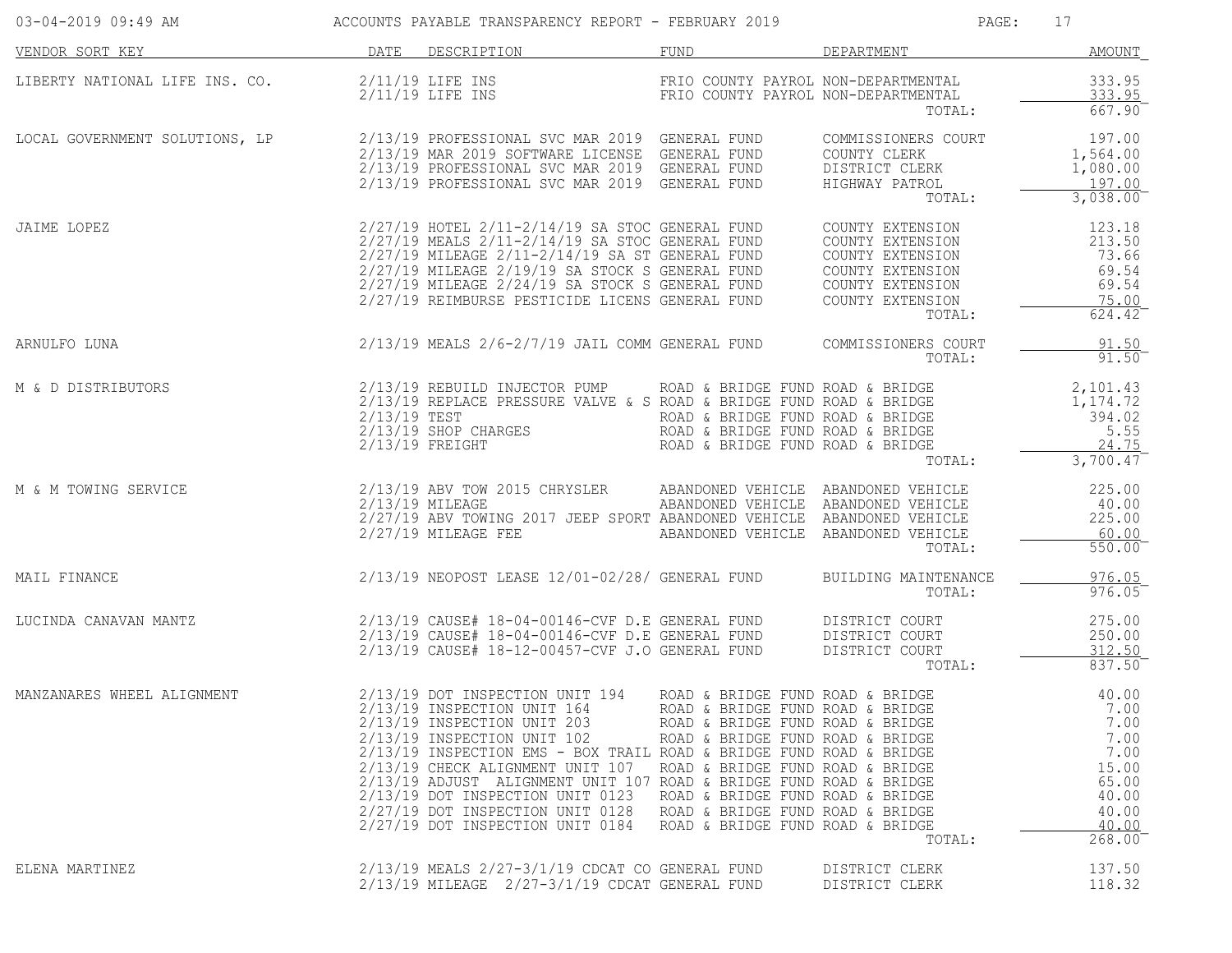| 03-04-2019 09:49 AM            |      | ACCOUNTS PAYABLE TRANSPARENCY REPORT - FEBRUARY 2019                                                                                                                                                                                                                                                                                                                                                                                                                                                                                                                                                                                                                                                                                                                                                                        |                                                                                                                                                                                                                              | PAGE:                                                                                                                                                                                                                                                                                                                                                                                                                                                                                                                          | 18                                                                                                                                                                                                   |
|--------------------------------|------|-----------------------------------------------------------------------------------------------------------------------------------------------------------------------------------------------------------------------------------------------------------------------------------------------------------------------------------------------------------------------------------------------------------------------------------------------------------------------------------------------------------------------------------------------------------------------------------------------------------------------------------------------------------------------------------------------------------------------------------------------------------------------------------------------------------------------------|------------------------------------------------------------------------------------------------------------------------------------------------------------------------------------------------------------------------------|--------------------------------------------------------------------------------------------------------------------------------------------------------------------------------------------------------------------------------------------------------------------------------------------------------------------------------------------------------------------------------------------------------------------------------------------------------------------------------------------------------------------------------|------------------------------------------------------------------------------------------------------------------------------------------------------------------------------------------------------|
| VENDOR SORT KEY                | DATE | DESCRIPTION                                                                                                                                                                                                                                                                                                                                                                                                                                                                                                                                                                                                                                                                                                                                                                                                                 | FUND                                                                                                                                                                                                                         | DEPARTMENT                                                                                                                                                                                                                                                                                                                                                                                                                                                                                                                     | AMOUNT                                                                                                                                                                                               |
|                                |      |                                                                                                                                                                                                                                                                                                                                                                                                                                                                                                                                                                                                                                                                                                                                                                                                                             |                                                                                                                                                                                                                              | TOTAL:                                                                                                                                                                                                                                                                                                                                                                                                                                                                                                                         | 255.82                                                                                                                                                                                               |
| MILDRED ANN MCKENZIE           |      | 2/27/19 GRAND JUROR 02/01/2019                                                                                                                                                                                                                                                                                                                                                                                                                                                                                                                                                                                                                                                                                                                                                                                              | GENERAL FUND                                                                                                                                                                                                                 | DISTRICT COURT<br>TOTAL:                                                                                                                                                                                                                                                                                                                                                                                                                                                                                                       | 40.00<br>$40.00^{-}$                                                                                                                                                                                 |
| MONICA G. MEDELEZ              |      | 2/13/19 MEALS 2/25-2/27/19 JCMS AD GENERAL FUND<br>2/13/19 MILEAGE 2/25-2/27/19 JCMS GENERAL FUND<br>$2/13/19$ REIMBURSE REG FEE $3/24/201$ GENERAL FUND                                                                                                                                                                                                                                                                                                                                                                                                                                                                                                                                                                                                                                                                    |                                                                                                                                                                                                                              | JUVENILE CORRECTIONS<br>JUVENILE CORRECTIONS<br>JUVENILE CORRECTIONS<br>TOTAL:                                                                                                                                                                                                                                                                                                                                                                                                                                                 | 152.50<br>172.72<br>50.00<br>375.22                                                                                                                                                                  |
| MEDINA ELECTRIC COOP., INC.    |      | 2/13/19 METER # 82252 PCT # 4<br>2/13/19 METER # 78026 BIGFOOT<br>2/13/19 LIGHT @ VAUGHN/ARMADILLO<br>2/13/19 LIGHT @ HORIZON WEST<br>2/13/19 METER # 96112 RESTROOMS<br>2/13/19 LIGHT @ 1 ARMADILLO ROAD<br>2/13/19 SECURITY 2 ARMADILLO ROAD GENERAL FUND<br>$2/13/19$ LIGHT # 3 ARMADILLO ROAD<br>2/13/19 HILLTOP CR 4600 P<br>2/13/19 CR 4600 HILLTOP SUB DIVISI GENERAL FUND<br>2/13/19 CR 4600 NR<br>2/13/19 CR 4600 M<br>2/13/19 CR 4605 HILLTOP SUB DIVISI GENERAL FUND<br>2/13/19 CR 4600 HILLTOP SUBDIVISIO GENERAL FUND<br>2/13/19 CR 4604 HILLTOP SUBDIVISIO GENERAL FUND<br>2/13/19 CR 4604 HILLTOP<br>2/13/19 SECURITY LIGHT ACCT #5023 GENERAL FUND<br>2/13/19 SECURITY LIGHT ACCT # 5024 GENERAL FUND<br>2/13/19 HELICOPTER LANDING PAD<br>2/13/19 BIGFOOT COMMUNITY CENTER<br>2/13/19 EMS HELO PAD BIGFOOT | GENERAL FUND<br>GENERAL FUND<br>GENERAL FUND<br>GENERAL FUND<br>GENERAL FUND<br>GENERAL FUND<br>GENERAL FUND<br>GENERAL FUND<br>GENERAL FUND<br>GENERAL FUND<br>GENERAL FUND<br>GENERAL FUND<br>GENERAL FUND<br>GENERAL FUND | BUILDING MAINTENANCE<br>BUILDING MAINTENANCE<br>BUILDING MAINTENANCE<br>BUILDING MAINTENANCE<br>BUILDING MAINTENANCE<br>BUILDING MAINTENANCE<br>BUILDING MAINTENANCE<br>BUILDING MAINTENANCE<br>BUILDING MAINTENANCE<br>BUILDING MAINTENANCE<br>BUILDING MAINTENANCE<br>BUILDING MAINTENANCE<br>BUILDING MAINTENANCE<br>BUILDING MAINTENANCE<br>BUILDING MAINTENANCE<br>BUILDING MAINTENANCE<br>BUILDING MAINTENANCE<br>BUILDING MAINTENANCE<br>BUILDING MAINTENANCE<br>BUILDING MAINTENANCE<br>BUILDING MAINTENANCE<br>TOTAL: | 103.03<br>88.88<br>10.30<br>12.65<br>43.75<br>10.30<br>10.30<br>10.30<br>10.30<br>10.30<br>10.30<br>10.30<br>10.30<br>10.30<br>10.30<br>10.30<br>10.30<br>10.30<br>29.00<br>51.40<br>29.00<br>501.91 |
| RAQUEL CANTU MEEKS             |      | 2/27/19 GRAND JUROR 02/01/2019                                                                                                                                                                                                                                                                                                                                                                                                                                                                                                                                                                                                                                                                                                                                                                                              | GENERAL FUND                                                                                                                                                                                                                 | DISTRICT COURT<br>TOTAL:                                                                                                                                                                                                                                                                                                                                                                                                                                                                                                       | 40.00<br>40.00                                                                                                                                                                                       |
| DELIA MENDEZ-TELFER            |      | 2/13/19 MILEAGE 02/05/19 PICK UP P GENERAL FUND                                                                                                                                                                                                                                                                                                                                                                                                                                                                                                                                                                                                                                                                                                                                                                             |                                                                                                                                                                                                                              | TAX COLLECTOR<br>TOTAL:                                                                                                                                                                                                                                                                                                                                                                                                                                                                                                        | 39.20<br>39.20                                                                                                                                                                                       |
| MOLITOR ENTERPRISES            |      | 2/27/19 2ND DRAW                                                                                                                                                                                                                                                                                                                                                                                                                                                                                                                                                                                                                                                                                                                                                                                                            | GENERAL FUND                                                                                                                                                                                                                 | BUILDING MAINTENANCE<br>TOTAL:                                                                                                                                                                                                                                                                                                                                                                                                                                                                                                 | 55,000.00<br>55,000.00                                                                                                                                                                               |
| MOORE WATER SUPPLY CORPORATION |      | 2/13/19 MO SVC 12/19 -1/17/2019                                                                                                                                                                                                                                                                                                                                                                                                                                                                                                                                                                                                                                                                                                                                                                                             | GENERAL FUND                                                                                                                                                                                                                 | BUILDING MAINTENANCE<br>TOTAL:                                                                                                                                                                                                                                                                                                                                                                                                                                                                                                 | <u>41.48</u><br>41.48                                                                                                                                                                                |
| MORALES USED AUTO PARTS        |      | 2/27/19 SEIZED TOW 1999 FORD F250<br>2/13/19 ABV TOW 2016 FORD F150<br>2/13/19 ABV TOW 2017 FORD F350<br>2/13/19 ABV TOW 1999 CHEV TAHOE VI ABANDONED VEHICLE<br>2/13/19 MILEAGE<br>2/13/19 FUEL/SURCHARGE                                                                                                                                                                                                                                                                                                                                                                                                                                                                                                                                                                                                                  | SHERIFF'S SEIZED F NON-DEPARTMENTAL<br>ABANDONED VEHICLE<br>ABANDONED VEHICLE                                                                                                                                                | ABANDONED VEHICLE ABANDONED VEHICLE<br>ABANDONED VEHICLE<br>ABANDONED VEHICLE<br>ABANDONED VEHICLE ABANDONED VEHICLE<br>ABANDONED VEHICLE<br>TOTAL:                                                                                                                                                                                                                                                                                                                                                                            | 295.00<br>275.00<br>395.00<br>250.00<br>25.00<br>15.00<br>1,255.00                                                                                                                                   |
| MUMME OIL, INC.                |      | $2/13/19$ 1445 GALLONS DYED DIESEL F FM & LATERAL ROAD<br>2/13/19 1445 GALLONS DYED DIESEL F FM & LATERAL ROAD                                                                                                                                                                                                                                                                                                                                                                                                                                                                                                                                                                                                                                                                                                              |                                                                                                                                                                                                                              | NON-DEPARTMENTAL<br>NON-DEPARTMENTAL<br>TOTAL:                                                                                                                                                                                                                                                                                                                                                                                                                                                                                 | 3,235.36<br>3, 235, 36<br>6,470.72                                                                                                                                                                   |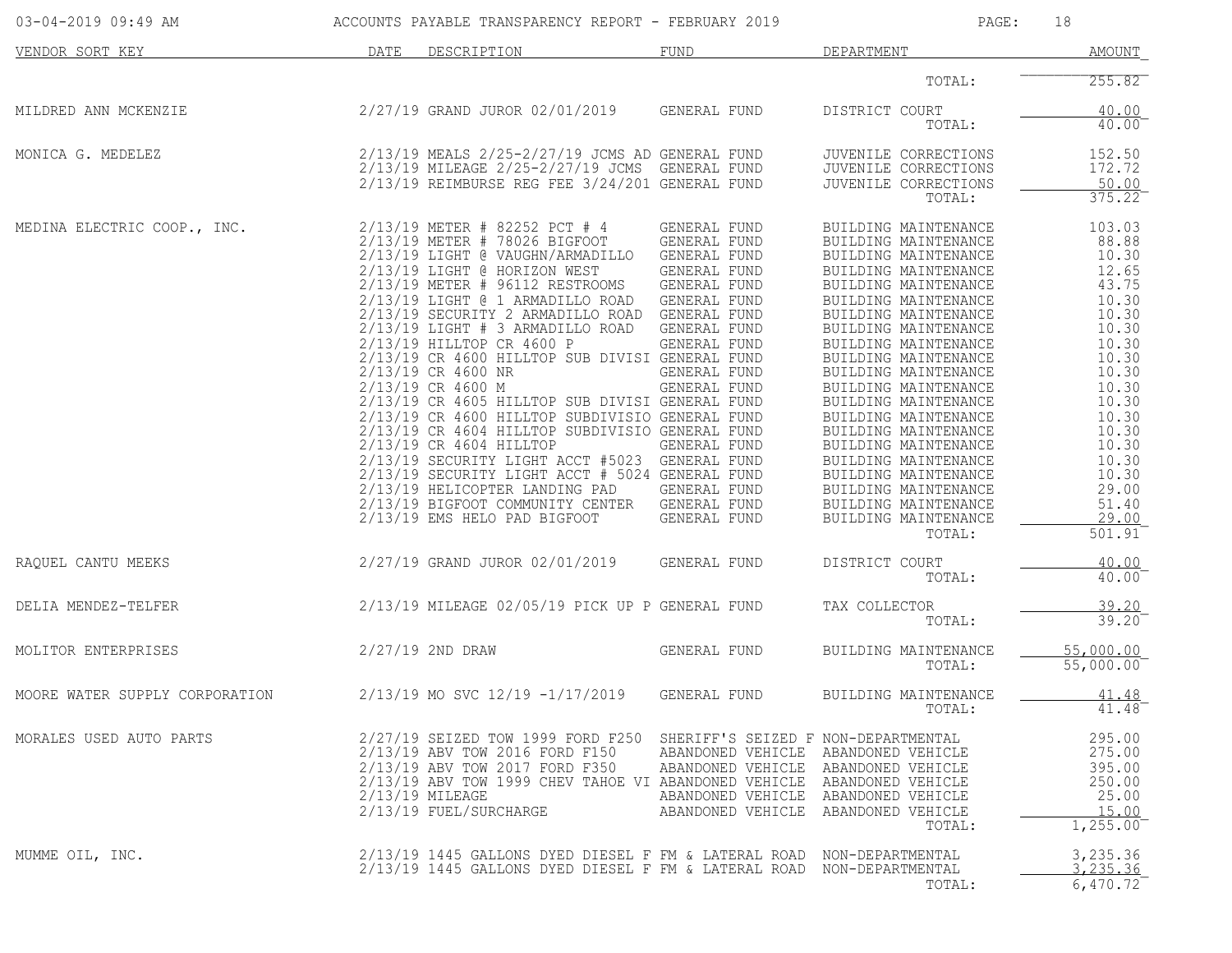| 03-04-2019 09:49 AM ACCOUNTS PAYABLE TRANSPARENCY REPORT - FEBRUARY 2019 |                                                      |                                                                                                                                                                                                                                                                                                                                                                                                                        |                                                                                                                              | PAGE:                                                                                                                                                                                                                                                                                                                                                                                                                                                | 19                                                                                                                                                                                                                                                                                   |
|--------------------------------------------------------------------------|------------------------------------------------------|------------------------------------------------------------------------------------------------------------------------------------------------------------------------------------------------------------------------------------------------------------------------------------------------------------------------------------------------------------------------------------------------------------------------|------------------------------------------------------------------------------------------------------------------------------|------------------------------------------------------------------------------------------------------------------------------------------------------------------------------------------------------------------------------------------------------------------------------------------------------------------------------------------------------------------------------------------------------------------------------------------------------|--------------------------------------------------------------------------------------------------------------------------------------------------------------------------------------------------------------------------------------------------------------------------------------|
| VENDOR SORT KEY                                                          |                                                      | DATE DESCRIPTION                                                                                                                                                                                                                                                                                                                                                                                                       | FUND                                                                                                                         | DEPARTMENT                                                                                                                                                                                                                                                                                                                                                                                                                                           | AMOUNT                                                                                                                                                                                                                                                                               |
| NATIONWIDE RETIREMENT SOLUTIONS                                          | $2/01/19$ 457 PLAN                                   | 2/19/19 457 PLAN                                                                                                                                                                                                                                                                                                                                                                                                       |                                                                                                                              | FRIO COUNTY PAYROL NON-DEPARTMENTAL<br>FRIO COUNTY PAYROL NON-DEPARTMENTAL<br>TOTAL:                                                                                                                                                                                                                                                                                                                                                                 | $455.00$<br>$455.00$<br>$910.00$ <sup>-</sup>                                                                                                                                                                                                                                        |
| NEOFUNDS BY NEOPOST                                                      |                                                      | 2/13/19 PREPAID POSTAGE 01/07/2019 GENERAL FUND NON-DEPARTMENTAL                                                                                                                                                                                                                                                                                                                                                       |                                                                                                                              | TOTAL:                                                                                                                                                                                                                                                                                                                                                                                                                                               | 1,500.00<br>1,500.00                                                                                                                                                                                                                                                                 |
| NETPROTEC LLC                                                            |                                                      | $2/13/19$ PORTAGE 1000 SUPPORT & MAI GENERAL FUND J.P. PCT. # $\frac{4}{\pi}$                                                                                                                                                                                                                                                                                                                                          |                                                                                                                              | TOTAL:                                                                                                                                                                                                                                                                                                                                                                                                                                               | 485.00<br>485.00                                                                                                                                                                                                                                                                     |
| TEDDY NIETO                                                              |                                                      | $2/27/19$ GRAND JUROR 02/01/2019 GENERAL FUND DISTRICT COURT TOTAL:                                                                                                                                                                                                                                                                                                                                                    |                                                                                                                              |                                                                                                                                                                                                                                                                                                                                                                                                                                                      | $\frac{40.00}{40.00}$<br>$40.00^{-}$                                                                                                                                                                                                                                                 |
| O'REILLY AUTO PARTS                                                      |                                                      | $\begin{tabular}{l c c c c c} \multicolumn{3}{c}{\textbf{PARTS}} & 2/19/19 & \text{MINI BULB UNIT 8373} & \text{GENERAL FUND} & \text{SHERIFF} & 7.58 \\ \multicolumn{2}{c}{2/13/19 & \text{UND} & \text{END} & \text{ROD} & \text{B RIDGE FUND ROD} & \text{S HEDCE} & 7.58 \\ \multicolumn{2}{c}{2/13/19 & \text{ELBOW} & \text{UNIT 211} } & \text{ROAD & & BRIDGE FUND ROD & & BRIDGE} & 146.60 \\ \multicolumn{2$ |                                                                                                                              |                                                                                                                                                                                                                                                                                                                                                                                                                                                      | 292.96                                                                                                                                                                                                                                                                               |
| OFFICE DEPOT                                                             | 2/27/19 COUPON<br>2/27/19 COUPON<br>$2/27/19$ COUPON | 2/13/19 RETURNED DUST MOP TREATMEN GENERAL FUND<br>2/13/19 LIGHT DUTY BROOM GENERAL FUND<br>$2/13/19$ **COUPON<br>2/27/19 CURAD OINTMENT<br>2/27/19 REYNOLDS FILM WRAP<br>$2/27/19$ FIRST AID ONLY KIT<br>2/27/19 SMEAD PRESSBOARD CLASS FO GENERAL FUND<br>2/27/19 ** CCOUPON 40%<br>2/27/19 DAMAGED WRAP FOOD 12"X2000 GENERAL FUND                                                                                  | GENERAL FUND<br>GENERAL FUND<br>GENERAL FUND<br>GENERAL FUND<br>GENERAL FUND<br>GENERAL FUND<br>GENERAL FUND<br>GENERAL FUND | COUNTY TREASURER<br>COUNTY TREASURER<br>BUILDING MAINTENANCE<br>BUILDING MAINTENANCE<br>51.59<br>SUILDING MAINTENANCE<br>67.95<br>PUILDING MAINTENANCE<br>BUILDING MAINTENANCE<br>BUILDING MAINTENANCE<br>BUILDING MAINTENANCE<br>57.03<br>BUILDING MAINTENANCE<br>BUILDING MAINTENANCE<br>BUILDING MAINTENANCE<br>BUILDING MAINTENANCE<br>SHERIFF<br>SHERIFF<br>SHERIFF<br>SHERIFF<br>SHERIFF<br>SHERIFF<br>SHERIFF<br>SHERIFF<br>SHERIFF<br>TOTAL: | 139.00<br>$139.00-$<br>13.99<br>$19.95$<br>$24.00-$<br>$9.99$<br>119.99<br>16.99<br>18.99<br>$6.90-$<br>$27.86-$<br>$27.86 -$<br>57.03<br>$57.03-$<br>138.99<br>$41.70-$<br>67.18<br>$13.44-$<br>35.39<br>$7.08-$<br>93.99<br>$18.79-$<br>252.72<br>$40.00 -$<br>$28.31 -$<br>802.38 |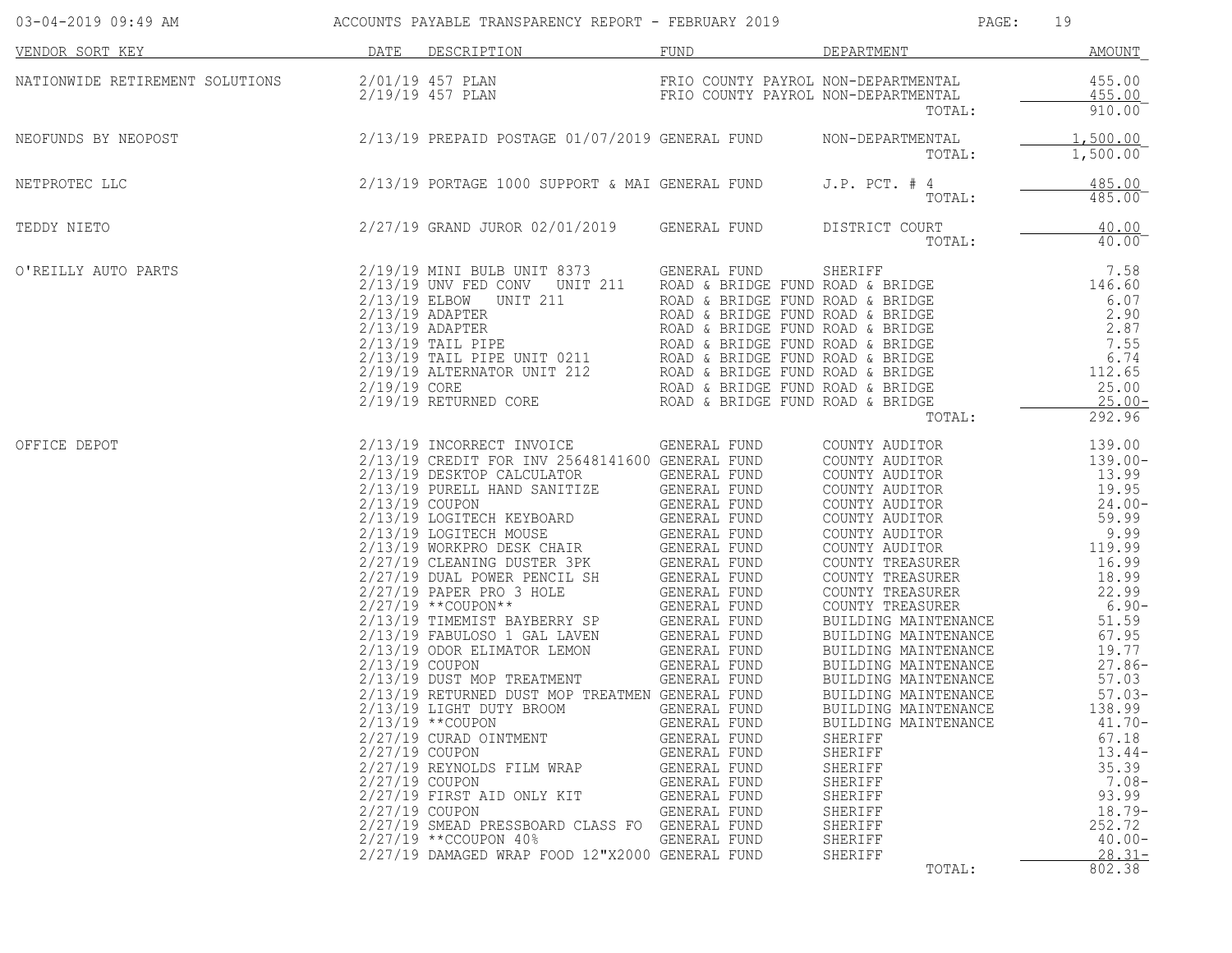| 03-04-2019 09:49 AM                                                                                                                                                                                                                                                                                                                                                                                                                                       |               | ACCOUNTS PAYABLE TRANSPARENCY REPORT - FEBRUARY 2019                                                                                                                                                                                                                                                             |                                                                            | PAGE:                                                                                                                       | 20                                                                   |
|-----------------------------------------------------------------------------------------------------------------------------------------------------------------------------------------------------------------------------------------------------------------------------------------------------------------------------------------------------------------------------------------------------------------------------------------------------------|---------------|------------------------------------------------------------------------------------------------------------------------------------------------------------------------------------------------------------------------------------------------------------------------------------------------------------------|----------------------------------------------------------------------------|-----------------------------------------------------------------------------------------------------------------------------|----------------------------------------------------------------------|
| VENDOR SORT KEY                                                                                                                                                                                                                                                                                                                                                                                                                                           |               | DATE DESCRIPTION                                                                                                                                                                                                                                                                                                 | FUND                                                                       | <b>DEPARTMENT</b>                                                                                                           | AMOUNT                                                               |
| $\begin{tabular}{lllllllllllll} \textsc{OGBURN} \text{'}\textsc{s} & \textsc{PRRTS} & \textsc{PQCD} \text{RORD} \text{ } & \textsc{ROD} \text{ } & \textsc{ROD} \text{ } & \textsc{ROD} \text{ } & \textsc{ROD} \text{ } & \textsc{ROD} \text{ } & \textsc{ROD} \text{ } & \textsc{ROD} \text{ } & \textsc{ROD} \text{ } & \textsc{ROD} \text{ } & \textsc{ROD} \text{ } & \textsc{ROD} \text{ } & \textsc{ROD} \text{ } & \textsc{ROD} \text{ } & \text$ |               |                                                                                                                                                                                                                                                                                                                  |                                                                            | TOTAL:                                                                                                                      | 154.62                                                               |
| PARKER LUMBER                                                                                                                                                                                                                                                                                                                                                                                                                                             |               | 2/13/19 (2) SWIVEL KNEE PADS<br>2/13/19 ULTRA LIGHT KNEEPADS<br>2/19/19 ULTRA LIGHT KNEEPADS<br>2/19/19 DELTA KITCHEN FAUCET<br>2/19/19 KEY<br>2/19/19 KEY<br>2/19/19 KEY<br>2/19/19 REPLACEMENT VALUE RANDLE GENERAL FUND<br>2/19/19 REPLACE<br>$2/13/19$ (2) $2x10-16$ SYP #1 ROAD & BRIDGE FUND ROAD & BRIDGE |                                                                            | BUILDING MAINTENANCE 37.90<br>TOTAL:                                                                                        | 33.98<br>298.25                                                      |
| PEARSALL I.S.D. / SWIMMING POOL 2/13/19 2018-2019 SWIMMING POOL EX ROAD & BRIDGE FUND ROAD & BRIDGE                                                                                                                                                                                                                                                                                                                                                       |               |                                                                                                                                                                                                                                                                                                                  |                                                                            | TOTAL:                                                                                                                      | 23,500.00<br>$23,500.00^-$                                           |
| PEARSALL LAW FIRM, PLLC                                                                                                                                                                                                                                                                                                                                                                                                                                   |               | 2/27/19 CAUSE# 18-08-00328-CVF A.P GENERAL FUND DISTRICT COURT                                                                                                                                                                                                                                                   |                                                                            | TOTAL:                                                                                                                      | 712.50<br>712.50                                                     |
| PEARSALL QUICK LUBE                                                                                                                                                                                                                                                                                                                                                                                                                                       |               | 2/19/19 OIL CHANGE UNIT 6558 GENERAL FUND<br>2/19/19 EXTRA OIL GENERAL FUND<br>2/27/19 (3) EXTRA OIL GENERAL FUND<br>2/27/19 (3) EXTRA OIL GENERAL FUND<br>2/27/19 INSPECTION                                                                                                                                    | GENERAL FUND                                                               | SHERIFF 66.95<br>SHERIFF 9.95<br>SHERIFF 66.95<br>SHERIFF 29.85<br>SHERIFF 7.00<br>TOTAL:                                   | $180.70^{-}$                                                         |
| PEARSALL TOWING & RECOVERY                                                                                                                                                                                                                                                                                                                                                                                                                                | 2/27/19 LABOR | 2/13/19 ABV TOW DODGE<br>2/27/19 ABV TOW CHEVY AVALANCHE<br>2/27/19 IN ROUTE MILEAGE<br>2/27/19 MILES LOADED<br>2/13/19 ABV TOWING 2018 FORD FUSIO ABANDONED VEHICLE ABANDONED VEHICLE                                                                                                                           | ABANDONED VEHICLE ABANDONED VEHICLE<br>ABANDONED VEHICLE ABANDONED VEHICLE | ABANDONED VEHICLE ABANDONED VEHICLE<br>ABANDONED VEHICLE ABANDONED VEHICLE<br>ABANDONED VEHICLE ABANDONED VEHICLE<br>TOTAL: | 375.00<br>205.00<br>16.00<br>4.00<br>85.00<br>205.00<br>$890.00^{-}$ |
| PEARSALL VETERINARY CLINIC PLLC                                                                                                                                                                                                                                                                                                                                                                                                                           |               | 2/13/19 RABIES IMMUN STRYKER<br>2/13/19 DHLP-P STRYKER                                                                                                                                                                                                                                                           | SHERIFF'S SEIZED F NON-DEPARTMENTAL<br>SHERIFF'S SEIZED F NON-DEPARTMENTAL |                                                                                                                             | 15.00<br>35.00                                                       |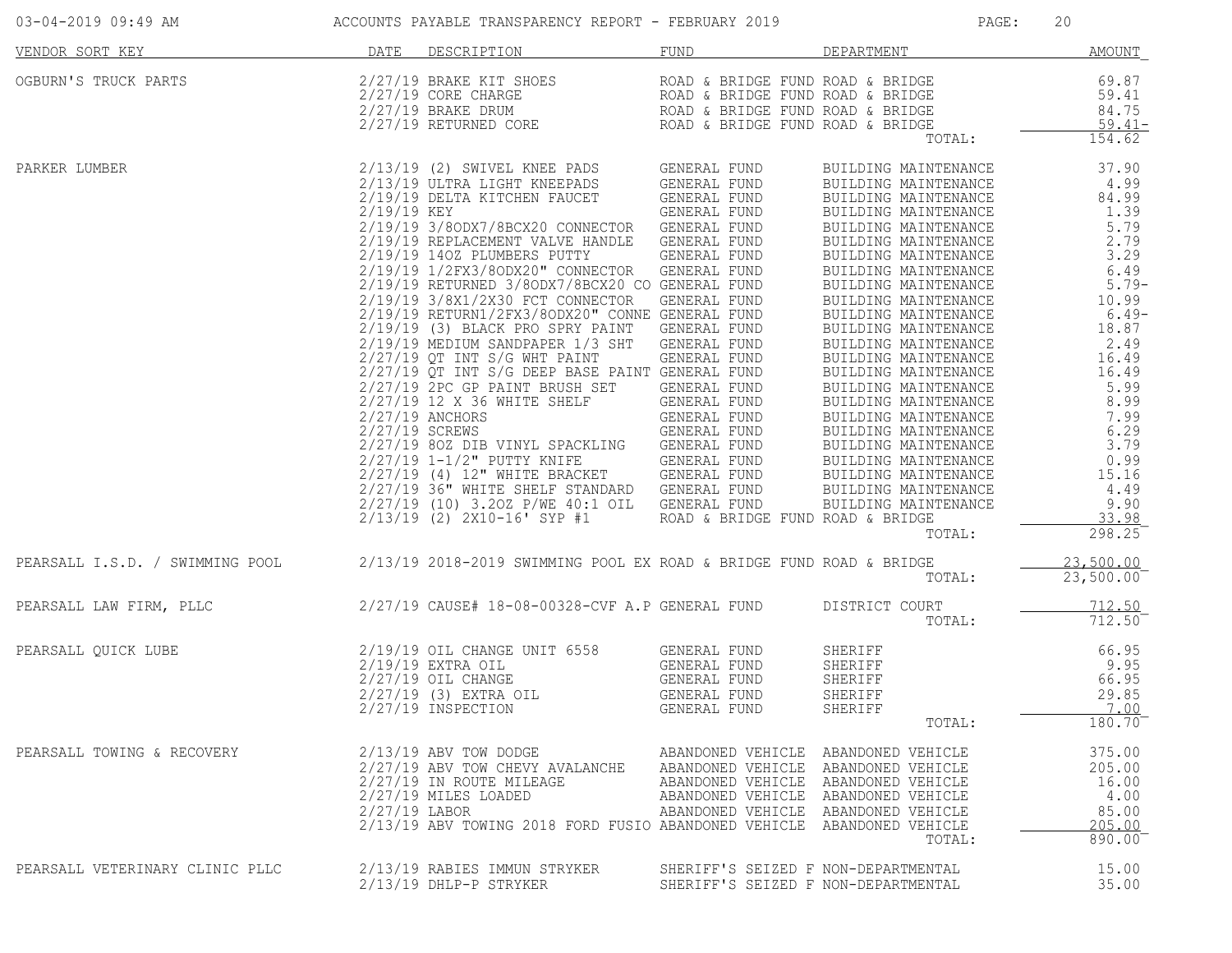| 03-04-2019 09:49 AM                   |                                    | ACCOUNTS PAYABLE TRANSPARENCY REPORT - FEBRUARY 2019                                                                                                                                                                                                                                                                                                                                                                                                                                                                                                                         |                                                                                                                                                                                                                                                                                                     | PAGE:                                                                                                                                                                                                                                                                                                                                                                                | 21                                                                                                                                                                                            |
|---------------------------------------|------------------------------------|------------------------------------------------------------------------------------------------------------------------------------------------------------------------------------------------------------------------------------------------------------------------------------------------------------------------------------------------------------------------------------------------------------------------------------------------------------------------------------------------------------------------------------------------------------------------------|-----------------------------------------------------------------------------------------------------------------------------------------------------------------------------------------------------------------------------------------------------------------------------------------------------|--------------------------------------------------------------------------------------------------------------------------------------------------------------------------------------------------------------------------------------------------------------------------------------------------------------------------------------------------------------------------------------|-----------------------------------------------------------------------------------------------------------------------------------------------------------------------------------------------|
| VENDOR SORT KEY                       | DATE                               | DESCRIPTION                                                                                                                                                                                                                                                                                                                                                                                                                                                                                                                                                                  | FUND                                                                                                                                                                                                                                                                                                | DEPARTMENT                                                                                                                                                                                                                                                                                                                                                                           | AMOUNT                                                                                                                                                                                        |
|                                       |                                    |                                                                                                                                                                                                                                                                                                                                                                                                                                                                                                                                                                              |                                                                                                                                                                                                                                                                                                     | TOTAL:                                                                                                                                                                                                                                                                                                                                                                               | 50.00                                                                                                                                                                                         |
| PERRY'S TOWING                        |                                    | 2/27/19 ABV TOW 2015 NISSAN BLK ABANDONED VEHICLE ABANDONED VEHICLE                                                                                                                                                                                                                                                                                                                                                                                                                                                                                                          |                                                                                                                                                                                                                                                                                                     | TOTAL:                                                                                                                                                                                                                                                                                                                                                                               | 455.00<br>455.00                                                                                                                                                                              |
| SARA L. PICHARDO                      |                                    | $2/13/19$ MILEAGE TO DILLEY $1/08$ & 1 GENERAL FUND                                                                                                                                                                                                                                                                                                                                                                                                                                                                                                                          |                                                                                                                                                                                                                                                                                                     | HEALTH & WELFARE<br>TOTAL:                                                                                                                                                                                                                                                                                                                                                           | 39.80<br>39.80                                                                                                                                                                                |
| PILAND, ADAMS & ASSOCIATES, INC.      |                                    | 2/13/19 CONSULTING DIETITIAN SVC J GENERAL FUND                                                                                                                                                                                                                                                                                                                                                                                                                                                                                                                              |                                                                                                                                                                                                                                                                                                     | SHERIFF<br>TOTAL:                                                                                                                                                                                                                                                                                                                                                                    | 120.00<br>120.00                                                                                                                                                                              |
| PRITCHARD & ABBOTT, INC               |                                    | 2/13/19 WEB HOSTING AGREEMENT 2019 GENERAL FUND<br>2/13/19 PC COLLECTION CONTRACT JAN GENERAL FUND                                                                                                                                                                                                                                                                                                                                                                                                                                                                           |                                                                                                                                                                                                                                                                                                     | TAX COLLECTOR<br>TAX COLLECTOR<br>TOTAL:                                                                                                                                                                                                                                                                                                                                             | 3,700.00<br>8,150.00<br>11,850.00                                                                                                                                                             |
| PROTECTION ONE ALARM MONITORING, INC. | $2/13/19$ JAIL<br>$2/13/19$ J.P.#3 | $2/13/19$ DILLEY ANNEX<br>$2/13/19$ ROAD & BRIDGE<br>2/13/19 JUVENILE PROBATION<br>$2/13/19$ J.P.#2<br>2/13/19 EXTENSION OFFICE<br>2/13/19 ADULT PROBATION GENERAL FUND<br>2/13/19 COURTHOUSE - INTERIOR GENERAL FUND<br>2/13/19 CAMINO REAL MHMR<br>2/13/19 COURTHOUSE<br>2/13/19 COMMUNITY CENTER<br>2/13/19 COURTHOUSE NVR EXTERIOR CA GENERAL FUND                                                                                                                                                                                                                       | GENERAL FUND<br>GENERAL FUND<br>GENERAL FUND<br>GENERAL FUND<br>GENERAL FUND<br>GENERAL FUND<br>GENERAL FUND<br>GENERAL FUND<br>GENERAL FUND<br>GENERAL FUND                                                                                                                                        | BUILDING MAINTENANCE<br>BUILDING MAINTENANCE<br>BUILDING MAINTENANCE<br>BUILDING MAINTENANCE<br>BUILDING MAINTENANCE<br>BUILDING MAINTENANCE<br>BUILDING MAINTENANCE<br>BUILDING MAINTENANCE<br>BUILDING MAINTENANCE<br>BUILDING MAINTENANCE<br>BUILDING MAINTENANCE<br>BUILDING MAINTENANCE<br>BUILDING MAINTENANCE<br>TOTAL:                                                       | 84.04<br>68.17<br>53.47<br>48.46<br>48.46<br>91.05<br>259.58<br>49.67<br>41.12<br>78.23<br>62.00<br>76.00<br>59.95<br>1,020.20                                                                |
| <b>OUALITY FASTENERS</b>              |                                    | $2/27/19$ (10) $12M-1.75$ X 60 HCS 10. ROAD & BRIDGE FUND ROAD & BRIDGE                                                                                                                                                                                                                                                                                                                                                                                                                                                                                                      |                                                                                                                                                                                                                                                                                                     | TOTAL:                                                                                                                                                                                                                                                                                                                                                                               | 21.48<br>21.48                                                                                                                                                                                |
| SYLVIA A. QUESADA, CSR                |                                    | 2/27/19 COURT REPORTING SVC 2/20/1 GENERAL FUND<br>2/27/19 MILEAGE                                                                                                                                                                                                                                                                                                                                                                                                                                                                                                           | GENERAL FUND                                                                                                                                                                                                                                                                                        | DISTRICT COURT<br>DISTRICT COURT<br>TOTAL:                                                                                                                                                                                                                                                                                                                                           | 400.00<br>64.96<br>464.96                                                                                                                                                                     |
| OUILL                                 |                                    | 2/27/19 COPY PAPER HAMMER<br>2/27/19 COSCO KUTTER BOX CUT<br>$2/27/19$ **COUPON**<br>2/27/19 HAND TALLY COUNTER<br>$2/27/19$ **COUPON**<br>2/27/19 BINDER CLIPS MED<br>2/27/19 LEGAL PADS CANARY<br>2/27/19 CLASP ENVELOPES 9X12<br>2/27/19 SORTKWIK FINGERTIP<br>2/27/19 LETTER SIZE CPY PAPE<br>2/27/19 SHORT 1 BOX COPY PAPER LET GENERAL FUND<br>2/19/19 EXECUTIVE CHAIRS<br>2/19/19 REG TRAINING TABLE<br>2/13/19 DESK DAMAGED<br>2/27/19 SENTRY SAFE W/ KEYPA<br>$2/27/19$ **COUPON**<br>2/27/19 CATRIDGES MULTIPK<br>2/27/19 INNO CATRIDGES 3PK<br>2/27/19 80X TONERS | GENERAL FUND<br>GENERAL FUND<br>GENERAL FUND<br><b>GENERAL FUND</b><br>GENERAL FUND<br>GENERAL FUND<br>GENERAL FUND<br>GENERAL FUND<br>GENERAL FUND<br>GENERAL FUND<br>GENERAL FUND<br>GENERAL FUND<br>GENERAL FUND<br>GENERAL FUND<br>GENERAL FUND<br>GENERAL FUND<br>GENERAL FUND<br>GENERAL FUND | COMMISSIONERS COURT<br>COMMISSIONERS COURT<br>COMMISSIONERS COURT<br>COMMISSIONERS COURT<br>COMMISSIONERS COURT<br>COUNTY ATTORNEY<br>COUNTY ATTORNEY<br>COUNTY ATTORNEY<br>COUNTY ATTORNEY<br>COUNTY ATTORNEY<br>COUNTY ATTORNEY<br>COUNTY AUDITOR<br>COUNTY AUDITOR<br>COUNTY TREASURER<br>COUNTY TREASURER<br>COUNTY TREASURER<br>TAX COLLECTOR<br>TAX COLLECTOR<br>TAX COLLECTOR | 102.38<br>8.47<br>$4.38-$<br>15.56<br>$0.62-$<br>2.55<br>11.59<br>20.79<br>11.66<br>154.95<br>$30.99 -$<br>197.98<br>176.39<br>$419.99 -$<br>125.99<br>$5.00-$<br>221.72<br>20.67<br>1,249.56 |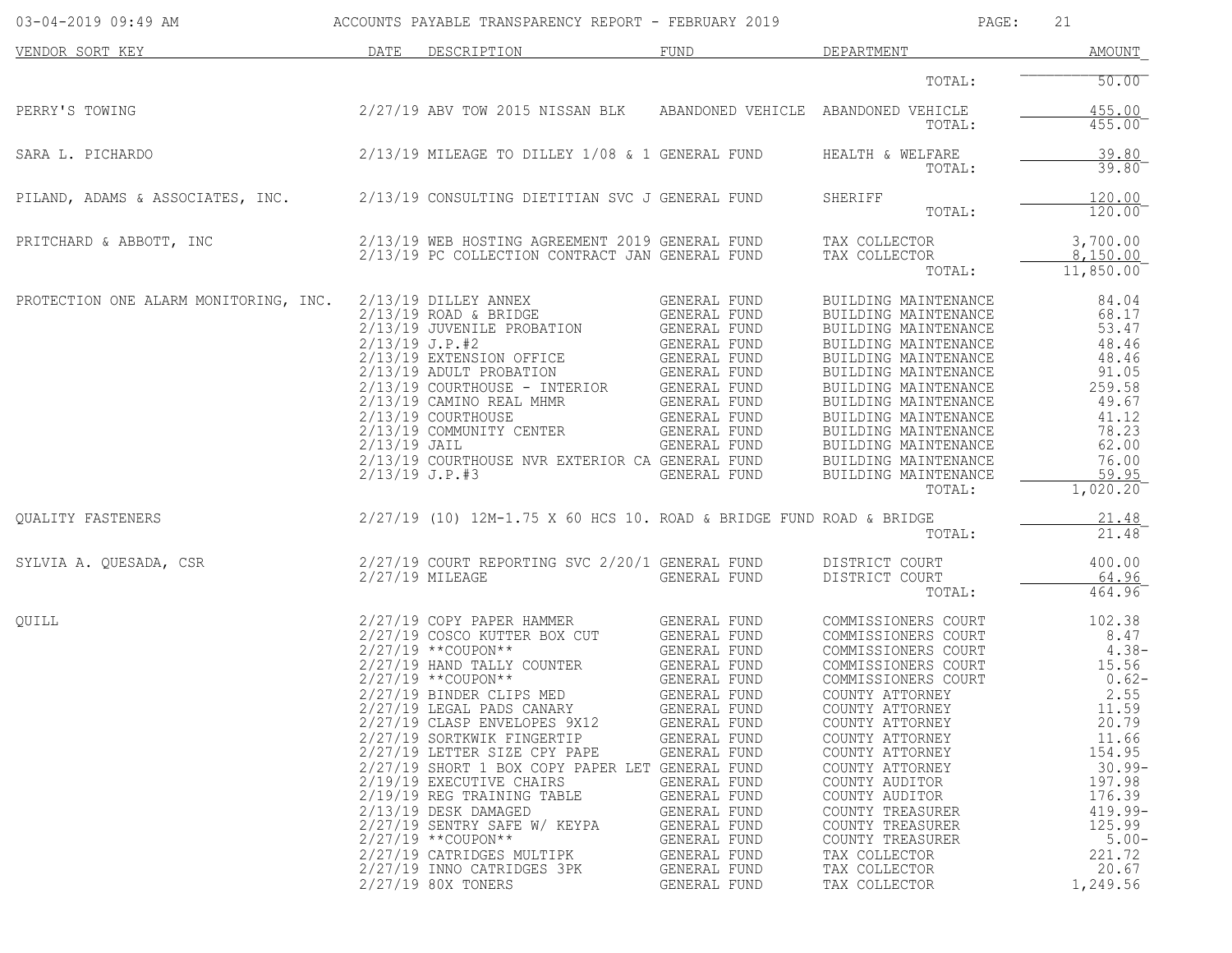| VENDOR SORT KEY | DATE | DESCRIPTION                                                                                                                                                                                                                                                                      | FUND                                                 | DEPARTMENT                                                                                                                                                                                                                  | <b>AMOUNT</b>  |
|-----------------|------|----------------------------------------------------------------------------------------------------------------------------------------------------------------------------------------------------------------------------------------------------------------------------------|------------------------------------------------------|-----------------------------------------------------------------------------------------------------------------------------------------------------------------------------------------------------------------------------|----------------|
|                 |      | 2/27/19 QUILL STORAGE BOXES                                                                                                                                                                                                                                                      | GENERAL FUND                                         | TAX COLLECTOR                                                                                                                                                                                                               | 36.99          |
|                 |      | 2/27/19 HAMMERHILL COPYPAPER                                                                                                                                                                                                                                                     | GENERAL FUND                                         | TAX COLLECTOR                                                                                                                                                                                                               | 223.96         |
|                 |      | 2/27/19 CREDIT CARD TAPE                                                                                                                                                                                                                                                         | GENERAL FUND                                         | TAX COLLECTOR                                                                                                                                                                                                               | 34.39          |
|                 |      | 2/27/19 CORRECTION TAPE LIQU                                                                                                                                                                                                                                                     | GENERAL FUND                                         | TAX COLLECTOR                                                                                                                                                                                                               | 5.97           |
|                 |      |                                                                                                                                                                                                                                                                                  |                                                      | BUILDING MAINTENANCE                                                                                                                                                                                                        | 95.16          |
|                 |      | 2/13/19 BROWN PAPER TOWELS<br>2/13/19 BATHROOM TISSUE PAPE GENERAL FUND<br>2/13/19 POWDER FREE BLK GLOV GENERAL FUND<br>2/12/19 POWDER FREE BLK GLOV GENERAL FUND                                                                                                                |                                                      | BUILDING MAINTENANCE                                                                                                                                                                                                        | 368.00         |
|                 |      |                                                                                                                                                                                                                                                                                  |                                                      | BUILDING MAINTENANCE                                                                                                                                                                                                        | 78.72          |
|                 |      |                                                                                                                                                                                                                                                                                  | GLOV<br>GENERAL FUND<br>CENERAL FUND<br>CENERAL FUND | BUILDING MAINTENANCE                                                                                                                                                                                                        | 34.82          |
|                 |      | 2/13/19 CLOROX BLEACH                                                                                                                                                                                                                                                            |                                                      |                                                                                                                                                                                                                             | 31.84          |
|                 |      |                                                                                                                                                                                                                                                                                  |                                                      | BUILDING MAINTENANCE<br>BUILDING MAINTENANCE                                                                                                                                                                                | 56.70          |
|                 |      |                                                                                                                                                                                                                                                                                  |                                                      | BUILDING MAINTENANCE                                                                                                                                                                                                        |                |
|                 |      |                                                                                                                                                                                                                                                                                  |                                                      | BUILDING MAINTENANCE                                                                                                                                                                                                        | 55.80<br>22.20 |
|                 |      |                                                                                                                                                                                                                                                                                  |                                                      |                                                                                                                                                                                                                             | 51.72          |
|                 |      |                                                                                                                                                                                                                                                                                  |                                                      | BUILDING MAINTENANCE                                                                                                                                                                                                        |                |
|                 |      |                                                                                                                                                                                                                                                                                  |                                                      | BUILDING MAINTENANCE                                                                                                                                                                                                        | 15.03          |
|                 |      |                                                                                                                                                                                                                                                                                  |                                                      | BUILDING MAINTENANCE                                                                                                                                                                                                        | 15.21          |
|                 |      |                                                                                                                                                                                                                                                                                  |                                                      | BUILDING MAINTENANCE                                                                                                                                                                                                        | 73.06          |
|                 |      |                                                                                                                                                                                                                                                                                  |                                                      | BUILDING MAINTENANCE                                                                                                                                                                                                        | 22.92          |
|                 |      |                                                                                                                                                                                                                                                                                  |                                                      | BUILDING MAINTENANCE                                                                                                                                                                                                        | 23.76          |
|                 |      |                                                                                                                                                                                                                                                                                  |                                                      | BUILDING MAINTENANCE                                                                                                                                                                                                        | 71.05          |
|                 |      |                                                                                                                                                                                                                                                                                  |                                                      | BUILDING MAINTENANCE                                                                                                                                                                                                        | 44.31          |
|                 |      |                                                                                                                                                                                                                                                                                  |                                                      | BUILDING MAINTENANCE                                                                                                                                                                                                        | 73.32          |
|                 |      |                                                                                                                                                                                                                                                                                  |                                                      |                                                                                                                                                                                                                             | 76.49          |
|                 |      |                                                                                                                                                                                                                                                                                  |                                                      |                                                                                                                                                                                                                             | 76.49          |
|                 |      |                                                                                                                                                                                                                                                                                  |                                                      | BUILDING MAINTENANCE<br>SHERIFF<br>SHERIFF<br>SHERIFF<br>SHERIFF<br>SHERIFF<br>SHERIFF<br>SHERIFF<br>SHERIFF<br>SHERIFF<br>SHERIFF<br>SHERIFF<br>SHERIFF<br>SHERIFF<br>SHERIFF<br>COUNTY EXTENSION<br>COUNTY EXTENSION<br>1 | 129.52         |
|                 |      |                                                                                                                                                                                                                                                                                  |                                                      |                                                                                                                                                                                                                             | 128.38         |
|                 |      | 2/13/19 RETURNED (2) ULTRA PUREX                                                                                                                                                                                                                                                 | GENERAL FUND                                         |                                                                                                                                                                                                                             | 128.28-        |
|                 |      | 2/27/19 STAND SERIES LEGAL P                                                                                                                                                                                                                                                     | GENERAL FUND                                         |                                                                                                                                                                                                                             | 6.02           |
|                 |      | 2/27/19 STEEL BDER CLIPS MED                                                                                                                                                                                                                                                     | GENERAL FUND                                         |                                                                                                                                                                                                                             | 2.55           |
|                 |      | 2/27/19 DOME NOTARY REC BOOK                                                                                                                                                                                                                                                     | GENERAL FUND                                         |                                                                                                                                                                                                                             | 23.98          |
|                 |      | 2/13/19 RETURNED DISINFECTANT LYS GENERAL FUND                                                                                                                                                                                                                                   |                                                      |                                                                                                                                                                                                                             | $76.49-$       |
|                 |      | 2/27/19 2000 NOTARY STAMP VM<br>2/27/19 2000 NOTARY STAMP VM<br>2/27/19 2000 NOTARY STAMP SM<br>2/13/19 BLK INK CARTRIDGE GENERAL FUND<br>2/13/19 YELLOW INK CARTRIDGE GENERAL FUND<br>2/13/19 YELLOW INK CARTRIDGE GENERAL FUND<br>2/13/19 MAG INK CARTRIDGE GENERAL FUND<br>2/ | GENERAL FUND                                         |                                                                                                                                                                                                                             | 31.49          |
|                 |      |                                                                                                                                                                                                                                                                                  |                                                      |                                                                                                                                                                                                                             | 31.49          |
|                 |      |                                                                                                                                                                                                                                                                                  |                                                      |                                                                                                                                                                                                                             | 146.95         |
|                 |      |                                                                                                                                                                                                                                                                                  |                                                      | COUNTY EXTENSION                                                                                                                                                                                                            | 183.03         |
|                 |      |                                                                                                                                                                                                                                                                                  |                                                      | COUNTY EXTENSION                                                                                                                                                                                                            | 183.03         |
|                 |      |                                                                                                                                                                                                                                                                                  |                                                      | COUNTY EXTENSION                                                                                                                                                                                                            | 183.03         |
|                 |      | 2/19/19 (2) GLAD TRASH BAGS KTCHN ROAD & BRIDGE FUND ROAD & BRIDGE                                                                                                                                                                                                               |                                                      |                                                                                                                                                                                                                             | 25.98          |
|                 |      | 2/19/19 (2) GLAD TRASH BAGS KTCHN ROAD & BRIDGE FUND ROAD & BRIDGE                                                                                                                                                                                                               |                                                      |                                                                                                                                                                                                                             | 26.98          |
|                 |      | 2/19/19 (2) GLAD TRASH BAGS 13 GAL ROAD & BRIDGE FUND ROAD & BRIDGE                                                                                                                                                                                                              |                                                      |                                                                                                                                                                                                                             | 27.98          |
|                 |      | 2/19/19 (4) GLAD TRASH BAGS 13 GAL ROAD & BRIDGE FUND ROAD & BRIDGE                                                                                                                                                                                                              |                                                      |                                                                                                                                                                                                                             | 63.96          |
|                 |      | 2/19/19 2-LYSOL DISINFECTANT SPRY ROAD & BRIDGE FUND ROAD & BRIDGE                                                                                                                                                                                                               |                                                      |                                                                                                                                                                                                                             | 17.58          |
|                 |      | $2/19/19$ (4) DISHWASH LIQUID                                                                                                                                                                                                                                                    | ROAD & BRIDGE FUND ROAD & BRIDGE                     |                                                                                                                                                                                                                             | 27.16          |
|                 |      | 2/19/19 (4) DISEMBLE 2-2-2<br>2/19/19 DAWN ORIGINAL 750Z ROAD & BRIDGE FUND ROAD & BRIDGE<br>2/10/10 (10) STANDARD STAPLES ROAD & BRIDGE FUND ROAD & BRIDGE                                                                                                                      |                                                      |                                                                                                                                                                                                                             | 12.49          |
|                 |      |                                                                                                                                                                                                                                                                                  |                                                      |                                                                                                                                                                                                                             | 19.90          |
|                 |      | 2/19/19 LYSOL DISINFECTANT SPRAY                                                                                                                                                                                                                                                 | ROAD & BRIDGE FUND ROAD & BRIDGE                     |                                                                                                                                                                                                                             | 83.99          |
|                 |      | 2/27/19 (22) BACK SUPPORT LG                                                                                                                                                                                                                                                     | ROAD & BRIDGE FUND ROAD & BRIDGE                     |                                                                                                                                                                                                                             | 611.38         |
|                 |      | 2/27/19 (22) BACK SUPPORT L                                                                                                                                                                                                                                                      | ROAD & BRIDGE FUND ROAD & BRIDGE                     |                                                                                                                                                                                                                             | 611.38         |
|                 |      | 2/27/19 (22) BACK SUPPORT M                                                                                                                                                                                                                                                      | ROAD & BRIDGE FUND ROAD & BRIDGE                     |                                                                                                                                                                                                                             | 611.38         |
|                 |      | 2/13/19 HP COLOR LASERJET PRINTER ROAD & BRIDGE FUND ROAD & BRIDGE                                                                                                                                                                                                               |                                                      |                                                                                                                                                                                                                             | 244.99         |
|                 |      | $2/13/19$ PACKING TAPE 6PK                                                                                                                                                                                                                                                       | ROAD & BRIDGE FUND ROAD & BRIDGE                     |                                                                                                                                                                                                                             | 27.99          |
|                 |      | 2/13/19 17MONTH DESKPAD                                                                                                                                                                                                                                                          | ROAD & BRIDGE FUND ROAD & BRIDGE                     |                                                                                                                                                                                                                             | 9.99           |
|                 |      | 2/13/19 HP 410A CMY TN 3PK                                                                                                                                                                                                                                                       | ROAD & BRIDGE FUND ROAD & BRIDGE                     |                                                                                                                                                                                                                             | 327.99         |
|                 |      | 2/13/19 HP 410A LASERJET TONER BLA ROAD & BRIDGE FUND ROAD & BRIDGE                                                                                                                                                                                                              |                                                      |                                                                                                                                                                                                                             | 91.99          |
|                 |      | 2/13/19 KING SIZE PERMANENT MARKER ROAD & BRIDGE FUND ROAD & BRIDGE                                                                                                                                                                                                              |                                                      |                                                                                                                                                                                                                             | 23.99          |
|                 |      | $2/19/19$ (4) SAFETY VEST                                                                                                                                                                                                                                                        | ROAD & BRIDGE FUND ROAD & BRIDGE                     |                                                                                                                                                                                                                             | 43.16          |
|                 |      | 2/27/19 (22) BACK SUPPORT LG                                                                                                                                                                                                                                                     | ROAD & BRIDGE FUND ROAD & BRIDGE                     |                                                                                                                                                                                                                             | $391.38 -$     |
|                 |      |                                                                                                                                                                                                                                                                                  |                                                      |                                                                                                                                                                                                                             |                |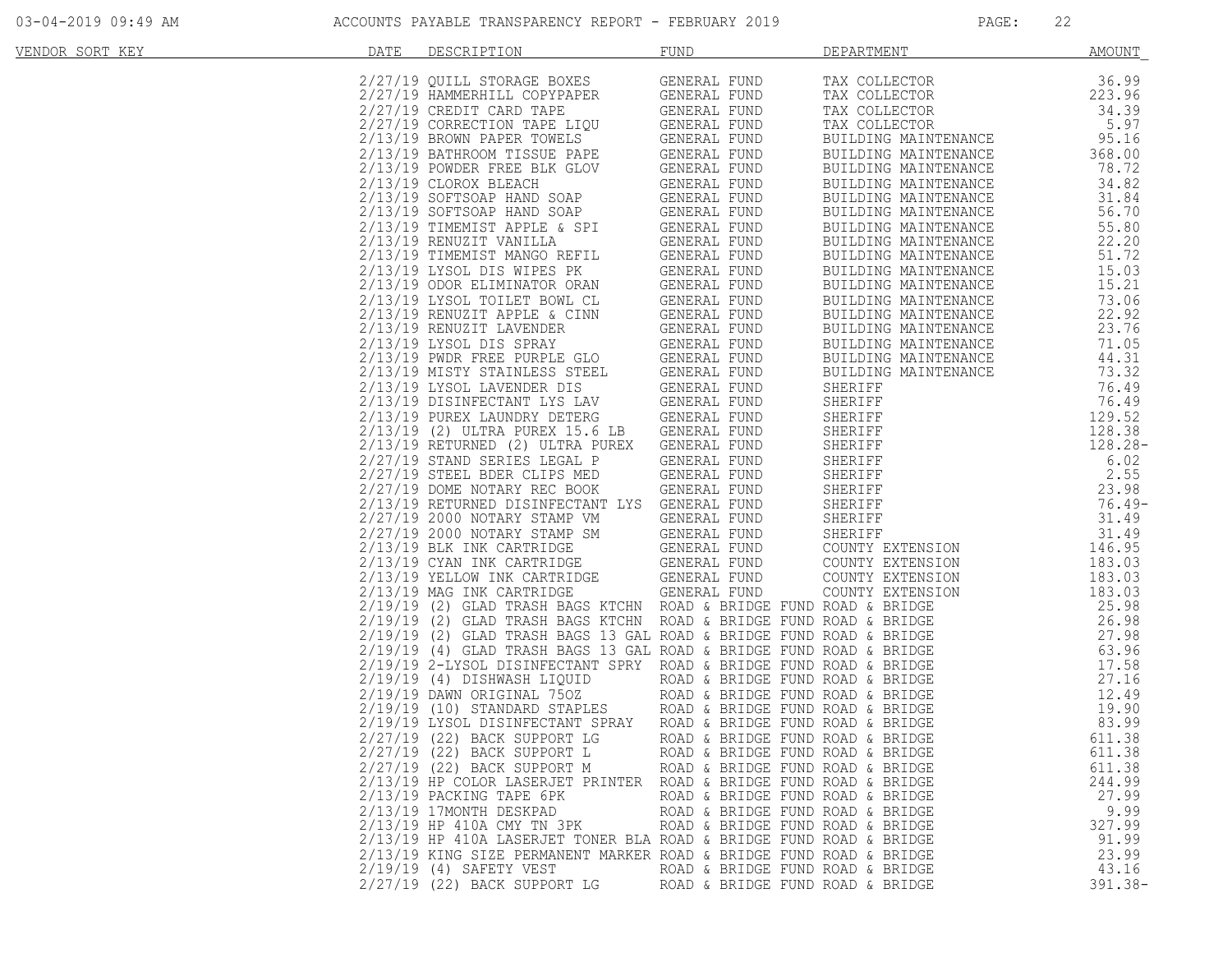| 03-04-2019 09:49 AM                                                                          |                | ACCOUNTS PAYABLE TRANSPARENCY REPORT - FEBRUARY 2019                                                                                                                                                                                                                                                                                                                                       |                                                                                                                                              | PAGE:                                                                                                                                                                  | 23                                                                                               |
|----------------------------------------------------------------------------------------------|----------------|--------------------------------------------------------------------------------------------------------------------------------------------------------------------------------------------------------------------------------------------------------------------------------------------------------------------------------------------------------------------------------------------|----------------------------------------------------------------------------------------------------------------------------------------------|------------------------------------------------------------------------------------------------------------------------------------------------------------------------|--------------------------------------------------------------------------------------------------|
| VENDOR SORT KEY                                                                              | DATE           | DESCRIPTION                                                                                                                                                                                                                                                                                                                                                                                | FUND                                                                                                                                         | DEPARTMENT                                                                                                                                                             | AMOUNT                                                                                           |
|                                                                                              |                | $2/27/19$ (22) BACK SUPPORT XL ROAD & BRIDGE FUND ROAD & BRIDGE $2/27/19$ (22) BACK SUPPORT M ROAD & BRIDGE FUND ROAD & BRIDGE                                                                                                                                                                                                                                                             |                                                                                                                                              | TOTAL:                                                                                                                                                                 | $391.38 -$<br>$391.38-$<br>6,028.01                                                              |
| RECOVERY HEALTHCARE CORPORATION                                                              |                | 2/27/19 56 MONTHLY IN-ACTIVE SVC T GENERAL FUND OUVENILE CORRECTIONS<br>2/27/19 6 MONTHLY SVC TRACK GROUP GENERAL FUND OUVENILE CORRECTIONS                                                                                                                                                                                                                                                |                                                                                                                                              | TOTAL:                                                                                                                                                                 | 84.00<br>48.00<br>132.00                                                                         |
| RENO'S RENTALS, INC.                                                                         | 2/27/19 CLUTCH | 2/27/19 CLUTCH DRUM<br>$2/27/19$ FREIGHT                                                                                                                                                                                                                                                                                                                                                   | ROAD & BRIDGE FUND ROAD & BRIDGE<br>ROAD & BRIDGE FUND ROAD & BRIDGE<br>ROAD & BRIDGE FUND ROAD & BRIDGE                                     | TOTAL:                                                                                                                                                                 | 32.99<br>26.99<br>8.00<br>67.98                                                                  |
| NORMA REYES                                                                                  |                | 2/27/19 GRAND JUROR 02/01/2019 GENERAL FUND                                                                                                                                                                                                                                                                                                                                                |                                                                                                                                              | DISTRICT COURT<br>TOTAL:                                                                                                                                               | 40.00<br>$40.00^{-}$                                                                             |
| DIXIE RICHARDS                                                                               |                | 2/13/19 PARKING 2/10- 2/11/19 TRAI GENERAL FUND                                                                                                                                                                                                                                                                                                                                            |                                                                                                                                              | COUNTY AUDITOR<br>TOTAL:                                                                                                                                               | 35.00<br>$35.00$ <sup>-</sup>                                                                    |
| GRADY L ROBERTS, JR.                                                                         |                | 2/19/19 CAUSE# 29822 J.H. GENERAL FUND<br>2/19/19 CAUSE# 29823 J.H. GENERAL FUND<br>2/19/19 CAUSE# 29960 J.H. GENERAL FUND<br>2/19/19 CAUSE# 30001 J.H. GENERAL FUND<br>2/19/19 CAUSE# 30116 N.R. GENERAL FUND<br>2/19/19 CAUSE# 30197 T.C<br>2/19/19 CAUSE# 30197 I.C.<br>2/13/19 CAUSE# 18-02-00027-CRF J.H GENERAL FUND                                                                 | GENERAL FUND                                                                                                                                 | COUNTY COURT<br>COUNTY COURT<br>COUNTY COURT<br>COUNTY COURT<br>COUNTY COURT<br>COUNTY COURT<br>DISTRICT COURT<br>TOTAL:                                               | 100.00<br>100.00<br>100.00<br>100.00<br>100.00<br>100.00<br>400.00<br>1,000.00                   |
| ANGELITA R. RODRIGUEZ                                                                        |                | 2/27/19 GRAND JUROR 02/01/2019 GENERAL FUND                                                                                                                                                                                                                                                                                                                                                |                                                                                                                                              | DISTRICT COURT<br>TOTAL:                                                                                                                                               | 40.00<br>40.00                                                                                   |
| JOHN A. RODRIGUEZ                                                                            |                | 2/13/19 MEALS 2/24 - 3/01/19 TRAI GENERAL FUND                                                                                                                                                                                                                                                                                                                                             |                                                                                                                                              | SHERIFF<br>TOTAL:                                                                                                                                                      | 302.50<br>302.50                                                                                 |
| SYLVIA RODRIGUEZ                                                                             |                | 2/19/19 CAUSE# 30253 G.O.<br>2/19/19 CAUSE# 30254 G.O.                                                                                                                                                                                                                                                                                                                                     | GENERAL FUND<br>GENERAL FUND                                                                                                                 | COUNTY COURT<br>COUNTY COURT<br>COUNTY COURT<br>COUNTY COURT<br>COUNTY COURT<br>COUNTY COURT<br>COUNTY COURT<br>COUNTY COURT<br>COUNTY COURT<br>COUNTY COURT<br>TOTAL: | 100.00<br>100.00<br>100.00<br>100.00<br>100.00<br>100.00<br>100.00<br>100.00<br>100.00<br>900.00 |
| ROMCO EQUIPMENT COMPANY $2/19/19$ (100) TOOTH SCARIFIER TIP ROAD & BRIDGE FUND ROAD & BRIDGE |                |                                                                                                                                                                                                                                                                                                                                                                                            |                                                                                                                                              | TOTAL:                                                                                                                                                                 | 848.00<br>848.00                                                                                 |
| RUSH TRUCK CENTER, SAN ANTONIO                                                               |                | 2/13/19 (6) FILTER-FUEL COMB ROAD & BRIDGE FUND ROAD & BRIDGE<br>2/13/19 (10) ELEMENT-FUEL FILTER ROAD & BRIDGE FUND ROAD & BRIDGE<br>$2/13/19$ FREIGHT<br>2/13/19 SENDER-TEMPERATURE<br>$2/19/19$ (3) SENSOR ASSY-FLUID LEVE ROAD & BRIDGE FUND ROAD & BRIDGE<br>2/19/19 CABLE-Y ADAPTER-DIAGNOSTIC ROAD & BRIDGE FUND ROAD & BRIDGE<br>2/27/19 SENSOR-DEF UNIT 202<br>$2/27/19$ SHIPPING | ROAD & BRIDGE FUND ROAD & BRIDGE<br>ROAD & BRIDGE FUND ROAD & BRIDGE<br>ROAD & BRIDGE FUND ROAD & BRIDGE<br>ROAD & BRIDGE FUND ROAD & BRIDGE |                                                                                                                                                                        | 299.94<br>359.00<br>3.74<br>89.90<br>570.00<br>180.00<br>280.00<br>40.00                         |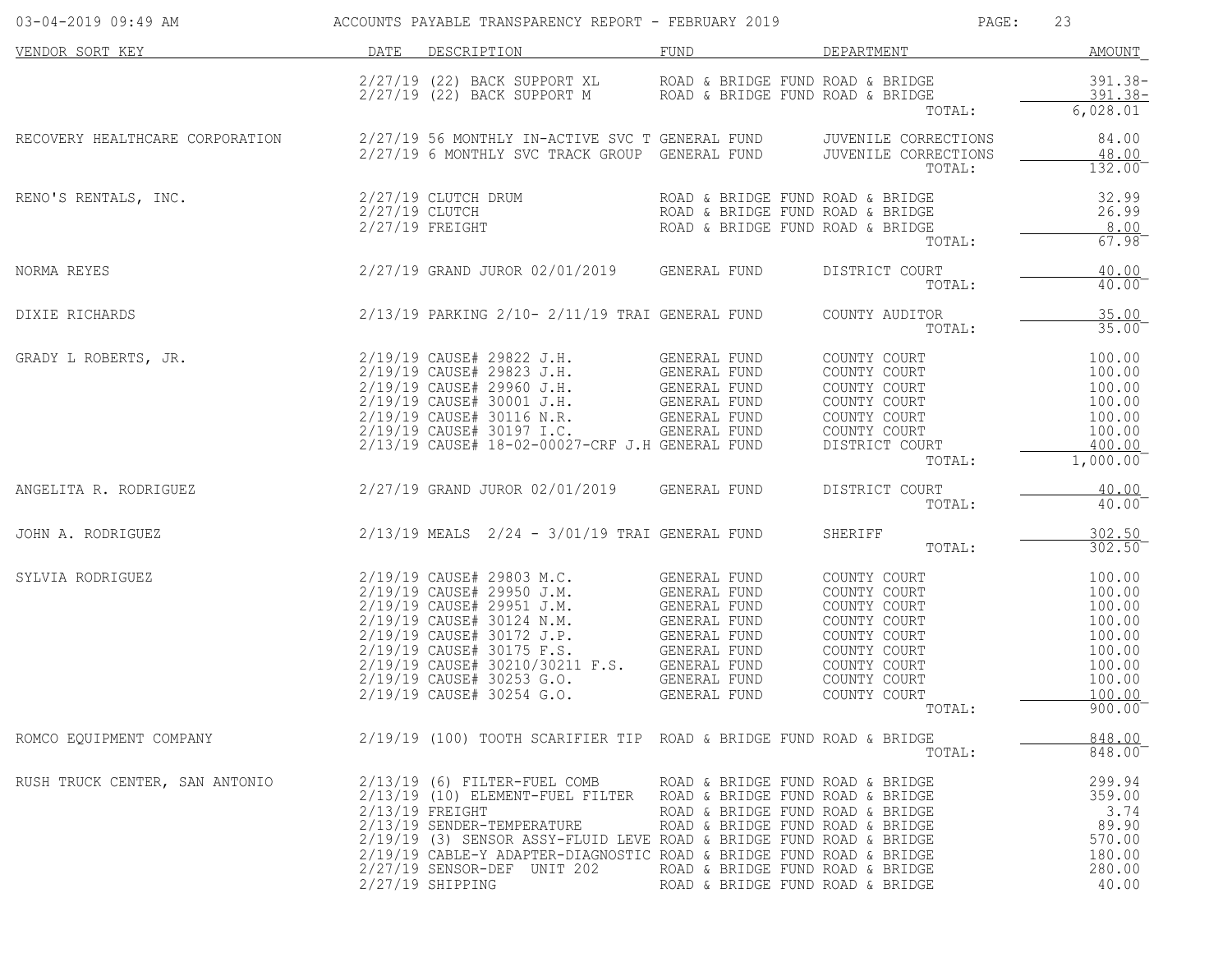| 03-04-2019 09:49 AM                                                                   |      | ACCOUNTS PAYABLE TRANSPARENCY REPORT - FEBRUARY 2019                                                                                                                                                                                                        |                                                                      | PAGE:                                                                                                  | 24                                                       |
|---------------------------------------------------------------------------------------|------|-------------------------------------------------------------------------------------------------------------------------------------------------------------------------------------------------------------------------------------------------------------|----------------------------------------------------------------------|--------------------------------------------------------------------------------------------------------|----------------------------------------------------------|
| VENDOR SORT KEY                                                                       | DATE | DESCRIPTION                                                                                                                                                                                                                                                 | FUND                                                                 | DEPARTMENT                                                                                             | <b>AMOUNT</b>                                            |
|                                                                                       |      | 2/27/19 AIR DRYER ASSY<br>2/27/19 (2) CARTRIDGE- AIR DRYER ROAD & BRIDGE FUND ROAD & BRIDGE<br>$2/27/19$ (6) FILTER, DSL EXHAUST                                                                                                                            | ROAD & BRIDGE FUND ROAD & BRIDGE<br>ROAD & BRIDGE FUND ROAD & BRIDGE | TOTAL:                                                                                                 | 595.00<br>77.80<br>575.40<br>3,070.78                    |
| ZACHARY SALDANA                                                                       |      | 2/27/19 TINT ALL WINDOWS UNIT 4906 GENERAL FUND                                                                                                                                                                                                             |                                                                      | SHERIFF<br>TOTAL:                                                                                      | 150.00<br>150.00                                         |
| RICHARD C. SALDIVAR                                                                   |      | 2/13/19 CAUSE# 18-10-00386-CVF                                                                                                                                                                                                                              | GENERAL FUND                                                         | DISTRICT COURT<br>TOTAL:                                                                               | 500.00<br>500.00                                         |
| SAM HOUSTON STATE UNIVERSITY                                                          |      | 2/13/19 CRIMES LEASE 10/01-6/30/20 GENERAL FUND                                                                                                                                                                                                             |                                                                      | <b>SHERIFF</b><br>TOTAL:                                                                               | 11,250.00<br>11,250.00                                   |
| ROSE ANN SAN MIGUEL                                                                   |      | 2/27/19 GRAND JUROR 02/01/2019                                                                                                                                                                                                                              | GENERAL FUND                                                         | DISTRICT COURT<br>TOTAL:                                                                               | 40.00<br>40.00                                           |
| SCHINDLER ELEVATOR CORPORATION                                                        |      | 2/13/19 MO SVC ELEVATOR FEB 2019                                                                                                                                                                                                                            | GENERAL FUND                                                         | BUILDING MAINTENANCE<br>TOTAL:                                                                         | 201.95<br>201.95                                         |
| BETTY LOU SCHROEDER, PH.D., P.C.                                                      |      | 2/27/19 PSYCHOLOGICAL EVAL M. LEAL GENERAL FUND<br>2/27/19 PSYCHOLOGICAL EVAL W. WOLF GENERAL FUND<br>2/27/19 PSYCHOLOGICAL EVAL R. FUEN GENERAL FUND<br>2/27/19 PSYCHOLOGICAL EVAL T. REYE GENERAL FUND<br>2/27/19 PSYCHOLOGICAL EVAL C. DURA GENERAL FUND |                                                                      | SHERIFF<br>SHERIFF<br>SHERIFF<br>SHERIFF<br>SHERIFF<br>TOTAL:                                          | 100.00<br>100.00<br>100.00<br>100.00<br>100.00<br>500.00 |
| SCOTT MERRIMAN INCORPORATED                                                           |      | 2/13/19 GRAND JURY SUMMONS CARDS<br>$2/13/19$ SHIPPING                                                                                                                                                                                                      | GENERAL FUND<br>GENERAL FUND                                         | DISTRICT COURT<br>DISTRICT COURT<br>TOTAL:                                                             | 495.00<br>28.00<br>523.00                                |
| TYLER WAYNE SEILER                                                                    |      | 2/27/19 GRAND JUROR 02/01/2019                                                                                                                                                                                                                              | GENERAL FUND                                                         | DISTRICT COURT<br>TOTAL:                                                                               | 40.00<br>40.00                                           |
| SHRED-IT USA                                                                          |      | 2/13/19 12/21/18 SHERIFF'S DEPT<br>2/13/19 12/21/18 COURTHOUSE<br>2/13/19 01/18/2019 SHERIFF'S DEPT<br>2/13/19 01/18/2019 COURTHOUSE                                                                                                                        | GENERAL FUND<br>GENERAL FUND<br>GENERAL FUND<br>GENERAL FUND         | BUILDING MAINTENANCE<br>BUILDING MAINTENANCE<br>BUILDING MAINTENANCE<br>BUILDING MAINTENANCE<br>TOTAL: | 93.37<br>93.37<br>92.55<br>92.55<br>371.84               |
| JOSEPH ALEXANDER SINDON                                                               |      | 2/13/19 LODGING 2/6-2/7/19<br>2/13/19 MILEAGE 2/6-2/7/19<br>2/13/19 PARKING 2/6-2/7/19                                                                                                                                                                      | GENERAL FUND<br>GENERAL FUND<br>GENERAL FUND                         | COUNTY ATTORNEY<br>COUNTY ATTORNEY<br>COUNTY ATTORNEY<br>TOTAL:                                        | 259.00<br>157.76<br>35.00<br>451.76                      |
| SOFTWARE TECHNIQUES INC                                                               |      | 2/13/19 COMPLETE DATA MIGRATION<br>2/13/19 ANNUAL SUPPORT                                                                                                                                                                                                   | GENERAL FUND<br>GENERAL FUND                                         | SHERIFF<br>SHERIFF<br>TOTAL:                                                                           | 8,500.00<br>1,350.00<br>9,850.00                         |
| ANA MAHROU SOILEAU                                                                    |      | $2/27/19$ CAUSE# 14-10-00405-CVF A.E GENERAL FUND<br>2/27/19 CAUSE# 14-11-00413-CVF G.B GENERAL FUND<br>2/27/19 CAUSE# 18-07-00294-CVF H.G GENERAL FUND<br>2/27/19 CAUSE# 19-01-00001-CVF J.G GENERAL FUND                                                  |                                                                      | DISTRICT COURT<br>DISTRICT COURT<br>DISTRICT COURT<br>DISTRICT COURT<br>TOTAL:                         | 1,410.00<br>482.50<br>342.50<br>350.00<br>2,585.00       |
| SOUTH TX COUNTY JUDGES' & COMMISSIONER 2/19/19 2019 ANNUAL DUES CO JUDGE GENERAL FUND |      |                                                                                                                                                                                                                                                             |                                                                      | COMMISSIONERS COURT                                                                                    | 60.00                                                    |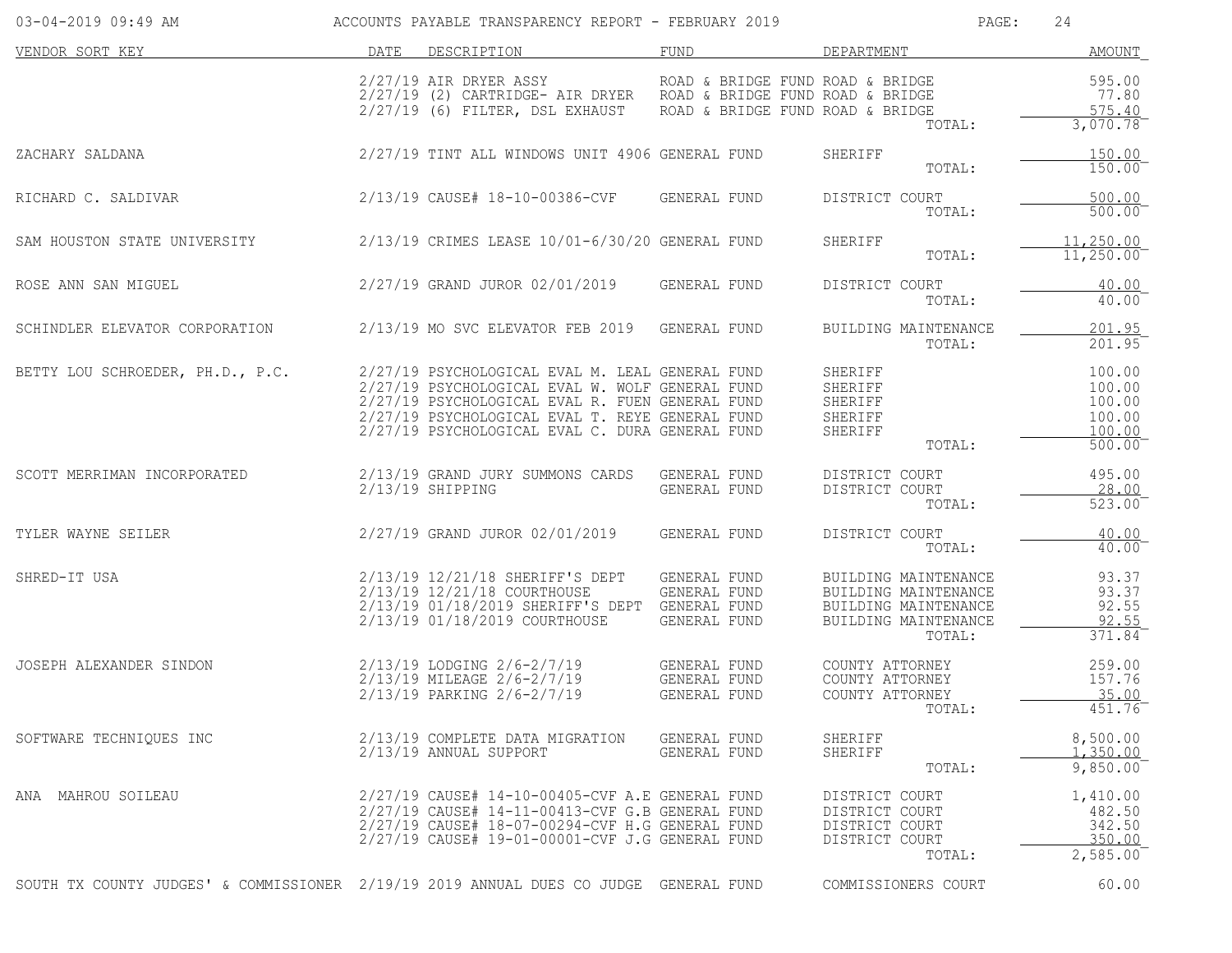| 03-04-2019 09:49 AM         |      | ACCOUNTS PAYABLE TRANSPARENCY REPORT - FEBRUARY 2019                                                                                                                                                                                                                                                                                                                                                                                                                                                                                                                                                                                                                                                                                                                |                                                                                                                                                                                                                                              | PAGE:                                                                                                                                                                                                                                                                                                                                                                                                                                                                                                  | 25                                                                                                                                                                                            |
|-----------------------------|------|---------------------------------------------------------------------------------------------------------------------------------------------------------------------------------------------------------------------------------------------------------------------------------------------------------------------------------------------------------------------------------------------------------------------------------------------------------------------------------------------------------------------------------------------------------------------------------------------------------------------------------------------------------------------------------------------------------------------------------------------------------------------|----------------------------------------------------------------------------------------------------------------------------------------------------------------------------------------------------------------------------------------------|--------------------------------------------------------------------------------------------------------------------------------------------------------------------------------------------------------------------------------------------------------------------------------------------------------------------------------------------------------------------------------------------------------------------------------------------------------------------------------------------------------|-----------------------------------------------------------------------------------------------------------------------------------------------------------------------------------------------|
| VENDOR SORT KEY             | DATE | DESCRIPTION                                                                                                                                                                                                                                                                                                                                                                                                                                                                                                                                                                                                                                                                                                                                                         | <b>FUND</b>                                                                                                                                                                                                                                  | DEPARTMENT                                                                                                                                                                                                                                                                                                                                                                                                                                                                                             | AMOUNT                                                                                                                                                                                        |
|                             |      | 2/19/19 2019 ANNUAL DUES COMMISSIO ROAD & BRIDGE FUND ROAD & BRIDGE                                                                                                                                                                                                                                                                                                                                                                                                                                                                                                                                                                                                                                                                                                 |                                                                                                                                                                                                                                              | TOTAL:                                                                                                                                                                                                                                                                                                                                                                                                                                                                                                 | 240.00<br>300.00                                                                                                                                                                              |
| SPARKLETTS & SIERRA SPRINGS |      | 2/27/19 MO SVC 1/30 & 2/13/19<br>2/13/19 MO SVC 01/14/2019 DISTRICT GENERAL FUND<br>2/13/19 MO SVC 12/12/18<br>2/13/19 MO SVC 01/09/2019<br>2/13/19 MO SVC 1/30/19@COMM CTR<br>2/13/19 MO SVC 1/14/2019<br>2/19/19 MONTHLY SVC 01/30/19 WIC                                                                                                                                                                                                                                                                                                                                                                                                                                                                                                                         | GENERAL FUND<br>GENERAL FUND<br>GENERAL FUND<br>GENERAL FUND<br>GENERAL FUND<br>WIC PROGRAM FUND                                                                                                                                             | COUNTY CLERK<br>DISTRICT CLERK<br>$J.P.$ PCT. $#4$<br>$J.P.$ PCT. $#4$<br>BUILDING MAINTENANCE<br>JUVENILE CORRECTIONS<br>NON-DEPARTMENTAL<br>TOTAL:                                                                                                                                                                                                                                                                                                                                                   | 58.68<br>28.07<br>36.45<br>29.55<br>4.04<br>32.75<br>78.79<br>268.33                                                                                                                          |
| SUSAN E. STACY              |      | 2/13/19 CAUSE# 1780 Z.C. JUVENILE GENERAL FUND<br>2/13/19 CAUSE# 1781 A.V. JUVENILE<br>2/27/19 CAUSE# 28463 J.V.<br>2/27/19 CAUSE# 29057 J.A.<br>2/27/19 CAUSE# 30140 E.E.<br>2/27/19 CAUSE# 30192 E.E.<br>2/19/19 CAUSE# 30199 J.D.<br>2/19/19 CAUSE# 30379 M.M.<br>2/27/19 CAUSE# 19-02-0001-DJV Z.C. GENERAL FUND                                                                                                                                                                                                                                                                                                                                                                                                                                                | GENERAL FUND<br>GENERAL FUND<br>GENERAL FUND<br>GENERAL FUND<br>GENERAL FUND<br>GENERAL FUND<br>GENERAL FUND                                                                                                                                 | COUNTY COURT<br>COUNTY COURT<br>COUNTY COURT<br>COUNTY COURT<br>COUNTY COURT<br>COUNTY COURT<br>COUNTY COURT<br>COUNTY COURT<br>DISTRICT COURT<br>TOTAL:                                                                                                                                                                                                                                                                                                                                               | 100.00<br>100.00<br>100.00<br>100.00<br>100.00<br>100.00<br>100.00<br>100.00<br>300.00<br>1,100.00                                                                                            |
| STANDARD SAFETY & SUPPLY    |      | 2/27/19 38 INSP & TAGGED FIRE EXTI GENERAL FUND<br>2/27/19 4 INSP & TAGGED ADULT PROB GENERAL FUND<br>2/27/19 7 INSP & TAGGED CO EXTENSI GENERAL FUND<br>2/27/19 5 INSP & TAGGED JUVENILE<br>2/27/19 1 INSP & TAGGED JP<br>2/27/19 3 INSP & TAGGED MUSEUM<br>$2/27/19$ 1 INSP & TAGGED KD SCHOOL<br>2/27/19 3 INSP & TAGGED FEMA 4<br>2/27/19 2 INSP & TAGGED FEMA 2<br>2/27/19 2 INSP & TAGGED FEMA 1<br>$2/27/19$ 3 INSP & TAGGED STORE<br>$2/27/19$ 4 INSP & TAGGED WIC<br>$2/27/19$ 5 INSP & TAGGED ANNEX<br>2/27/19 71 INSP & TAGGED FIRE EXTI GENERAL FUND<br>2/27/19 18 5# FIRE EXTINGUISHERS<br>2/27/19 3 10# FIRE EXTINGUISHERS<br>2/27/19 5 5# FIRE EXTINGUISHERS RE GENERAL FUND<br>2/27/19 5 PULL PINS<br>2/27/19 5 O-RINGS<br>2/27/19 3 PRESSURE GAUGE | GENERAL FUND<br>GENERAL FUND<br>GENERAL FUND<br>GENERAL FUND<br>GENERAL FUND<br>GENERAL FUND<br>GENERAL FUND<br>GENERAL FUND<br>GENERAL FUND<br>GENERAL FUND<br>GENERAL FUND<br>GENERAL FUND<br>GENERAL FUND<br>GENERAL FUND<br>GENERAL FUND | BUILDING MAINTENANCE<br>BUILDING MAINTENANCE<br>BUILDING MAINTENANCE<br>BUILDING MAINTENANCE<br>BUILDING MAINTENANCE<br>BUILDING MAINTENANCE<br>BUILDING MAINTENANCE<br>BUILDING MAINTENANCE<br>BUILDING MAINTENANCE<br>BUILDING MAINTENANCE<br>BUILDING MAINTENANCE<br>BUILDING MAINTENANCE<br>BUILDING MAINTENANCE<br>BUILDING MAINTENANCE<br>BUILDING MAINTENANCE<br>BUILDING MAINTENANCE<br>BUILDING MAINTENANCE<br>BUILDING MAINTENANCE<br>BUILDING MAINTENANCE<br>BUILDING MAINTENANCE<br>TOTAL: | 136.50<br>26.00<br>45.50<br>32.50<br>6.50<br>19.50<br>6.50<br>19.50<br>13.00<br>13.00<br>19.50<br>26.00<br>32.50<br>461.50<br>972.00<br>255.00<br>92.50<br>10.25<br>9.25<br>23.85<br>2,220.85 |
| LITICIA R. STONE            |      | 2/27/19 GRAND JUROR 02/01/2019                                                                                                                                                                                                                                                                                                                                                                                                                                                                                                                                                                                                                                                                                                                                      | GENERAL FUND                                                                                                                                                                                                                                 | DISTRICT COURT<br>TOTAL:                                                                                                                                                                                                                                                                                                                                                                                                                                                                               | 40.00<br>40.00                                                                                                                                                                                |
| SUPER LUBE                  |      | 2/13/19 OIL CHANGE LABOR<br>$2/13/19$ OIL FILTER<br>$2/13/19$ (6) OIL<br>2/13/19 (2) BRAKE ROTORS<br>2/13/19 CERAMIC BRAKE PADS<br>$2/13/19$ LABOR<br>2/13/19 SHOP FEES<br>2/19/19 OIL CHANGE LABOR                                                                                                                                                                                                                                                                                                                                                                                                                                                                                                                                                                 | GENERAL FUND<br>GENERAL FUND<br>GENERAL FUND<br>GENERAL FUND<br>GENERAL FUND<br>GENERAL FUND<br>GENERAL FUND<br>GENERAL FUND                                                                                                                 | SHERIFF<br>SHERIFF<br>SHERIFF<br>SHERIFF<br>SHERIFF<br>SHERIFF<br>SHERIFF<br>SHERIFF                                                                                                                                                                                                                                                                                                                                                                                                                   | 15.00<br>5.50<br>58.50<br>294.88<br>84.88<br>75.00<br>20.00<br>15.00                                                                                                                          |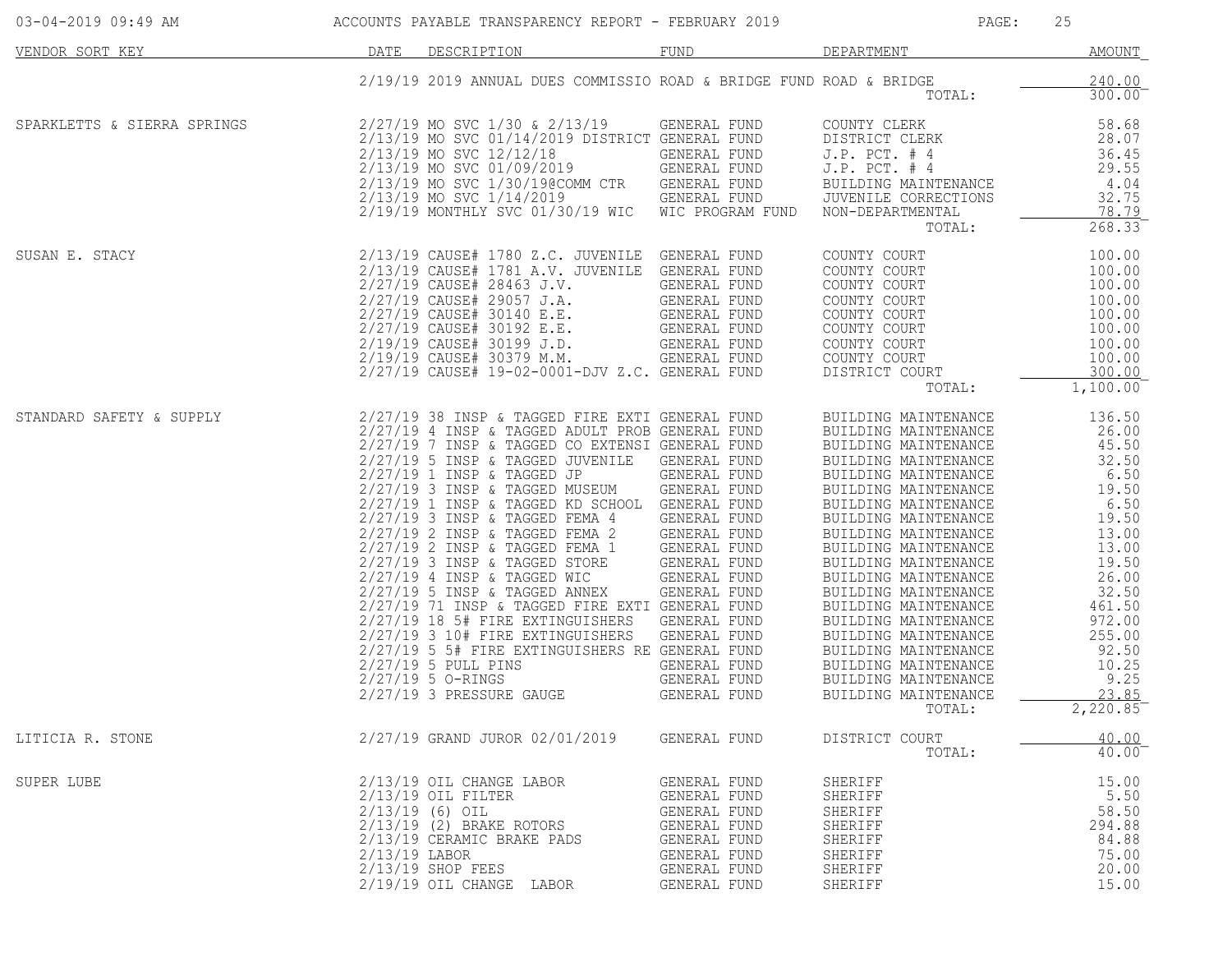| VENDOR SORT KEY                                                                        | DATE | DESCRIPTION                                                                                                                                                                                                                                                                                                                                                                                                                                                                       | FUND                                | DEPARTMENT                                                                                                                                                                                                                                                                                                                                              | AMOUNT                                                                                                                                                                                   |
|----------------------------------------------------------------------------------------|------|-----------------------------------------------------------------------------------------------------------------------------------------------------------------------------------------------------------------------------------------------------------------------------------------------------------------------------------------------------------------------------------------------------------------------------------------------------------------------------------|-------------------------------------|---------------------------------------------------------------------------------------------------------------------------------------------------------------------------------------------------------------------------------------------------------------------------------------------------------------------------------------------------------|------------------------------------------------------------------------------------------------------------------------------------------------------------------------------------------|
|                                                                                        |      | 19/19 OIL FILTER GENERAL FUND CANNON CONSTAL FUND CONSTAL FUND CONSTAL FUND CONSTAL FUND CONSTAL FUND CONSTAL FUND CONSTAL FUND CONSTAL FUND CONSTAL FUND CONSTAL FUND CONSTAL FUND CONSTAL FUND CONSTAL FUND CONSTAL FUND CON<br>2/27/19 FRONT CERAMIC BRAKE PADS GENERAL FUND<br>2/27/19 (2) FRONT BRAKE ROTORS<br>2/27/19 OIL CHANGE UNIT 0656 GENERAL FUND<br>2/27/19 OIL CHANGE UNIT 0656 GENERAL FUND<br>2/27/19 OIL FILTER GENERAL FUND<br>2/27/19 AIR FILTER GENERAL FUND |                                     | SHERIFF 5.50<br>SHERIFF 78.00<br>SHERIFF 78.00<br>SHERIFF 24.89<br>SHERIFF 75.00<br>SHERIFF 75.00<br>SHERIFF 20.00<br>SHERIFF 88.12<br>SHERIFF 78.00<br>SHERIFF 78.00<br>SHERIFF 78.00<br>SHERIFF 5.50<br>SHERIFF 5.50<br>SHERIFF 5.50<br>SHERIFF 78.00<br>2<br>TOTAL:                                                                                  | 1,279.82                                                                                                                                                                                 |
| 2/27/19 2019 WEB HOSTING<br>$TAC - C.I.R.A.$                                           |      |                                                                                                                                                                                                                                                                                                                                                                                                                                                                                   | GENERAL FUND                        | COMMISSIONERS COURT<br>TOTAL:                                                                                                                                                                                                                                                                                                                           | 800.00<br>800.00                                                                                                                                                                         |
| TEXAS ASSOCIATION OF COUNTIES RISK MAN 2/19/19 COMMISSIONERS COURT JUDGE GENERAL FUND  |      | 2/19/19 COMMISSIONERS COOKI JOBGE GENERAL FOND<br>2/19/19 DISTRICT CLERK GENERAL FUND<br>2/19/19 JP1 GENERAL FUND<br>2/19/19 JP2 GENERAL FUND<br>2/19/19 JP3 GENERAL FUND<br>2/19/19 JP4 GENERAL FUND<br>2/19/19 COUNTY ATTORNEY GENERAL F<br>2/19/19 CO ATTORNEY INVESTIGATOR GENERAL FUND                                                                                                                                                                                       |                                     | COMMISSIONERS COURT<br>COUNTY CLERK<br>DISTRICT CLERK<br>$J.P.$ PCT. $# 1$<br>J.P. PCT. # 2<br>J.P. PCT. # 3<br>$J.P.$ PCT. $#4$<br>COUNTY ATTORNEY<br>COUNTY ATTORNEY<br>CONSTABLE PCT # 1<br>CONSTABLE PCT # 2<br>CONSTABLE PCT # 2<br>CONSTABLE PCT # 2<br>CONSTABLE PCT # 3<br>CONSTABLE PCT # 3<br>312.97<br>312.97<br>CONSTABLE PCT # 4<br>TOTAL: | 943.64<br>943.64<br>943.64<br>943.64<br>943.64<br>943.64<br>943.64<br>943.64<br>312.97<br>943.64<br>943.64<br>943.64<br>943.64<br>312.97<br>943.64<br>22,533.15<br>3,774.40<br>42,027.00 |
| TELLES TOWING & TIRE SERVICE                                                           |      | 2/13/19 ABV TOWING 2008 AUDI BLK ABANDONED VEHICLE ABANDONED VEHICLE (225.00)<br>2/13/19 MILEAGE (2008 AUDI BLK ABANDONED VEHICLE ABANDONED VEHICLE (16.00)<br>2/13/19 WINCHING (ABANDONED VEHICLE ABANDONED VEHICLE (2008)<br>$2/13/19$ WINCHING                                                                                                                                                                                                                                 | ABANDONED VEHICLE ABANDONED VEHICLE | TOTAL:                                                                                                                                                                                                                                                                                                                                                  | 316.00                                                                                                                                                                                   |
| TETRA TECH, INC.                                                                       |      | 2/27/19 HAZARD MITIGATION PLAN GENERAL FUND                                                                                                                                                                                                                                                                                                                                                                                                                                       |                                     | SPECIAL PROJECTS<br>TOTAL:                                                                                                                                                                                                                                                                                                                              | 7,218.95<br>7,218.95                                                                                                                                                                     |
| TEXAS ALCOHOL AND DRUG TESTING SERVICE 2/19/19 DRUG TEST 1/04/19 J ALVARE GENERAL FUND |      | 2/19/19 DRUG TEST 1/10/19 I. GARCI GENERAL FUND<br>$2/19/19$ DRUG TEST $1/03/19$ A, GAUNA GENERAL FUND<br>$2/19/19$ DRUG TEST $1/04/19$ A. GONZA GENERAL FUND<br>$2/19/19$ DRUG TEST $1/24/19$ M LEAL GENERAL FUND<br>2/19/19 DRUG TEST 1/14/19 J. RAMIR GENERAL FUND<br>$2/19/19$ DRUG TEST $1/10/19$ A. VALDE GENERAL FUND                                                                                                                                                      |                                     | COUNTY TREASURER<br>COUNTY TREASURER<br>COUNTY TREASURER<br>COUNTY TREASURER<br>COUNTY TREASURER<br>COUNTY TREASURER<br>COUNTY TREASURER                                                                                                                                                                                                                | 35.00<br>35.00<br>35.00<br>35.00<br>35.00<br>35.00<br>35.00                                                                                                                              |

03-04-2019 09:49 AM ACCOUNTS PAYABLE TRANSPARENCY REPORT - FEBRUARY 2019 PAGE: 26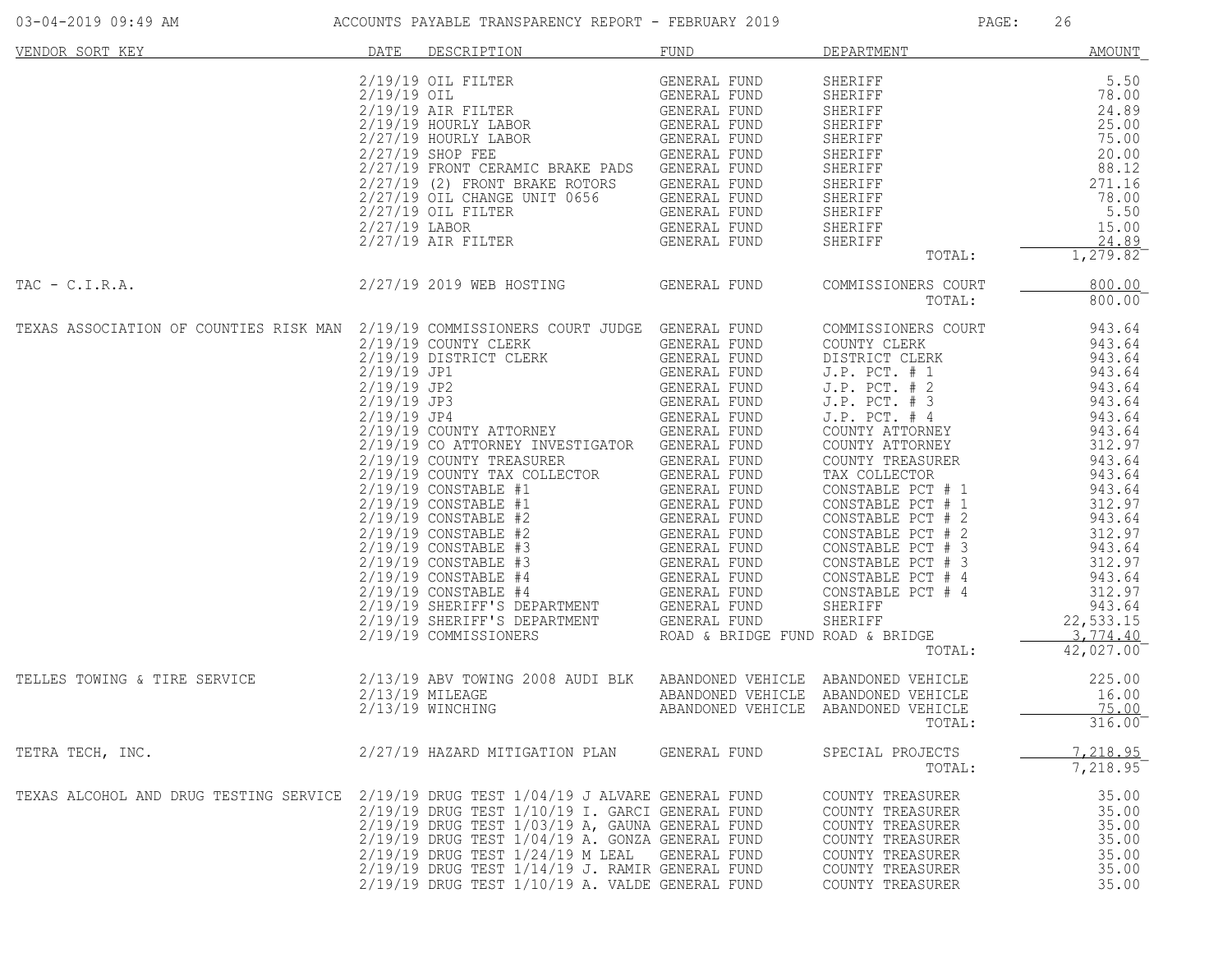| 03-04-2019 09:49 AM                                                                                       |      | ACCOUNTS PAYABLE TRANSPARENCY REPORT - FEBRUARY 2019                                                                                                                                                    |                                                     | PAGE:                                                                                      | 27                                               |
|-----------------------------------------------------------------------------------------------------------|------|---------------------------------------------------------------------------------------------------------------------------------------------------------------------------------------------------------|-----------------------------------------------------|--------------------------------------------------------------------------------------------|--------------------------------------------------|
| VENDOR SORT KEY                                                                                           | DATE | DESCRIPTION                                                                                                                                                                                             | FUND                                                | DEPARTMENT                                                                                 | AMOUNT                                           |
|                                                                                                           |      | $2/19/19$ DRUG TEST $1/30/19$ W. WOLFE GENERAL FUND                                                                                                                                                     |                                                     | COUNTY TREASURER<br>TOTAL:                                                                 | 35.00<br>280.00                                  |
| TEXAS ASSOCIATION OF COUNTIES                                                                             |      | 2/27/19 TACA DUES ALANIZ REMAINING GENERAL FUND<br>2/27/19 TACA DUES REMAINING BAL ME GENERAL FUND<br>2/19/19 JPCA MEMBERSHIP DUES RAMIR GENERAL FUND                                                   |                                                     | TAX COLLECTOR<br>TAX COLLECTOR<br>CONSTABLE PCT # 1<br>TOTAL:                              | 40.00<br>10.00<br>60.00<br>$110.00^{-}$          |
| TEXAS COMMISSION ON ENVIRONMENTAL OUAL 2/13/19 LICENSE RENEWAL J. CASTRO ROAD & BRIDGE FUND ROAD & BRIDGE |      |                                                                                                                                                                                                         |                                                     | TOTAL:                                                                                     | 111.00<br>111.00                                 |
| TEXAS DEPARTMENT OF MOTOR VEHICLES                                                                        |      | 2/27/19 APPLICATION FOR TITLE DODG GENERAL FUND                                                                                                                                                         |                                                     | SHERIFF<br>TOTAL:                                                                          | 2.00<br>2.00                                     |
| TEXAS DEPARTMENT OF STATE HEALTH SERVI 2/27/19 ESTABLISHMENT INSPECTION F GENERAL FUND                    |      |                                                                                                                                                                                                         |                                                     | SHERIFF<br>TOTAL:                                                                          | 150.00<br>150.00                                 |
| TEXAS DEPT. OF STATE HEALTH SERVICES                                                                      |      | 2/13/19 REMOTE BIRTH ACCESS JAN 20 GENERAL FUND                                                                                                                                                         |                                                     | COUNTY CLERK<br>TOTAL:                                                                     | 1.83<br>1.83                                     |
| TEXAS DISPOSAL SYSTEMS INC.                                                                               |      | 2/19/19 MO SVC FEB'19 @ 2207 E BI- GENERAL FUND<br>2/13/19 MO SVC FEB2019@CR4201@IH35 GENERAL FUND<br>2/19/19 MO SVC FEB'19 @ 240 CR 441 GENERAL FUND                                                   |                                                     | BUILDING MAINTENANCE<br>BUILDING MAINTENANCE<br>BUILDING MAINTENANCE<br>TOTAL:             | 204.00<br>204.00<br>455.62<br>863.62             |
| TEXAS DISTRICT & COUNTY ATTORNEYS ASSC 2/13/19 MEMBERSHIP DUES Y. GONZALE GENERAL FUND                    |      | 2/13/19 MEMBERSHIP DUES R. TREVINO GENERAL FUND                                                                                                                                                         |                                                     | COUNTY ATTORNEY<br>COUNTY ATTORNEY<br>TOTAL:                                               | 50.00<br>55.00<br>105.00                         |
| TEXAS JUSTICE COURT TRAINING CENTER                                                                       |      | 2/13/19 FY 19 CIVIL PROCESS SEMINA GENERAL FUND                                                                                                                                                         |                                                     | CONSTABLE PCT # 2<br>TOTAL:                                                                | 150.00<br>150.00                                 |
| TEXAS JUSTICE CRT JUDGES ASSOCIATION                                                                      |      | 2/13/19 2019 MEMBERSHIP DUES V. PR GENERAL FUND<br>2/13/19 2019 MEMBERSHIP DUES SINDO GENERAL FUND                                                                                                      |                                                     | $J.P.$ PCT. $# 2$<br>$J.P.$ PCT. $# 2$<br>TOTAL:                                           | 75.00<br>75.00<br>150.00                         |
| TEXAS MUNICIPAL POLICE ASSOCIATION                                                                        |      | 2/27/19 ID 25209 RAMIREZ 5/2019-4/ GENERAL FUND<br>2/27/19 ID128611 ORTEGON 5/2019-4/ GENERAL FUND<br>2/27/19 ID 22313 NIETO 5/2019-4/20 GENERAL FUND<br>2/27/19 ID 4661 LOZANO 5/2019-4/2 GENERAL FUND |                                                     | CONSTABLE PCT # 1<br>CONSTABLE PCT # 2<br>CONSTABLE PCT # 3<br>CONSTABLE PCT # 4<br>TOTAL: | 336.00<br>336.00<br>336.00<br>336.00<br>1,344.00 |
| TEXDOOR LTD                                                                                               |      | 2/13/19 REPLACED CABLE, CHECK SPRI GENERAL FUND<br>2/13/19 RE-LEVELED DOOR, REPLACED GENERAL FUND                                                                                                       |                                                     | BUILDING MAINTENANCE<br>BUILDING MAINTENANCE<br>TOTAL:                                     | 363.80<br>737.25<br>$1,101.05$ <sup>-</sup>      |
| THE ANCIRA WINTON CHEVROLET INC                                                                           |      | 2/27/19 2019 DODGE CHARGER<br>2/27/19 2019 DODGE CHARGER                                                                                                                                                | GENERAL FUND<br>SHERIFF'S SEIZED F NON-DEPARTMENTAL | SHERIFF<br>TOTAL:                                                                          | 26,860.00<br>26,860.00<br>53,720.00              |
| THOMSON REUTERS - WEST PAYMENT CTR                                                                        |      | 2/19/19 TX VERN STAT CIVPR 93.001- GENERAL FUND<br>2/19/19 TX VERN STAT CIVPR 101-148 GENERAL FUND<br>2/19/19 TX VERN STAT CIVPR 149-END GENERAL FUND                                                   |                                                     | DISTRICT COURT<br>DISTRICT COURT<br>DISTRICT COURT<br>TOTAL:                               | 338.00<br>338.00<br>338.00<br>1,014.00           |
| A. TIJERINA TOWING                                                                                        |      | 2/27/19 SVC CALL UNIT 8373 FLAT TI GENERAL FUND                                                                                                                                                         |                                                     | SHERIFF                                                                                    | 125.00                                           |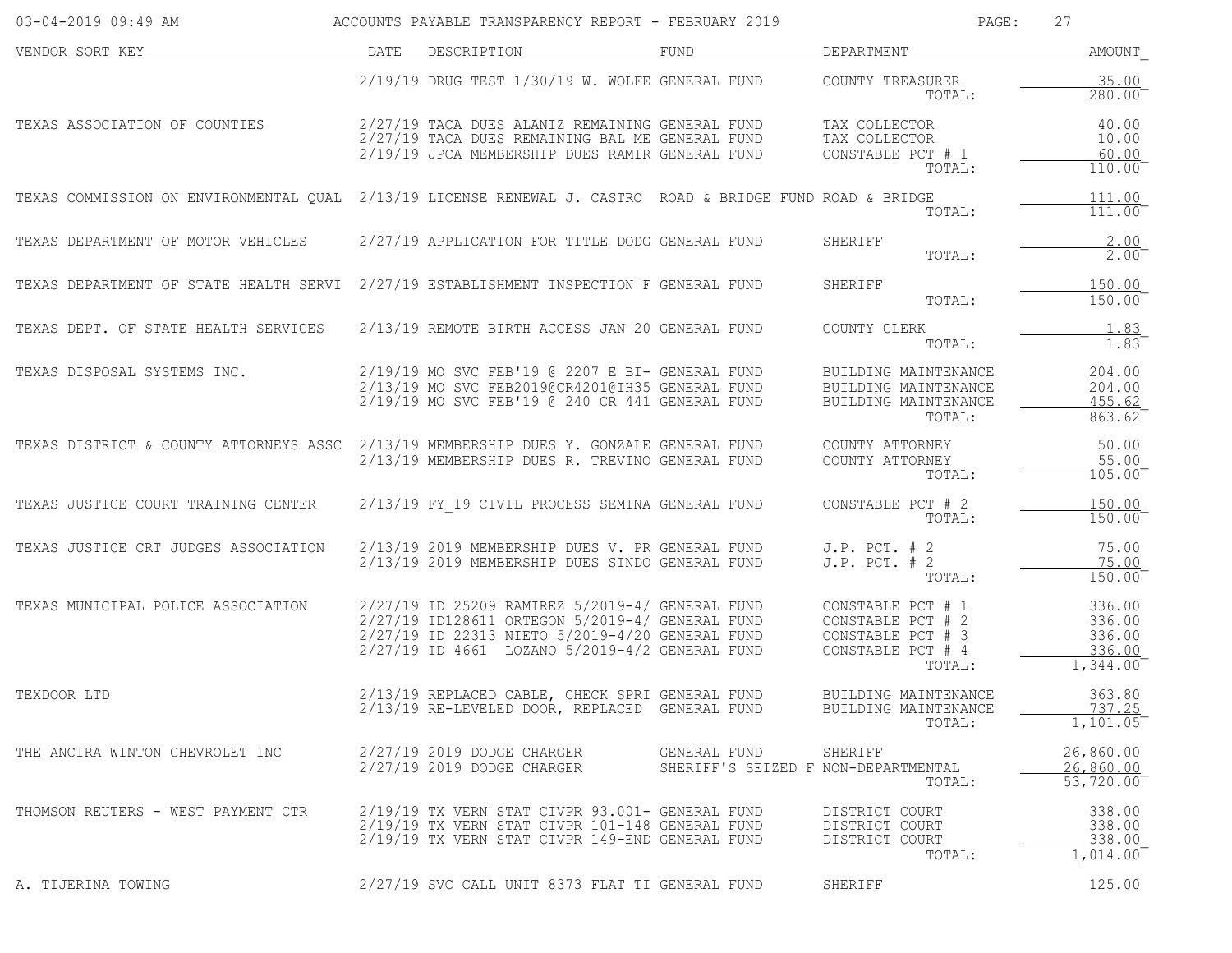| 03-04-2019 09:49 AM                  ACCOUNTS PAYABLE TRANSPARENCY REPORT - FEBRUARY 2019 |      |                                                                                                                                                                                                                                                                                                                                                                                                                                                                                                                                                                                                                                                                                                                                                                                                                                                                                                                                                                                                                                                                |                                                                                                                                              | PAGE:                                                                                                                                                                                                                                                                       | 28                                                                                                                                                                                                                 |
|-------------------------------------------------------------------------------------------|------|----------------------------------------------------------------------------------------------------------------------------------------------------------------------------------------------------------------------------------------------------------------------------------------------------------------------------------------------------------------------------------------------------------------------------------------------------------------------------------------------------------------------------------------------------------------------------------------------------------------------------------------------------------------------------------------------------------------------------------------------------------------------------------------------------------------------------------------------------------------------------------------------------------------------------------------------------------------------------------------------------------------------------------------------------------------|----------------------------------------------------------------------------------------------------------------------------------------------|-----------------------------------------------------------------------------------------------------------------------------------------------------------------------------------------------------------------------------------------------------------------------------|--------------------------------------------------------------------------------------------------------------------------------------------------------------------------------------------------------------------|
| VENDOR SORT KEY                                                                           | DATE | DESCRIPTION                                                                                                                                                                                                                                                                                                                                                                                                                                                                                                                                                                                                                                                                                                                                                                                                                                                                                                                                                                                                                                                    | FUND                                                                                                                                         | DEPARTMENT                                                                                                                                                                                                                                                                  | AMOUNT                                                                                                                                                                                                             |
|                                                                                           |      | 2/13/19 SVC CALL UNIT 1171 TIRE CH GENERAL FUND SHERIFF<br>2/13/19 ABV TOW 2017 FORD F150<br>2/27/19 ABV TOW 2019 FORD RAPTOR ABANDONED VEHICLE ABANDONED VEHICLE<br>2/13/19 ABV TOW 2018 F-250 ABANDONED VEHICLE ABANDONED VEHICLE<br>2/13/19 ABV TOWING 2001 CHEVY AVAL ABANDONED VEHICLE ABANDONED VEHICLE                                                                                                                                                                                                                                                                                                                                                                                                                                                                                                                                                                                                                                                                                                                                                  |                                                                                                                                              | TOTAL:                                                                                                                                                                                                                                                                      | 125.00<br>285.00<br>275.00<br>325.00<br>175.00<br>1,310.00                                                                                                                                                         |
| TIME WARNER CABLE                                                                         |      | 2/19/19 MO SVC 02/13-3/12/19 TV GENERAL FUND COMMISSIONERS COURT<br>2/27/19 MO SVC 2/22 - 3/21/19 TNTE GENERAL FUND BUILDING MAINTENANCE<br>$2/27/19$ MO SVC $2/22 - 3/21/19$ INTE GENERAL FUND BUILDING MAINTENANCE<br>$2/19/19$ MO SVC $2/17$ - $3/16/19$ INTE WIC PROGRAM FUND NON-DEPARTMENTAL                                                                                                                                                                                                                                                                                                                                                                                                                                                                                                                                                                                                                                                                                                                                                             |                                                                                                                                              | TOTAL:                                                                                                                                                                                                                                                                      | 74.84<br>198.03<br>110.55<br>383.42                                                                                                                                                                                |
| TOSHIBA AMERICA BUSINESS SOLUTIONS INC 2/27/19 SS COPIER RENTAL 2/23 -3/2 GENERAL FUND    |      | 2/13/19 CO CLERK COPIER RENTAL FEB GENERAL FUND<br>2/13/19 COPIER RENTAL 2/15-3/14/19 GENERAL FUND<br>2/13/19 COCLERK SCGKG43209 2/15-3/ GENERAL FUND<br>2/13/19 (2) COPIER RENTAL FEB 2019 GENERAL FUND<br>2/13/19 COPIER RENTAL SCZHH15291 F GENERAL FUND<br>$2/13/19$ JP1 COPIER RENTAL $2/15$ - 3 GENERAL FUND<br>2/13/19 COPIER RENTAL JAN 19 CO AT GENERAL FUND<br>2/13/19 COPIER RENTALS FEB 19 CO A GENERAL FUND<br>2/13/19 ELECTIONS COPIER RENTAL FE GENERAL FUND<br>2/13/19 AUDITOR'S COPIER RENTAL FE GENERAL FUND<br>2/13/19 TREASURER COPIER RENTAL FE GENERAL FUND<br>2/13/19 TREASURER COPIER RENTAL FE GENERAL FUND COUNTI TREASURER<br>2/13/19 TAX OFFICE COPIER RENTAL F GENERAL FUND TAX COLLECTOR<br>2/13/19 JUV COPIER RENTAL FEB 2019 GENERAL FUND JUVENILE CORRECTIONS<br>2/13/19 CO EXT COPIER RENT<br>$2/13/19$ COPIER RENTALS FEB 19 VETE GENERAL FUND WETERANS SERVICE 53.00<br>2/13/19 R&B COPIER RENTAL 2/15-3/1 ROAD & BRIDGE FUND ROAD & BRIDGE 123.00<br>2/27/19 WIC COPIER RENTAL 2/23-3/2 WIC PROGRAM FUND NON-DEPARTMENTAL |                                                                                                                                              | COMMISSIONERS COURT<br>COUNTY CLERK<br>COUNTY CLERK<br>COUNTY CLERK<br>COUNTY CLERK<br>DISTRICT CLERK<br>DISTRICT CLERK<br>J.P. PCT. # 1<br>COUNTY ATTORNEY<br>COUNTY ATTORNEY<br>ELECTIONS<br>COUNTY ATTORNEY<br>ELECTIONS<br>COUNTY AUDITOR<br>COUNTY TREASURER<br>TOTAL: | 55.00<br>128.00<br>116.11<br>119.21<br>119.21<br>255.02<br>$103.00$<br>$128.20$<br>128.20<br>128.00<br>128.00<br>128.00<br>128.50<br>123.00<br>127.00<br>128.20<br>125.00<br>128.14<br>53.00<br>128.00<br>2,405.38 |
| TRACTOR SUPPLY CO.                                                                        |      | 2/19/19 RETURNED CASTER 3" RIGID ROAD & BRIDGE FUND ROAD & BRIDGE<br>2/19/19 RETURNED CASTER 3" RIGID ROAD & BRIDGE FUND ROAD & BRIDGE<br>2/19/19 RETURNED CASTER 3" SWIVEL ROAD & BRIDGE FUND ROAD & BRIDGE<br>2/19/19 RETURNED CASTER 3" SWIVEL ROAD & BRIDGE FUND ROAD & BRIDGE<br>2/19/19 RETURNED CASTER 3" SWIVEL ROAD & BRIDGE FUND ROAD & BRIDGE<br>$2/19/19$ CASTER 5" SWIVEL<br>$2/19/19$ CASTER 5" SWIVEL<br>$2/19/19$ CASTER $5"$ RIGID<br>2/19/19 CASTER 5" RIGID<br>2/19/19 (4) CASTERS 4" SWIVEL POLY ROAD & BRIDGE FUND ROAD & BRIDGE<br>2/13/19 (2) BAGS OF SD 35LB SM BT SHERIFF'S SEIZED F NON-DEPARTMENTAL                                                                                                                                                                                                                                                                                                                                                                                                                                 | ROAD & BRIDGE FUND ROAD & BRIDGE<br>ROAD & BRIDGE FUND ROAD & BRIDGE<br>ROAD & BRIDGE FUND ROAD & BRIDGE<br>ROAD & BRIDGE FUND ROAD & BRIDGE | TOTAL:                                                                                                                                                                                                                                                                      | $9.99 -$<br>$9.99 -$<br>$11.99 -$<br>$11.99 -$<br>$11.99 -$<br>25.99<br>25.99<br>23.99<br>23.99<br>79.96<br>81.98<br>351.86                                                                                        |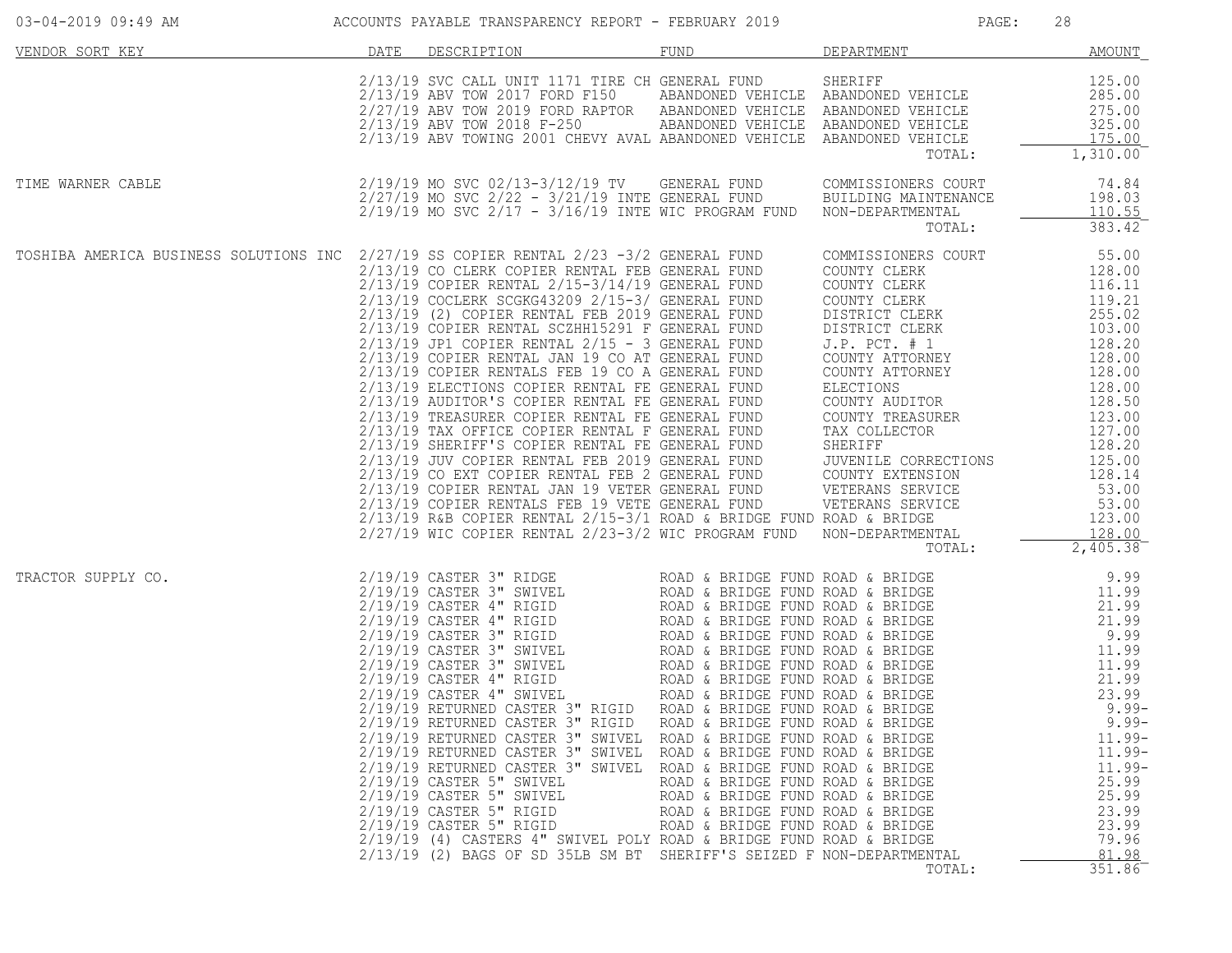| 03-04-2019 09:49 AM ACCOUNTS PAYABLE TRANSPARENCY REPORT - FEBRUARY 2019                         |                  |                                                                                                                                                                                                                                                                                                                                                                                                                                                                                                                                                                                                                                                                                                                                                                                                                                                                                                                                                                                                                                                          | PAGE:                                                                                                                                                                                                                                                                                                                                                                        | 29                                                                                                                                                                                      |
|--------------------------------------------------------------------------------------------------|------------------|----------------------------------------------------------------------------------------------------------------------------------------------------------------------------------------------------------------------------------------------------------------------------------------------------------------------------------------------------------------------------------------------------------------------------------------------------------------------------------------------------------------------------------------------------------------------------------------------------------------------------------------------------------------------------------------------------------------------------------------------------------------------------------------------------------------------------------------------------------------------------------------------------------------------------------------------------------------------------------------------------------------------------------------------------------|------------------------------------------------------------------------------------------------------------------------------------------------------------------------------------------------------------------------------------------------------------------------------------------------------------------------------------------------------------------------------|-----------------------------------------------------------------------------------------------------------------------------------------------------------------------------------------|
| <u>VENDOR SORT KEY</u>                                                                           | DATE DESCRIPTION | FUND                                                                                                                                                                                                                                                                                                                                                                                                                                                                                                                                                                                                                                                                                                                                                                                                                                                                                                                                                                                                                                                     | DEPARTMENT <b>AND SEPARTMENT</b>                                                                                                                                                                                                                                                                                                                                             | AMOUNT                                                                                                                                                                                  |
| OFILIA TREVINO                                                                                   |                  | 2/13/19 MEALS 2/27-3/01/19 CDCAT C GENERAL FUND DISTRICT CLERK<br>2/13/19 MILEAGE 2/27-3/01/19 CDCAT GENERAL FUND DISTRICT CLERK                                                                                                                                                                                                                                                                                                                                                                                                                                                                                                                                                                                                                                                                                                                                                                                                                                                                                                                         | TOTAL:                                                                                                                                                                                                                                                                                                                                                                       | $\frac{137.50}{118.32}$<br>$255.82$ <sup>-</sup>                                                                                                                                        |
| TREVINO ROYAL OAKS FUNERAL CHAPELS 2/27/19 TRANSPORT TO MEDICAL EXAMI GENERAL FUND J.P. PCT. # 4 |                  |                                                                                                                                                                                                                                                                                                                                                                                                                                                                                                                                                                                                                                                                                                                                                                                                                                                                                                                                                                                                                                                          | $2/27/19$ FIRST CALL $2/14/19$ F. MADD GENERAL FUND HEALTH & WELFARE<br>TOTAL:                                                                                                                                                                                                                                                                                               | 180.00<br>395.00<br>$\overline{575.00}^{-}$                                                                                                                                             |
| ANGIE TULLIS                                                                                     |                  | 2/19/19 REIMBURSE HOTEL 1/28-1/31/ GENERAL FUND COUNTY CLERK                                                                                                                                                                                                                                                                                                                                                                                                                                                                                                                                                                                                                                                                                                                                                                                                                                                                                                                                                                                             | TOTAL:                                                                                                                                                                                                                                                                                                                                                                       | 17.25<br>17.25                                                                                                                                                                          |
| TX. CO. & DISTRICT RETIREMENT                                                                    |                  | 2/11/19 RETIREMENT CONTRIB SUB# 18 GENERAL FUND<br>2/11/19 RETIREMENT CONTRIB SUB# 18 GENERAL FUND<br>2/11/19 SUPP LIFE PREMIUMS SUB# 18 GENERAL FUND<br>2/11/19 SUPP LIFE PREMIUMS SUB# 18 GENERAL FUND<br>2/11/19 RETIREMENT CONTRIB SUB# 18 GENERAL FUND<br>2/11/19 RETIREMENT CONTRIB SUB# 18 GENERAL FUND<br>2/11/19 SUPP LIFE PREMIUMS SUB# 18 GENERAL FUND<br>2/11/19 SUPP LIFE PREMIUMS SUB# 18 GENERAL FUND<br>2/11/19 RETIREMENT CONTRIB SUB# 18 GENERAL FUND<br>2/11/19 SUPP LIFE PREMIUMS SUB# 18 GENERAL FUND<br>2/11/19 SUPP LIFE PREMIUMS SUB# 18 GENERAL FUND<br>2/11/19 RETIREMENT CONTRIB SUB# 18 GENERAL FUND<br>2/11/19 RETIREMENT CONTRIB SUB# 18 GENERAL FUND<br>2/11/19 SUPP LIFE PREMIUMS SUB# 18 GENERAL FUND<br>2/11/19 SUPP LIFE PREMIUMS SUB# 18 GENERAL FUND<br>2/11/19 RETIREMENT CONTRIB SUB# 18 GENERAL FUND<br>2/11/19 RETIREMENT CONTRIB SUB# 18 GENERAL FUND<br>2/11/19 SUPP LIFE PREMIUMS SUB# 18 GENERAL FUND<br>2/11/19 SUPP LIFE PREMIUMS SUB# 18 GENERAL FUND<br>2/11/19 RETIREMENT CONTRIB SUB# 18 GENERAL FUND | COMMISSIONERS COURT<br>COMMISSIONERS COURT 450.09<br>COMMISSIONERS COURT<br>COMMISSIONERS COURT<br>COUNTY CLERK<br>COUNTY CLERK<br>COUNTY CLERK<br>COUNTY CLERK<br>$J.P.$ PCT. # 4<br>$J.P.$ PCT. $#4$<br>$J.P.$ PCT. $#4$<br>COUNTY ATTORNEY<br>COUNTY ATTORNEY<br>COUNTY ATTORNEY<br>COUNTY ATTORNEY<br>ELECTIONS<br>ELECTIONS<br>ELECTIONS<br>ELECTIONS<br>COUNTY AUDITOR | 450.56<br>20.59<br>$\frac{20.57}{562.43}$<br>577.94<br>25.70<br>26.40<br>287.54<br>13.14<br>13.14<br>870.28<br>865.94<br>39.78<br>39.58<br>470.12<br>272.08<br>21.48<br>12.43<br>507.71 |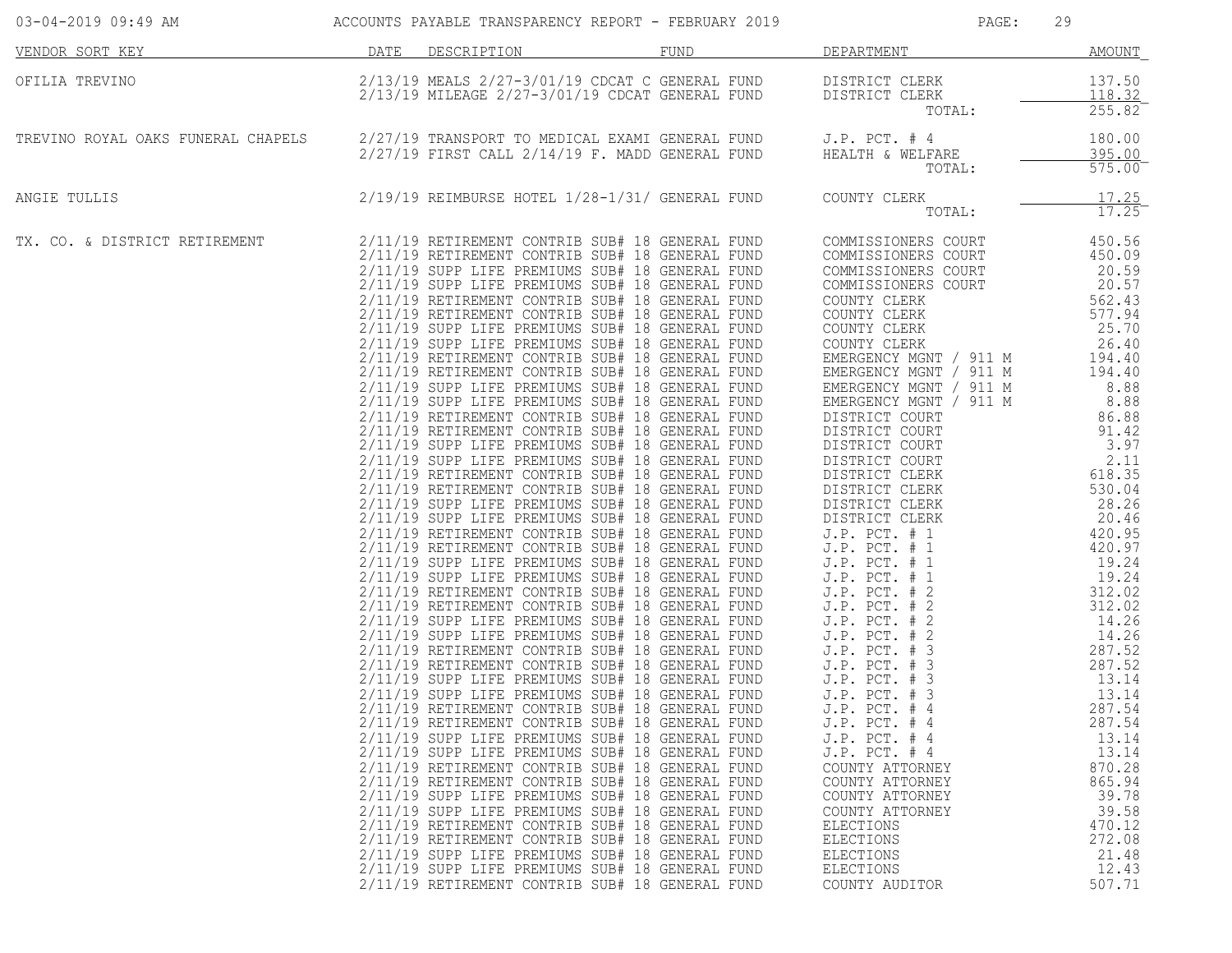| VENDOR SORT KEY | DATE | DESCRIPTION                                                                                                                                           | FUND | DEPARTMENT                                                                                                                                                                                                                                           | <b>AMOUNT</b>                |
|-----------------|------|-------------------------------------------------------------------------------------------------------------------------------------------------------|------|------------------------------------------------------------------------------------------------------------------------------------------------------------------------------------------------------------------------------------------------------|------------------------------|
|                 |      | 2/11/19 RETIREMENT CONTRIB SUB# 18 GENERAL FUND<br>2/11/19 SUPP LIFE PREMIUMS SUB# 18 GENERAL FUND                                                    |      | COUNTY AUDITOR<br>COUNTY AUDITOR                                                                                                                                                                                                                     | 520.99<br>23.21              |
|                 |      | 2/11/19 SUPP LIFE PREMIUMS SUB# 18 GENERAL FUND<br>2/11/19 RETIREMENT CONTRIB SUB# 18 GENERAL FUND<br>2/11/19 SUPP LIFE PREMIUMS SUB# 18 GENERAL FUND |      | COUNTY AUDITOR<br>COUNTY TREASURER<br>COUNTY TREASURER                                                                                                                                                                                               | 23.82<br>518.97<br>23.71     |
|                 |      | 2/11/19 RETIREMENT CONTRIB SUB# 18 GENERAL FUND<br>2/11/19 RETIREMENT CONTRIB SUB# 18 GENERAL FUND                                                    |      | TAX COLLECTOR<br>TAX COLLECTOR                                                                                                                                                                                                                       | 659.78<br>672.12             |
|                 |      | 2/11/19 SUPP LIFE PREMIUMS SUB# 18 GENERAL FUND<br>2/11/19 SUPP LIFE PREMIUMS SUB# 18 GENERAL FUND                                                    |      | TAX COLLECTOR<br>TAX COLLECTOR                                                                                                                                                                                                                       | 30.15<br>30.71               |
|                 |      | 2/11/19 RETIREMENT CONTRIB SUB# 18 GENERAL FUND<br>2/11/19 RETIREMENT CONTRIB SUB# 18 GENERAL FUND                                                    |      | BUILDING MAINTENANCE<br>BUILDING MAINTENANCE                                                                                                                                                                                                         | 257.50<br>257.50             |
|                 |      | 2/11/19 SUPP LIFE PREMIUMS SUB# 18 GENERAL FUND<br>2/11/19 SUPP LIFE PREMIUMS SUB# 18 GENERAL FUND<br>2/11/19 RETIREMENT CONTRIB SUB# 18 GENERAL FUND |      | BUILDING MAINTENANCE<br>BUILDING MAINTENANCE<br>CONSTABLE PCT # 1                                                                                                                                                                                    | 11.77<br>11.77<br>186.77     |
|                 |      | 2/11/19 RETIREMENT CONTRIB SUB# 18 GENERAL FUND<br>2/11/19 SUPP LIFE PREMIUMS SUB# 18 GENERAL FUND                                                    |      | CONSTABLE PCT # 1<br>CONSTABLE PCT # 1                                                                                                                                                                                                               | 186.77<br>8.54               |
|                 |      | 2/11/19 SUPP LIFE PREMIUMS SUB# 18 GENERAL FUND<br>2/11/19 RETIREMENT CONTRIB SUB# 18 GENERAL FUND                                                    |      | CONSTABLE PCT # 1                                                                                                                                                                                                                                    | 8.54<br>176.20               |
|                 |      | 2/11/19 RETIREMENT CONTRIB SUB# 18 GENERAL FUND<br>2/11/19 SUPP LIFE PREMIUMS SUB# 18 GENERAL FUND<br>2/11/19 SUPP LIFE PREMIUMS SUB# 18 GENERAL FUND |      |                                                                                                                                                                                                                                                      | 176.20<br>8.05<br>8.05       |
|                 |      | 2/11/19 RETIREMENT CONTRIB SUB# 18 GENERAL FUND<br>2/11/19 RETIREMENT CONTRIB SUB# 18 GENERAL FUND                                                    |      |                                                                                                                                                                                                                                                      | 176.20<br>176.20             |
|                 |      | 2/11/19 SUPP LIFE PREMIUMS SUB# 18 GENERAL FUND<br>2/11/19 SUPP LIFE PREMIUMS SUB# 18 GENERAL FUND<br>2/11/19 RETIREMENT CONTRIB SUB# 18 GENERAL FUND |      | CONSTABLE PCT # 1<br>CONSTABLE PCT # 2<br>CONSTABLE PCT # 2<br>CONSTABLE PCT # 2<br>CONSTABLE PCT # 3<br>CONSTABLE PCT # 3<br>CONSTABLE PCT # 3<br>CONSTABLE PCT # 4<br>CONSTABLE PCT # 4<br>CONSTABLE PCT # 4<br>CONSTABLE PCT # 4<br>CONSTABLE PCT | 8.05<br>8.05<br>176.20       |
|                 |      | 2/11/19 RETIREMENT CONTRIB SUB# 18 GENERAL FUND<br>2/11/19 SUPP LIFE PREMIUMS SUB# 18 GENERAL FUND                                                    |      | CONSTABLE PCT # 4<br>CONSTABLE PCT # 4                                                                                                                                                                                                               | 176.20<br>8.05               |
|                 |      | 2/11/19 SUPP LIFE PREMIUMS SUB# 18 GENERAL FUND<br>2/11/19 RETIREMENT CONTRIB SUB# 18 GENERAL FUND                                                    |      | CONSTABLE PCT # 4<br>SHERIFF                                                                                                                                                                                                                         | 8.05<br>6,757.49<br>7,060.96 |
|                 |      | 2/11/19 RETIREMENT CONTRIB SUB# 18 GENERAL FUND<br>2/11/19 SUPP LIFE PREMIUMS SUB# 18 GENERAL FUND<br>2/11/19 SUPP LIFE PREMIUMS SUB# 18 GENERAL FUND |      | SHERIFF<br>SHERIFF<br>SHERIFF<br>JUVENILE CORRECTIONS                                                                                                                                                                                                | 308.84<br>317.11             |
|                 |      | 2/11/19 RETIREMENT CONTRIB SUB# 18 GENERAL FUND<br>2/11/19 RETIREMENT CONTRIB SUB# 18 GENERAL FUND                                                    |      | JUVENILE CORRECTIONS                                                                                                                                                                                                                                 | 471.53<br>481.88             |
|                 |      | 2/11/19 SUPP LIFE PREMIUMS SUB# 18 GENERAL FUND<br>2/11/19 SUPP LIFE PREMIUMS SUB# 18 GENERAL FUND                                                    |      | JUVENILE CORRECTIONS<br>JUVENILE CORRECTIONS                                                                                                                                                                                                         | 21.55<br>22.02               |
|                 |      | 2/11/19 RETIREMENT CONTRIB SUB# 18 GENERAL FUND<br>2/11/19 RETIREMENT CONTRIB SUB# 18 GENERAL FUND<br>2/11/19 SUPP LIFE PREMIUMS SUB# 18 GENERAL FUND |      | HIGHWAY PATROL<br>HIGHWAY PATROL                                                                                                                                                                                                                     | 158.44<br>158.44<br>7.24     |
|                 |      | 2/11/19 SUPP LIFE PREMIUMS SUB# 18 GENERAL FUND<br>2/11/19 RETIREMENT CONTRIB SUB# 18 GENERAL FUND                                                    |      | HIGHWAY PATROL<br>HIGHWAY PATROL<br>URAIRY PATROL<br>HEALTH & WELFARE                                                                                                                                                                                | 7.24<br>65.67                |
|                 |      | 2/11/19 RETIREMENT CONTRIB SUB# 18 GENERAL FUND<br>2/11/19 SUPP LIFE PREMIUMS SUB# 18 GENERAL FUND<br>2/11/19 SUPP LIFE PREMIUMS SUB# 18 GENERAL FUND |      | HEALTH & WELFARE<br>HEALTH & WELFARE                                                                                                                                                                                                                 | 65.67<br>3.00<br>3.00        |
|                 |      | 2/11/19 RETIREMENT CONTRIB SUB# 18 GENERAL FUND<br>2/11/19 RETIREMENT CONTRIB SUB# 18 GENERAL FUND                                                    |      | HEALTH & WELFARE<br>COUNTY EXTENSION<br>COUNTY EXTENSION                                                                                                                                                                                             | 135.95<br>135.95             |
|                 |      | 2/11/19 SUPP LIFE PREMIUMS SUB# 18 GENERAL FUND<br>2/11/19 SUPP LIFE PREMIUMS SUB# 18 GENERAL FUND                                                    |      | COUNTY EXTENSION<br>COUNTY EXTENSION                                                                                                                                                                                                                 | 6.21<br>6.21                 |
|                 |      | 2/11/19 RETIREMENT CONTRIB SUB# 18 GENERAL FUND<br>2/11/19 RETIREMENT CONTRIB SUB# 18 GENERAL FUND<br>2/11/19 SUPP LIFE PREMIUMS SUB# 18 GENERAL FUND |      | VETERANS SERVICE<br>VETERANS SERVICE<br>VETERANS SERVICE                                                                                                                                                                                             | 79.67<br>78.61<br>3.65       |
|                 |      | 2/11/19 SUPP LIFE PREMIUMS SUB# 18 GENERAL FUND<br>2/11/19 RETIREMENT CONTRIB SUB# 18 ROAD & BRIDGE FUND ROAD & BRIDGE                                |      | VETERANS SERVICE                                                                                                                                                                                                                                     | 3.60<br>3,866.24             |
|                 |      | $2/11/19$ RETIREMENT CONTRIB SUB# 18 ROAD & BRIDGE FUND ROAD & BRIDGE<br>2/11/19 SUPP LIFE PREMIUMS SUB# 18 ROAD & BRIDGE FUND ROAD & BRIDGE          |      |                                                                                                                                                                                                                                                      | 4,009.28<br>176.67           |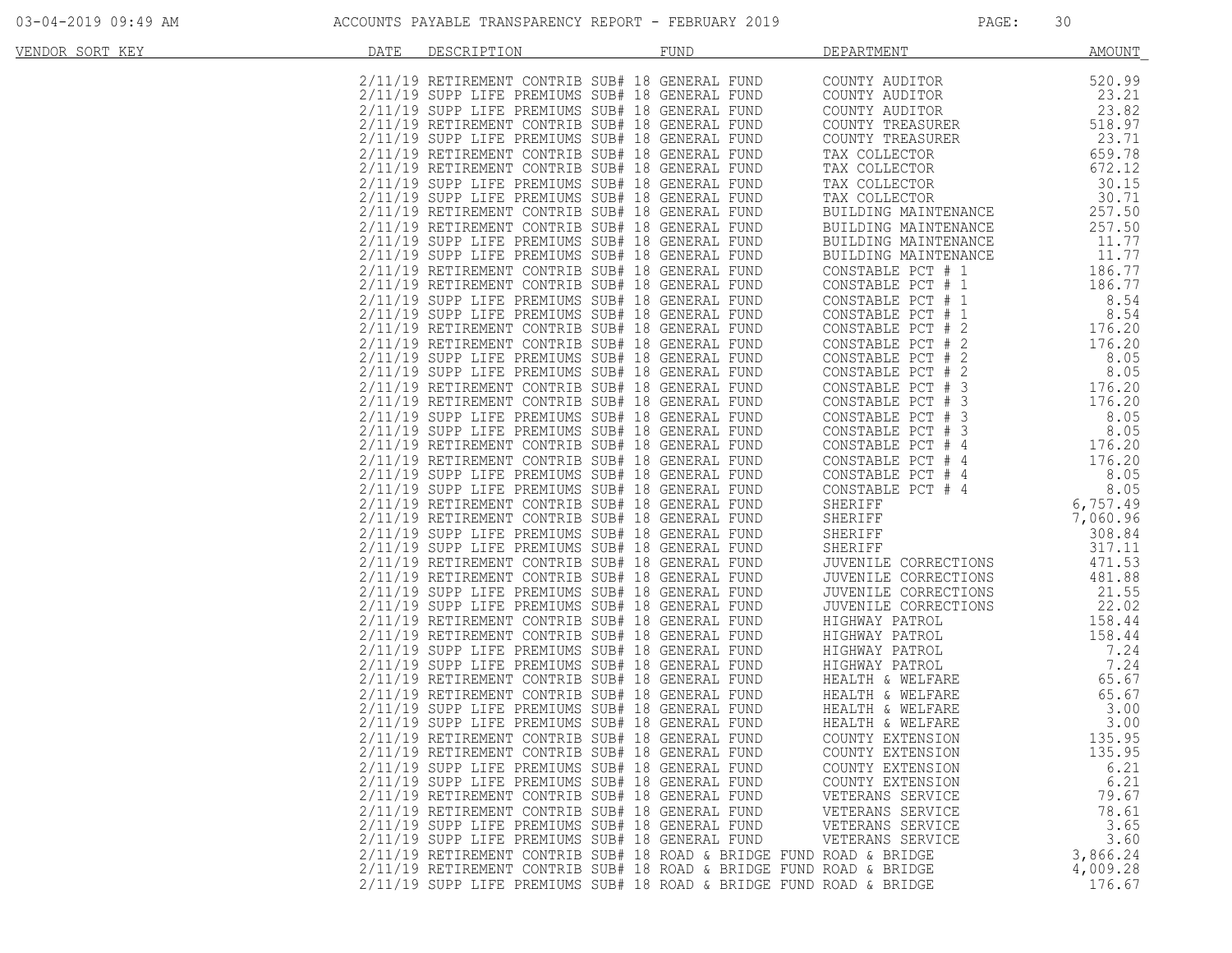| 03-04-2019 09:49 AM |  |  |
|---------------------|--|--|
|                     |  |  |

| VENDOR SORT KEY               | DATE | DESCRIPTION                                                                                                                                                                                                                                                                                                                                                                                                                                                                                                                                                                                                                                                                                                                                                                                                                                                                                                                                                                                                                                                                                                                                                                                                                                                                                                                                                                                                                                                                                              | <b>FUND</b>                                                                                                                                                                                                  | DEPARTMENT                                                                                                                                                                                                                                                                                                                                                                                   | <b>AMOUNT</b>                                                                                                                                              |
|-------------------------------|------|----------------------------------------------------------------------------------------------------------------------------------------------------------------------------------------------------------------------------------------------------------------------------------------------------------------------------------------------------------------------------------------------------------------------------------------------------------------------------------------------------------------------------------------------------------------------------------------------------------------------------------------------------------------------------------------------------------------------------------------------------------------------------------------------------------------------------------------------------------------------------------------------------------------------------------------------------------------------------------------------------------------------------------------------------------------------------------------------------------------------------------------------------------------------------------------------------------------------------------------------------------------------------------------------------------------------------------------------------------------------------------------------------------------------------------------------------------------------------------------------------------|--------------------------------------------------------------------------------------------------------------------------------------------------------------------------------------------------------------|----------------------------------------------------------------------------------------------------------------------------------------------------------------------------------------------------------------------------------------------------------------------------------------------------------------------------------------------------------------------------------------------|------------------------------------------------------------------------------------------------------------------------------------------------------------|
|                               |      | 2/11/19 SUPP LIFE PREMIUMS SUB# 18 ROAD & BRIDGE FUND ROAD & BRIDGE<br>2/11/19 RETIREMENT CONTRIB SUB# 18 WIC PROGRAM FUND<br>2/11/19 RETIREMENT CONTRIB SUB# 18 WIC PROGRAM FUND<br>2/11/19 SUPP LIFE PREMIUMS SUB# 18 WIC PROGRAM FUND NON-DEPARTMENTAL<br>2/11/19 SUPP LIFE PREMIUMS SUB# 18 WIC PROGRAM FUND<br>2/11/19 RETIREMENT CONTRIB SUB# 18 TX JUVENILE PROBAT BASIC SUPERVISION<br>2/11/19 RETIREMENT CONTRIB SUB# 18 TX JUVENILE PROBAT BASIC SUPERVISION<br>2/11/19 SUPP LIFE PREMIUMS SUB# 18 TX JUVENILE PROBAT BASIC SUPERVISION<br>2/11/19 SUPP LIFE PREMIUMS SUB# 18 TX JUVENILE PROBAT BASIC SUPERVISION<br>2/11/19 RETIREMENT CONTRIB SUB# 18 TX JUVENILE PROBAT COMMUNITY PROGRAM<br>2/11/19 RETIREMENT CONTRIB SUB# 18 TX JUVENILE PROBAT COMMUNITY PROGRAM<br>2/11/19 SUPP LIFE PREMIUMS SUB# 18 TX JUVENILE PROBAT COMMUNITY PROGRAM<br>2/11/19 SUPP LIFE PREMIUMS SUB# 18 TX JUVENILE PROBAT COMMUNITY PROGRAM<br>2/11/19 RETIREMENT CONTRIB SUB# 18 TX JUVENILE PROBAT COMMITMENT DIVERSION<br>2/11/19 RETIREMENT CONTRIB SUB# 18 TX JUVENILE PROBAT COMMITMENT DIVERSION<br>2/11/19 SUPP LIFE PREMIUMS SUB# 18 TX JUVENILE PROBAT COMMITMENT DIVERSION<br>2/11/19 SUPP LIFE PREMIUMS SUB# 18 TX JUVENILE PROBAT COMMITMENT DIVERSION<br>2/11/19 SUPP LIFE PREMIUMS SUB# 18 TAX COL OFFICER SA NON-DEPARTMENTAL<br>2/11/19 RETIREMENT CONTRIB SUB# 18 TAX COL OFFICER SA NON-DEPARTMENTAL 38.84<br>2/11/19 SUPP LIFE PREMIUMS SUB# 18 TAX COL OFFICER SA NON-DEPARTMENTAL 1.7 |                                                                                                                                                                                                              | NON-DEPARTMENTAL<br>NON-DEPARTMENTAL<br>NON-DEPARTMENTAL                                                                                                                                                                                                                                                                                                                                     | 183.21<br>310.13<br>311.85<br>14.17<br>14.25<br>231.46<br>231.46<br>10.58<br>10.58<br>227.42<br>227.42<br>10.39<br>10.39<br>27.00<br>27.00<br>1.23<br>1.23 |
|                               |      | 2/11/19 RETIREMENT CONTRIB SUB# 18 FRIO COUNTY PAYROL NON-DEPARTMENTAL                                                                                                                                                                                                                                                                                                                                                                                                                                                                                                                                                                                                                                                                                                                                                                                                                                                                                                                                                                                                                                                                                                                                                                                                                                                                                                                                                                                                                                   |                                                                                                                                                                                                              | TOTAL:                                                                                                                                                                                                                                                                                                                                                                                       | 15,083.38<br>70, 246.13                                                                                                                                    |
| TXU ENERGY RETAIL COMPANY LLC |      | 2/13/19 101 N. COMMERCE DILLEY<br>2/13/19 205 CR 1650 MOORE<br>2/13/19 205 CR 1650 UNIT SHOP<br>2/13/19 2207 BI 35E R & B<br>2/13/19 415 E BRAZOS ST<br>2/13/19 415 E BRAZOS ST MHMR BLDG GENERAL FUND<br>2/13/19 513 E. LEONA ST<br>2/13/19 505 E MEDINA STREET<br>2/13/19 515 E MEDINA STREET<br>2/13/19 515 E MEDINA ST ADULT PROB GENERAL FUND<br>$2/13/19$ 606 E MEDINA ST HSE<br>2/13/19 604 E MEDINA ST MUSEUM<br>2/13/19 500 E SAN ANTONIO ST<br>2/13/19 500 E SAN ANTONIO ST COURT GENERAL FUND<br>2/13/19 650 E SAN ANTONIO ST TRLR GENERAL FUND<br>2/13/19 610 E SAN ANTONIOST TRLR F GENERAL FUND                                                                                                                                                                                                                                                                                                                                                                                                                                                                                                                                                                                                                                                                                                                                                                                                                                                                                            | GENERAL FUND<br>GENERAL FUND<br>GENERAL FUND<br>GENERAL FUND<br>GENERAL FUND<br>GENERAL FUND<br>GENERAL FUND<br>GENERAL FUND<br>GENERAL FUND<br>GENERAL FUND<br>GENERAL FUND                                 | BUILDING MAINTENANCE<br>BUILDING MAINTENANCE<br>BUILDING MAINTENANCE<br>BUILDING MAINTENANCE<br>BUILDING MAINTENANCE<br>BUILDING MAINTENANCE<br>BUILDING MAINTENANCE<br>BUILDING MAINTENANCE<br>BUILDING MAINTENANCE<br>BUILDING MAINTENANCE<br>BUILDING MAINTENANCE<br>BUILDING MAINTENANCE<br>BUILDING MAINTENANCE<br>BUILDING MAINTENANCE<br>BUILDING MAINTENANCE<br>BUILDING MAINTENANCE | 839.01<br>6.86<br>47.57<br>845.10<br>14.27<br>1,036.78<br>98.54<br>104.03<br>41.63<br>83.94<br>19.01<br>323.61<br>57.07<br>1,197.05<br>200.95<br>264.38    |
|                               |      | 2/13/19 1150 FM 1581<br>2/13/19 1355 FM 1581 REGION PARK<br>2/13/19 328 RADIO LANE<br>2/13/19 COUNTY RD 1000 STLG<br>2/13/19 PRIVATE RD 2020 250 HPS<br>2/13/19 COUNTY RD 4010 PARKING LOT GENERAL FUND<br>2/13/19 421 S CEDAR ST<br>2/13/19 502 S CEDAR ST<br>2/13/19 421 S CEDAR ST ODLT<br>2/13/19 421 S CEDAR ST RADIO TOWER GENERAL FUND<br>2/13/19 406 S PECAN ST<br>2/13/19 410 S PECAN ST<br>2/13/19 515 S PECAN ST<br>2/13/19 526 S PECAN ST<br>2/13/19 407 S PECAN ST BLDG JP2                                                                                                                                                                                                                                                                                                                                                                                                                                                                                                                                                                                                                                                                                                                                                                                                                                                                                                                                                                                                                 | GENERAL FUND<br>GENERAL FUND<br>GENERAL FUND<br>GENERAL FUND<br>GENERAL FUND<br>GENERAL FUND<br>GENERAL FUND<br>GENERAL FUND<br>GENERAL FUND<br>GENERAL FUND<br>GENERAL FUND<br>GENERAL FUND<br>GENERAL FUND | BUILDING MAINTENANCE<br>BUILDING MAINTENANCE<br>BUILDING MAINTENANCE<br>BUILDING MAINTENANCE<br>BUILDING MAINTENANCE<br>BUILDING MAINTENANCE<br>BUILDING MAINTENANCE<br>BUILDING MAINTENANCE<br>BUILDING MAINTENANCE<br>BUILDING MAINTENANCE<br>BUILDING MAINTENANCE<br>BUILDING MAINTENANCE<br>BUILDING MAINTENANCE<br>BUILDING MAINTENANCE<br>BUILDING MAINTENANCE                         | 44.62<br>329.66<br>63.47<br>24.90<br>18.85<br>11.19<br>14.27<br>2,251.12<br>14.27<br>64.17<br>20.82<br>6.36<br>25.28<br>42.70<br>41.40                     |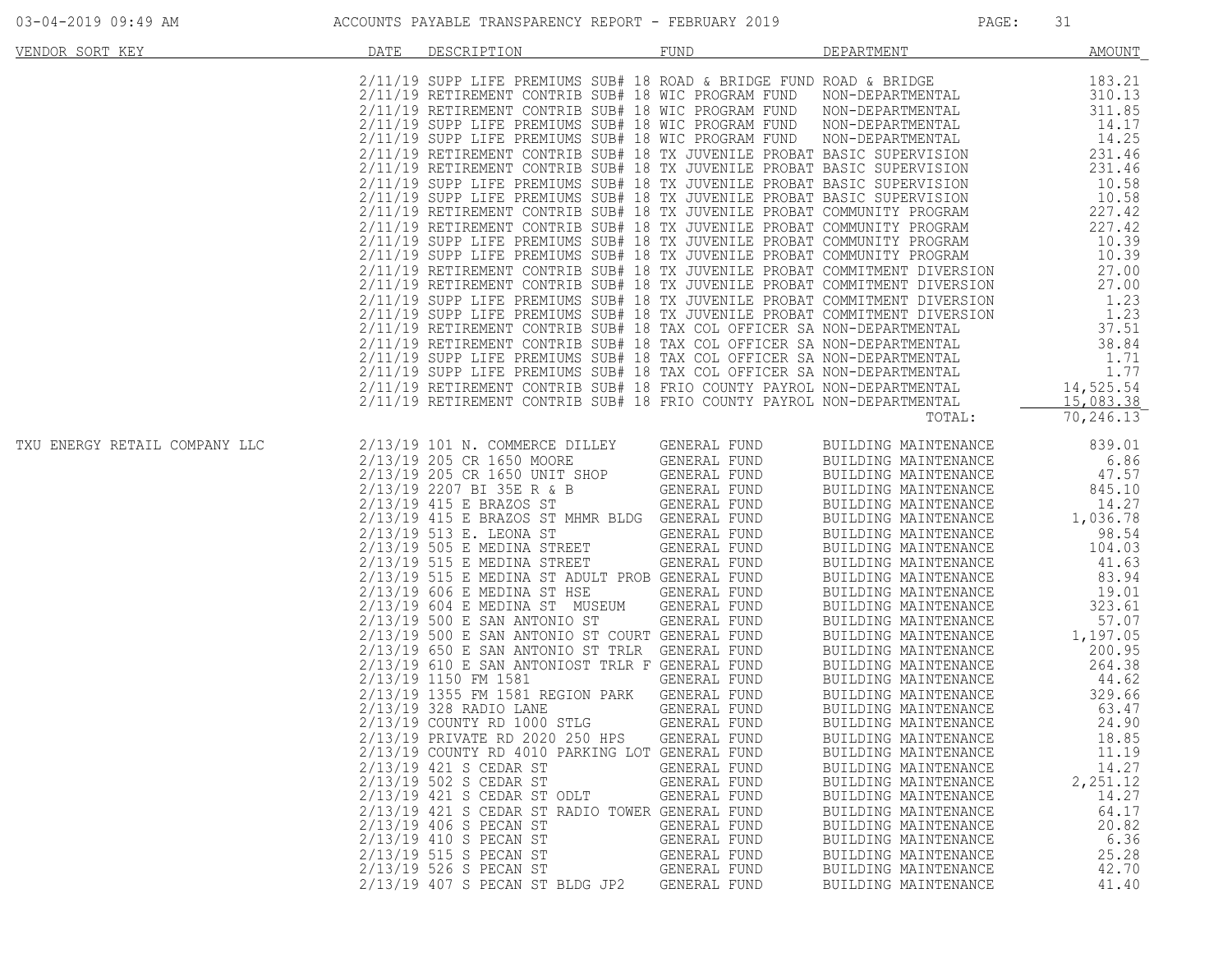| 03-04-2019 09:49 AM               |                                                 | ACCOUNTS PAYABLE TRANSPARENCY REPORT - FEBRUARY 2019                                                                                                                                                                                                                                                                                                                                                                                                                                                                                                                                |                                                                                                                                                                                                                              | PAGE:                                                                                                                                                                                                                                                                                                                                  | 32                                                                                                                                     |
|-----------------------------------|-------------------------------------------------|-------------------------------------------------------------------------------------------------------------------------------------------------------------------------------------------------------------------------------------------------------------------------------------------------------------------------------------------------------------------------------------------------------------------------------------------------------------------------------------------------------------------------------------------------------------------------------------|------------------------------------------------------------------------------------------------------------------------------------------------------------------------------------------------------------------------------|----------------------------------------------------------------------------------------------------------------------------------------------------------------------------------------------------------------------------------------------------------------------------------------------------------------------------------------|----------------------------------------------------------------------------------------------------------------------------------------|
| VENDOR SORT KEY                   | DATE                                            | DESCRIPTION                                                                                                                                                                                                                                                                                                                                                                                                                                                                                                                                                                         | FUND                                                                                                                                                                                                                         | DEPARTMENT                                                                                                                                                                                                                                                                                                                             | AMOUNT                                                                                                                                 |
|                                   |                                                 | $2/13/19$ 406 S PECAN ST JUV EP - JP GENERAL FUND<br>2/13/19 514 S PECAN ST TENNIS COUR GENERAL FUND<br>$2/13/19$ 410 S PECAN ST - JUV PRO/E GENERAL FUND                                                                                                                                                                                                                                                                                                                                                                                                                           |                                                                                                                                                                                                                              | BUILDING MAINTENANCE<br>BUILDING MAINTENANCE<br>BUILDING MAINTENANCE<br>TOTAL:                                                                                                                                                                                                                                                         | 125.69<br>96.31<br>856.80<br>9,231.68                                                                                                  |
| TYLER TECHNOLOGIES                |                                                 | 2/13/19 MAINTENANCE 03/01/19-2/29/ GENERAL FUND                                                                                                                                                                                                                                                                                                                                                                                                                                                                                                                                     |                                                                                                                                                                                                                              | COUNTY AUDITOR<br>TOTAL:                                                                                                                                                                                                                                                                                                               | 1.797.00<br>1,797.00                                                                                                                   |
| UNITED PARCEL SERVICE INC.        |                                                 | $2/13/19$ DEPT OF TREAS IRS $01/08/20$ GENERAL FUND                                                                                                                                                                                                                                                                                                                                                                                                                                                                                                                                 |                                                                                                                                                                                                                              | COUNTY TREASURER<br>TOTAL:                                                                                                                                                                                                                                                                                                             | $\frac{21.46}{21.46}$                                                                                                                  |
| VERIFY I-9, LLC                   |                                                 | 2/19/19 VERIFY I-9 M. PEREZ<br>$2/19/19$ VERIFY I-9 J. RAMIREZ<br>2/19/19 VERIFY I-9 A. GAUNA<br>2/19/19 VERIFY I-9 P. MARTINEZ<br>$2/19/19$ VERIFY I-9 I. GARCIA<br>$2/19/19$ VERIFY I-9 A. VALDEZ<br>$2/19/19$ VERIFY I-9 A. ELLISON<br>2/19/19 VERIFY I-9 W. WOLFE<br>2/19/19 VERIFY I-9 J. VERASTEGUI GENERAL FUND<br>$2/19/19$ VERIFY I-9 J. ASUNCION<br>$2/19/19$ VERIFY I-9 J. ALVAREZ<br>$2/19/19$ VERIFY I-9 M. MARTINEZ<br>$2/19/19$ VERIFY I-9 L. BARELA<br>2/19/19 VERIFY I-9 M. LEAL<br>2/19/19 VERIFY I-9 R. FUENTES GENERAL FUND<br>$2/27/19$ VERIFY I-9 A. GONZALES | GENERAL FUND<br>GENERAL FUND<br>GENERAL FUND<br>GENERAL FUND<br>GENERAL FUND<br>GENERAL FUND<br>GENERAL FUND<br>GENERAL FUND<br>GENERAL FUND<br>GENERAL FUND<br>GENERAL FUND<br>GENERAL FUND<br>GENERAL FUND<br>GENERAL FUND | COUNTY TREASURER<br>COUNTY TREASURER<br>COUNTY TREASURER<br>COUNTY TREASURER<br>COUNTY TREASURER<br>COUNTY TREASURER<br>COUNTY TREASURER<br>COUNTY TREASURER<br>COUNTY TREASURER<br>COUNTY TREASURER<br>COUNTY TREASURER<br>COUNTY TREASURER<br>COUNTY TREASURER<br>COUNTY TREASURER<br>COUNTY TREASURER<br>COUNTY TREASURER<br>TOTAL: | 9.95<br>9.95<br>9.95<br>9.95<br>9.95<br>9.95<br>9.95<br>9.95<br>9.95<br>9.95<br>9.95<br>9.95<br>9.95<br>9.95<br>9.95<br>9.95<br>159.20 |
| JOCELIN VILLARREAL                |                                                 | $2/27/19$ MILEAGE $2/7/19$ SALE FOOD C GENERAL FUND                                                                                                                                                                                                                                                                                                                                                                                                                                                                                                                                 |                                                                                                                                                                                                                              | COUNTY EXTENSION<br>TOTAL:                                                                                                                                                                                                                                                                                                             | $\frac{69.54}{69.54}$                                                                                                                  |
| VOSS RANCH                        |                                                 | 2/19/19 322 CUBIC YARDS OF CALICHE FM & LATERAL ROAD NON-DEPARTMENTAL<br>2/27/19 602 CUBIC YARDS OF CALICHE FM & LATERAL ROAD NON-DEPARTMENTAL                                                                                                                                                                                                                                                                                                                                                                                                                                      |                                                                                                                                                                                                                              | TOTAL:                                                                                                                                                                                                                                                                                                                                 | 644.00<br>1,204.00<br>1,848.00                                                                                                         |
| VOYAGER FLEET SYSTEMS INC.        |                                                 | 2/13/19 MO FUEL JANUARY 2019                                                                                                                                                                                                                                                                                                                                                                                                                                                                                                                                                        | GENERAL FUND                                                                                                                                                                                                                 | SHERIFF<br>TOTAL:                                                                                                                                                                                                                                                                                                                      | 6, 361.48<br>6,361.48                                                                                                                  |
| VTX TELECOM, LLC                  | $2/27/19$ JPO<br>2/27/19 WIC<br>$2/27/19$ R & B | $2/27/19$ DPS - SC<br>$2/27/19$ DPS - SC FAX<br>2/27/19 EMERGENCY MANAGEMENT<br>$2/27/19$ J.P. # 4<br>$2/27/19$ J.P. # 4 - FAX<br>$2/27/19$ J.P.#4<br>$2/27/19$ TAX OFFICE<br>$2/27/19$ GAME WARDEN<br>$2/27/19$ SS INFO CENTER<br>$2/27/19$ SS INFO CENTER - FAX                                                                                                                                                                                                                                                                                                                   | GENERAL FUND<br>GENERAL FUND<br>GENERAL FUND<br>GENERAL FUND<br>GENERAL FUND<br>GENERAL FUND<br>GENERAL FUND<br>GENERAL FUND<br>GENERAL FUND<br>GENERAL FUND<br>GENERAL FUND<br>GENERAL FUND<br>GENERAL FUND                 | BUILDING MAINTENANCE<br>BUILDING MAINTENANCE<br>BUILDING MAINTENANCE<br>BUILDING MAINTENANCE<br>BUILDING MAINTENANCE<br>BUILDING MAINTENANCE<br>BUILDING MAINTENANCE<br>BUILDING MAINTENANCE<br>BUILDING MAINTENANCE<br>BUILDING MAINTENANCE<br>BUILDING MAINTENANCE<br>BUILDING MAINTENANCE<br>BUILDING MAINTENANCE<br>TOTAL:         | 58.53<br>58.53<br>41.37<br>58.53<br>73.03<br>58.53<br>45.58<br>58.53<br>73.03<br>73.03<br>58.53<br>24.58<br>54.58<br>736.38            |
| VULCAN CONSTRUCTION MATERIALS, LP |                                                 | 2/13/19 45.36 TONS LRA PREMIX TY D FM & LATERAL ROAD<br>2/19/19 63.77 TONS LRA PREMIX TY D FM & LATERAL ROAD NON-DEPARTMENTAL                                                                                                                                                                                                                                                                                                                                                                                                                                                       |                                                                                                                                                                                                                              | NON-DEPARTMENTAL                                                                                                                                                                                                                                                                                                                       | 1,814.40<br>2,550.80                                                                                                                   |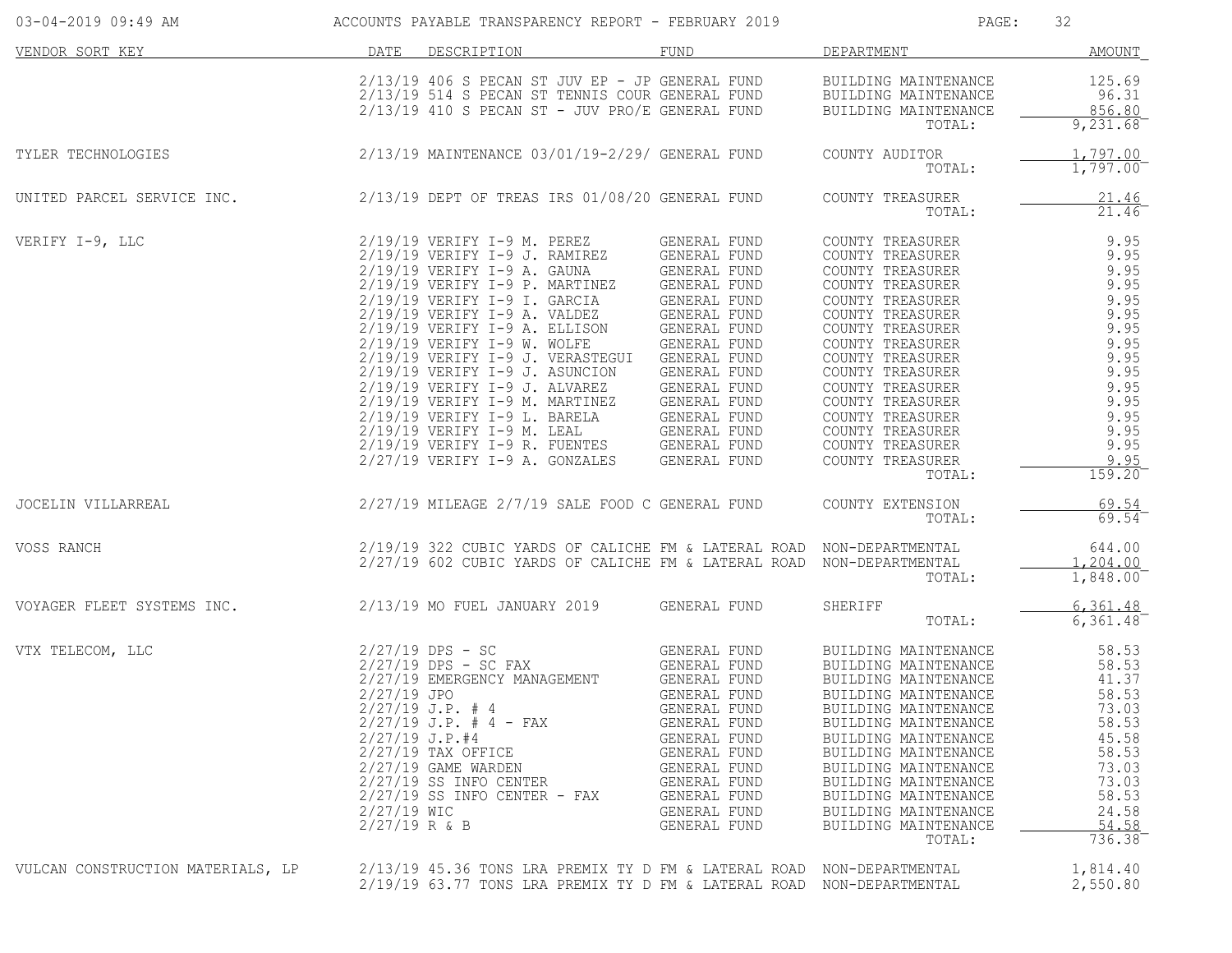| 03-04-2019 09:49 AM              |      | ACCOUNTS PAYABLE TRANSPARENCY REPORT - FEBRUARY 2019                                                                                                                                                                                                                                                                                                                                                                |                                                                                                                                                                                                                                                                                                                                                                              | PAGE:                                                                                                                                                                                                                                                                                                                                                                                                                                                            | 33                                                                                                                                                                                                                                                                                               |
|----------------------------------|------|---------------------------------------------------------------------------------------------------------------------------------------------------------------------------------------------------------------------------------------------------------------------------------------------------------------------------------------------------------------------------------------------------------------------|------------------------------------------------------------------------------------------------------------------------------------------------------------------------------------------------------------------------------------------------------------------------------------------------------------------------------------------------------------------------------|------------------------------------------------------------------------------------------------------------------------------------------------------------------------------------------------------------------------------------------------------------------------------------------------------------------------------------------------------------------------------------------------------------------------------------------------------------------|--------------------------------------------------------------------------------------------------------------------------------------------------------------------------------------------------------------------------------------------------------------------------------------------------|
| VENDOR SORT KEY                  | DATE | DESCRIPTION                                                                                                                                                                                                                                                                                                                                                                                                         | FUND                                                                                                                                                                                                                                                                                                                                                                         | DEPARTMENT                                                                                                                                                                                                                                                                                                                                                                                                                                                       | <b>AMOUNT</b>                                                                                                                                                                                                                                                                                    |
|                                  |      |                                                                                                                                                                                                                                                                                                                                                                                                                     |                                                                                                                                                                                                                                                                                                                                                                              | TOTAL:                                                                                                                                                                                                                                                                                                                                                                                                                                                           | 4,365.20                                                                                                                                                                                                                                                                                         |
| WAUKESHA-PEARCE INDUSTRIES, INC. |      | 2/27/19 INSPECTED GENERATOR FEBRUA GENERAL FUND                                                                                                                                                                                                                                                                                                                                                                     |                                                                                                                                                                                                                                                                                                                                                                              | BUILDING MAINTENANCE<br>TOTAL:                                                                                                                                                                                                                                                                                                                                                                                                                                   | 275.00<br>275.00                                                                                                                                                                                                                                                                                 |
| XEROX CORPORATION                |      | 2/27/19 BASE CHG DEC&USAGE 11/30-1 GENERAL FUND<br>2/27/19 BASE CHG DEC&USAGE 11/30-1 GENERAL FUND<br>2/13/19 BASE CHG JAN &USAGE 1/3 - GENERAL FUND                                                                                                                                                                                                                                                                |                                                                                                                                                                                                                                                                                                                                                                              | COMMISSIONERS COURT<br>COUNTY CLERK<br>$J.P.$ PCT. $#4$<br>TOTAL:                                                                                                                                                                                                                                                                                                                                                                                                | 270.49<br>121.62<br>209.94<br>602.05                                                                                                                                                                                                                                                             |
| MICHAEL ZAMORA                   |      | 2/19/19 CAUSE# 29817 D.M.<br>2/19/19 CAUSE# 30010 A.S.<br>2/19/19 CAUSE# 30025 A.S.<br>2/19/19 CAUSE# 30184 B.S.<br>2/19/19 CAUSE# 30185 B.S.<br>2/19/19 CAUSE# 30255 F.H.<br>2/19/19 CAUSE# 30329 C.G.<br>2/27/19 CAUSE# 16-11-00123-CRF P.G GENERAL FUND<br>2/27/19 CAUSE# 18-07-00147-CRF I.V GENERAL FUND<br>2/27/19 CAUSE# 18-10-00159-CRF K.T GENERAL FUND<br>2/27/19 CAUSE# 18-10-00165-CRF A.P GENERAL FUND | GENERAL FUND<br>GENERAL FUND<br>GENERAL FUND<br>GENERAL FUND<br>GENERAL FUND<br>GENERAL FUND<br>GENERAL FUND<br>GENERAL FUND                                                                                                                                                                                                                                                 | COUNTY COURT<br>COUNTY COURT<br>COUNTY COURT<br>COUNTY COURT<br>COUNTY COURT<br>COUNTY COURT<br>COUNTY COURT<br>DISTRICT COURT<br>DISTRICT COURT<br>DISTRICT COURT<br>DISTRICT COURT<br>TOTAL:                                                                                                                                                                                                                                                                   | 100.00<br>100.00<br>100.00<br>100.00<br>100.00<br>100.00<br>100.00<br>400.00<br>400.00<br>400.00<br>400.00<br>2,300.00                                                                                                                                                                           |
| ZEP SALES & SERVICE              |      | 2/13/19 ZEP RING MASTER<br>$2/13/19$ SHIPPING                                                                                                                                                                                                                                                                                                                                                                       | GENERAL FUND<br>GENERAL FUND                                                                                                                                                                                                                                                                                                                                                 | BUILDING MAINTENANCE<br>BUILDING MAINTENANCE<br>TOTAL:                                                                                                                                                                                                                                                                                                                                                                                                           | 125.50<br>25.99<br>151.49                                                                                                                                                                                                                                                                        |
| **PAYROLL EXPENSES               |      | $2/01/2019 - 2/28/2019$                                                                                                                                                                                                                                                                                                                                                                                             | GENERAL FUND<br>GENERAL FUND<br>GENERAL FUND<br>GENERAL FUND<br>GENERAL FUND<br>GENERAL FUND<br>GENERAL FUND<br>GENERAL FUND<br>GENERAL FUND<br>GENERAL FUND<br>GENERAL FUND<br>GENERAL FUND<br>GENERAL FUND<br>GENERAL FUND<br>GENERAL FUND<br>GENERAL FUND<br>GENERAL FUND<br>GENERAL FUND<br>GENERAL FUND<br>GENERAL FUND<br>GENERAL FUND<br>GENERAL FUND<br>GENERAL FUND | COMMISSIONERS COURT<br>COUNTY CLERK<br>EMERGENCY MGNT / 911 M<br>DISTRICT COURT<br>DISTRICT CLERK<br>$J.P.$ PCT. $# 1$<br>$J.P.$ PCT. $# 2$<br>$J.P.$ PCT. $# 3$<br>$J.P.$ PCT. $#4$<br>COUNTY ATTORNEY<br>ELECTIONS<br>COUNTY AUDITOR<br>COUNTY TREASURER<br>TAX COLLECTOR<br>BUILDING MAINTENANCE<br>CONSTABLE PCT # 1<br>CONSTABLE PCT # 2<br>CONSTABLE PCT # 3<br>CONSTABLE PCT # 4<br>SHERIFF<br>JUVENILE CORRECTIONS<br>HIGHWAY PATROL<br>HEALTH & WELFARE | 17,613.95<br>18,963.88<br>6,346.09<br>2,836.14<br>18,602.28<br>14,032.20<br>10,270.41<br>9,767.01<br>9,554.25<br>28,447.70<br>8,881.66<br>17,007.36<br>17,258.99<br>22, 232.43<br>11, 121.91<br>6,096.90<br>5,751.81<br>5,751.81<br>5,751.81<br>224, 165.61<br>15,730.71<br>5,172.00<br>2,143.83 |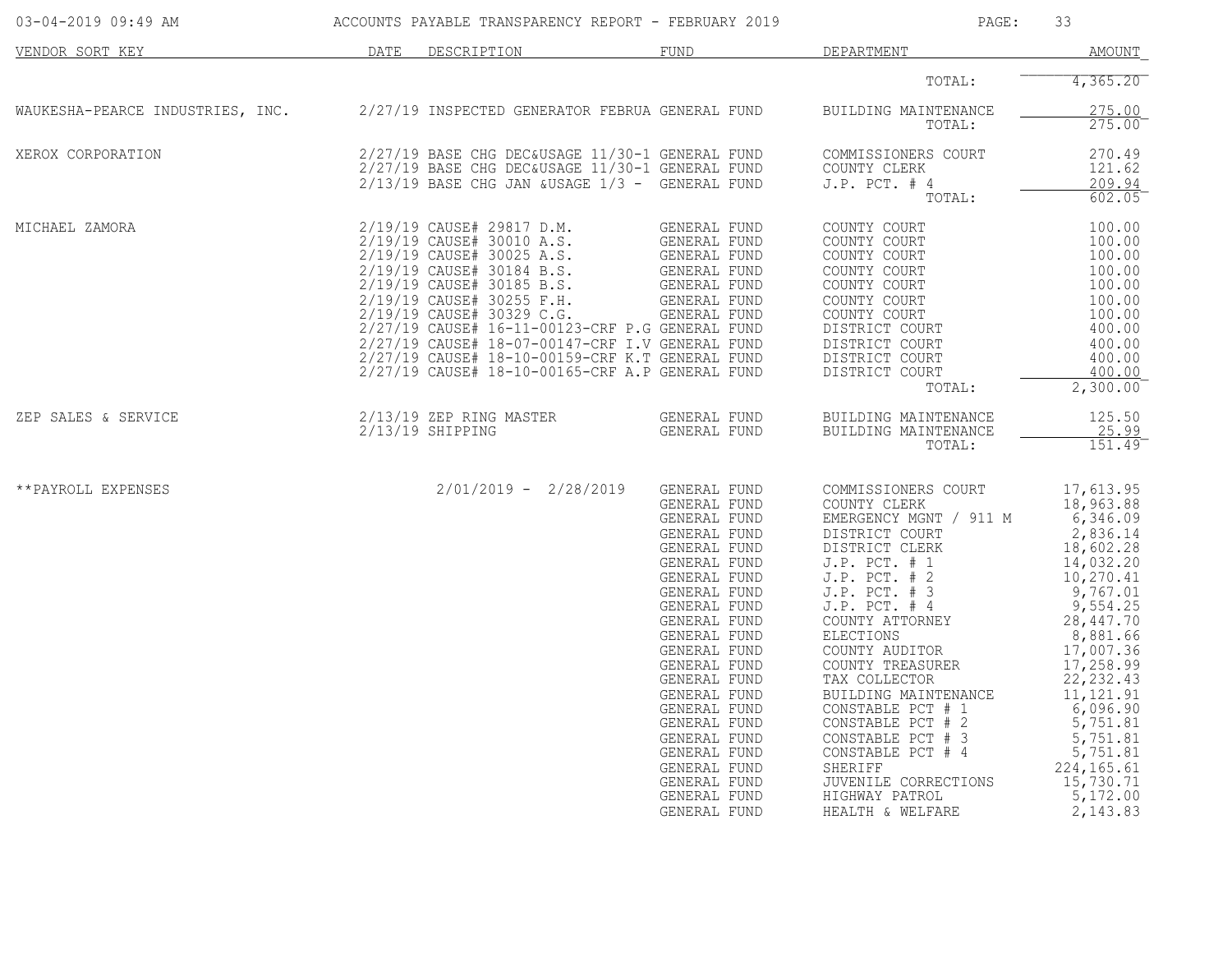| 03-04-2019 09:49 AM |  |  |
|---------------------|--|--|
|                     |  |  |

ACCOUNTS PAYABLE TRANSPARENCY REPORT - FEBRUARY 2019 PAGE: 34

| VENDOR SORT KEY    |                                                                                  | DATE<br>DESCRIPTION                                                                                                                                                                                                                                                                                                                           | FUND                                                                                                                                                                   | DEPARTMENT                                                                                                                                                                                                                                                                                                                                                                 | <u>AMOUNT</u>                                                                                                                   |
|--------------------|----------------------------------------------------------------------------------|-----------------------------------------------------------------------------------------------------------------------------------------------------------------------------------------------------------------------------------------------------------------------------------------------------------------------------------------------|------------------------------------------------------------------------------------------------------------------------------------------------------------------------|----------------------------------------------------------------------------------------------------------------------------------------------------------------------------------------------------------------------------------------------------------------------------------------------------------------------------------------------------------------------------|---------------------------------------------------------------------------------------------------------------------------------|
| **PAYROLL EXPENSES |                                                                                  |                                                                                                                                                                                                                                                                                                                                               | GENERAL FUND<br>GENERAL FUND                                                                                                                                           | COUNTY EXTENSION<br>VETERANS SERVICE<br>ROAD & BRIDGE FUND ROAD & BRIDGE<br>WIC PROGRAM FUND<br>NON-DEPARTMENTAL<br>COUNTY CLERK RECOR NON-DEPARTMENTAL<br>TX JUVENILE PROBAT BASIC SUPERVISION<br>TX JUVENILE PROBAT COMMUNITY PROGRAM<br>TX JUVENILE PROBAT COMMITMENT DIVERSION<br>JP # 4 D.D.C. FUND NON-DEPARTMENTAL<br>TAX COL OFFICER SA NON-DEPARTMENTAL<br>TOTAL: | 11,044.96<br>2,886.93<br>133,522.31<br>12,602.54<br>823.94<br>7,555.68<br>7,423.95<br>881.31<br>250.00<br>845.20<br>661, 337.56 |
|                    | 100<br>200<br>201<br>202<br>205<br>206<br>209<br>403<br>411<br>704<br>708<br>998 | FUND TOTALS<br>===============<br>GENERAL FUND<br>ROAD & BRIDGE FUND<br>FM & LATERAL ROAD FUND<br>WIC PROGRAM FUND<br>COUNTY CLERK RECORDS MGT<br>TX JUVENILE PROBATION FND<br>CO CLERK ARCHIVE FUND<br>SHERIFF'S SEIZED FUNDS<br>$JP$ $#$ 4 $D.D.C.$ FUND<br>TAX COL OFFICER SALARY FN<br>ABANDONED VEHICLE FUND<br>FRIO COUNTY PAYROLL FUND | ================<br>996,008.19<br>265,596.40<br>18,437.32<br>16, 177.74<br>868.82<br>18,347.08<br>215.42<br>27,286.98<br>268.46<br>1,875.31<br>4,429.75<br>136, 111.51 |                                                                                                                                                                                                                                                                                                                                                                            |                                                                                                                                 |
|                    |                                                                                  | GRAND TOTAL:                                                                                                                                                                                                                                                                                                                                  | 1,485,622.98                                                                                                                                                           |                                                                                                                                                                                                                                                                                                                                                                            |                                                                                                                                 |

TOTAL PAGES: 34

--------------------------------------------